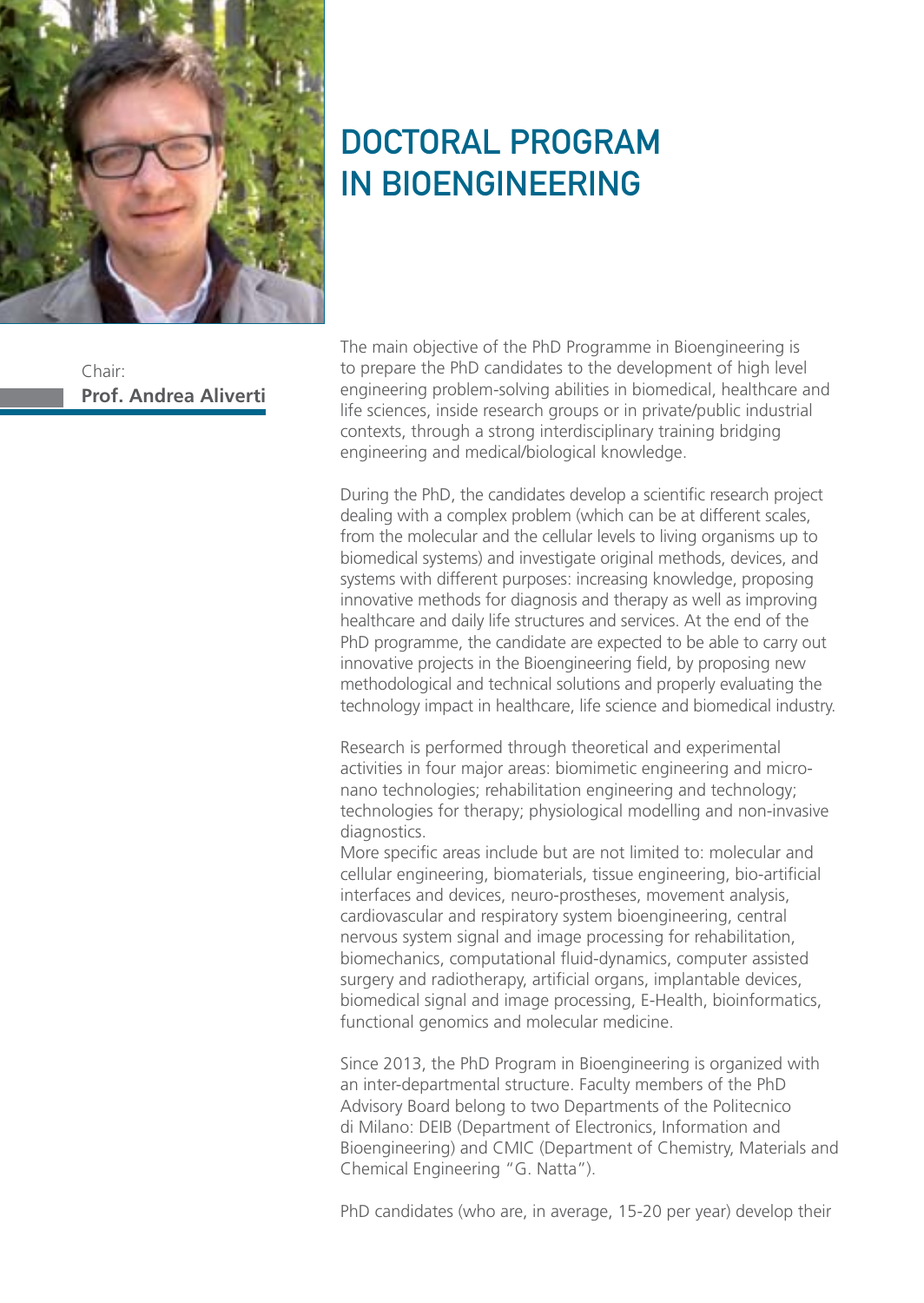PhD research programs within experimental laboratories located at the Politecnico di Milano or outside it, typically biomedical research centers and hospitals.

When the research is performed within the Politecnico, PhD candidates are usually assigned to one of the following laboratories belonging to the Department of Electronics, Information and Bioengineering (DEIB) and Chemistry Materials and Chemical Engineering Department (CMIC): Laboratory of Biological Structure Mechanics (LaBS, CMIC), Laboratory of movement analysis "Luigi Divieti" (DEIB), Medical Informatics laboratory (DEIB), Neuroengineering and medical robotics Laboratory (NearLab, DEIB), Biosignals, Bioimaging and Bioinformatics Lab (B3 lab, DEIB), Biomaterials laboratory (CMIC), Biomedical Technology Lab (TBMLab, DEIB), Experimental Micro and Biofluid dynamics (µBS Lab, DEIB), Computational Biomechanics Lab (DEIB), Biocompatibility and Cell culture Lab (BioCell, CMIC), Bioreactors Laboratory (CMIC). The Istituto di Elettronica, Ingegneria dell'Informazione e delle Telecomunicazioni (IEIIT) of the Consiglio Nazionale delle Ricerche (CNR), which is located at DEIB, represents another possible option.

Stage periods in distinguished research institutes in Italy and abroad are an essential feature of the PhD candidate training. The candidates are encouraged to carry out part of their research activities in contact with other research groups, preferably abroad through periods of at least three months spent in laboratories where the candidate can acquire further skills to develop his/her research work and thesis.

Collaborations that may involve the PhD students are presently active with several national and international research and academic Institutions. Very often, the involvement of industrial and clinical partners facilitates the technological transfer of applied research into industry and clinical applications.

The educational offer includes *ad hoc* advanced courses specifically designed for the PhD in Bioengineering. The offer includes also the school of the National Bioengineering Group, which is held yearly for one week in Bressanone (Bz). Every year, the School is focused on different topics. As examples, the themes of the last years have been: Neuroscience, robotics and intelligent machines (2006), Computational Genomics and Proteomics (2007), Wearable Intelligent Devices for Human Health (2008), Bioengineering for Cognitive Neurosciences (2009), Synthetic biology (2010), Neuroinformatics (2011), Biomedical devices from research to market (2012), Rigenerative medicine (2013), From functional recovery to artificial organs (2014).

The PhD Board of professors ('PhD Board') is composed by highly qualified and active researchers in Bioengineering, belonging to DEIB and CMIC. The PhD Board is responsible of all the candidate's activities. The competencies of Faculty members cover a wide spectrum of research fields. This allows a continuous updating of the PhD program and ensures that the PhD candidates are involved in innovative work.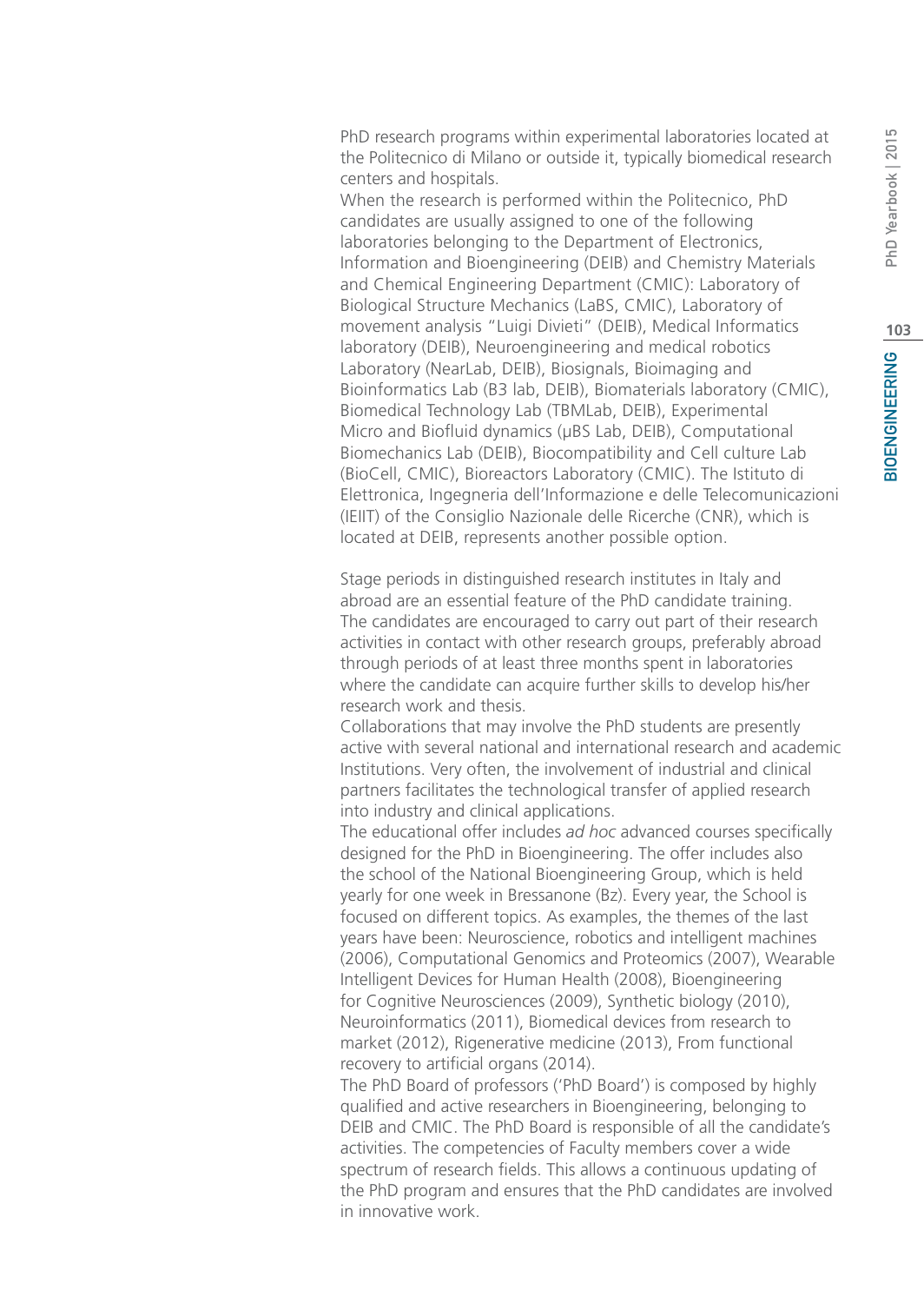| <b>COMPOSITION OF THE PHD BOARD</b> |             |
|-------------------------------------|-------------|
| Aliverti Andrea (Coordinator)       | <b>DEIB</b> |
| Baselli Giuseppe                    | <b>DEIB</b> |
| Bianchi Anna Maria                  | <b>DEIB</b> |
| Cajani Enrico                       | <b>DEIB</b> |
| Candiani Gabriele                   | CMIC        |
| Cerveri Pietro                      | <b>DEIB</b> |
| Chiesa Roberto                      | CMIC        |
| Costantino Maria Laura              | CMIC        |
| Dubini Gabriele Angelo              | CMIC        |
| Farè Silvia                         | CMIC        |
| Frigo Carlo Albino                  | <b>DEIB</b> |
| Galli Manuela                       | <b>DEIB</b> |
| Guazzoni Chiara                     | <b>DEIB</b> |
| Mainardi Luca                       | <b>DEIB</b> |
| Mantero Sara                        | CMIC        |
| Migliavacca Francesco               | CMIC        |
| Pedrocchi Alessandra                | <b>DEIB</b> |
| Pennati Giancarlo                   | CMIC        |
| Pozzi Giuseppe                      | <b>DEIB</b> |
| Raimondi Manuela Teresa             | CMIC        |
| Ravazzani Paolo                     | <b>DEIB</b> |
| Redaelli Alberto                    | <b>DEIB</b> |
| Signorini Maria Gabriella           | <b>DEIB</b> |
| Soncini Monica                      | <b>DEIB</b> |

The PhD Programme in Bioengineering relies also on an Advisory Board Member, formed by distinguished experts coming from R&D industries, research and clinical centers, in order to ensure that that the goals of the PhD Program are in line also with the needs of nonacademic world.

Presently, the members of the Advisory Board are Emanuele Gatti (CEO of Fresenius Medical Care, Homburg, Germany), Ferdinando Grandori (Consiglio Nazionale delle Ricerche, IEIIT, Italy), Antonio Malgaroli (Head of Molecular and Cellular Physiology Lab, IRCCS San Raffaele, Milano, Italy), Ivan Martin (Head of the Tissue Engineering Lab, at the University Hospital Basel, Switzerland)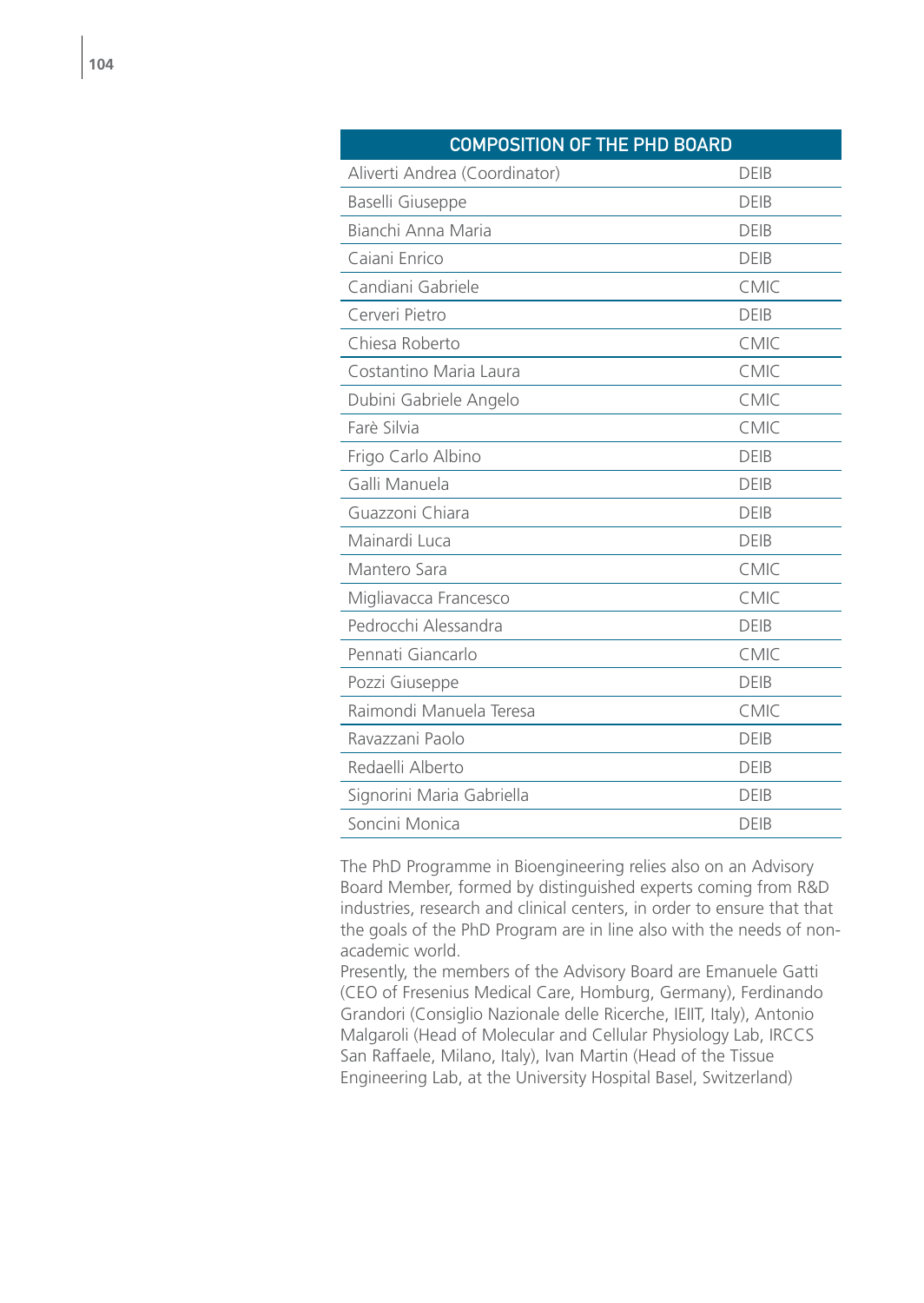PhD Yearbook | 2015 BIOENGINEERING PhD Yearbook | 2015

**BIOENGINEERING**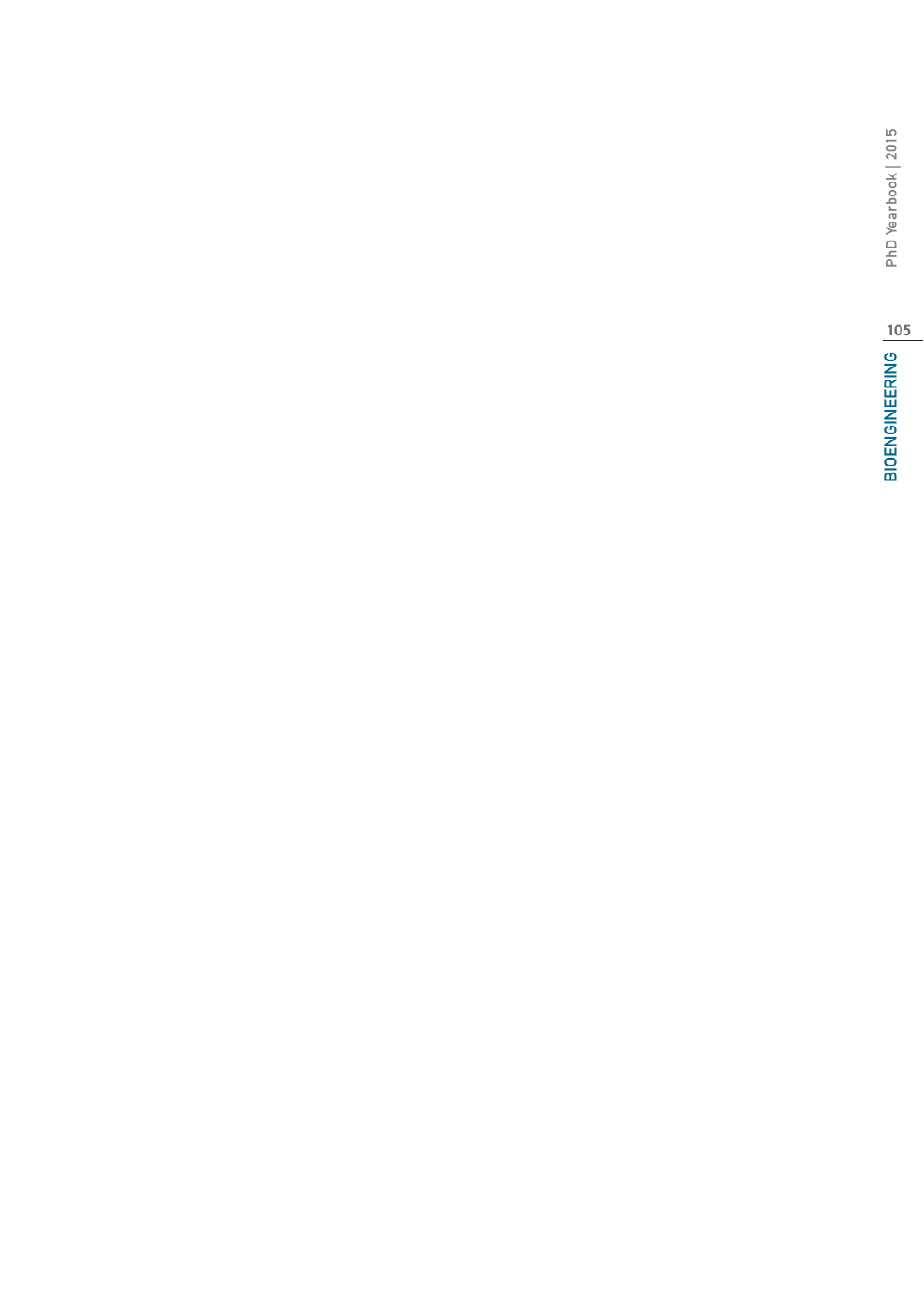# PATIENT-SPECIFIC MODELING OF THE CARDIOVASCULAR SYSTEM FOR SURGICAL PLANNING OF SINGLE-VENTRICLE DEFECTS

## **Alessia Baretta -** Relatore: **Prof. Giancarlo Pennati**

Congenital heart diseases are cardiac malformations consisting of only one effective or functional cardiac pumping chamber (the single ventricle, SV).

SV defects, such as hypoplastic left heart syndrome and tricuspid atresia, require a three-staged surgical approach, called the Fontan procedure, to separate the systemic and pulmonary circulations.

Since the early days of the Fontan procedure, in vitro, in vivo, analytical and computational techniques (including computational fluiddynamics [CFD] models) have been developed to investigate the complex hemodynamics of the Fontan circulation. In the present work, CFD techniques are used for the planning of staged surgical treatment of SV malformations. The present work is part of the international Transatlantic Networks of Excellence in Cardiovascular Research Program funded by the Fondation Leducq (Paris), entitled Multi-scale modeling of single ventricle hearts for clinical decision support.

First, pre-operative 0D models for Stage 2 surgical planning are built.

Two kinds of models are considered: a closed-loop pure 0D network of the whole cardiocirculatory system, based on the patient-specific main hemodynamic features, and an open-loop multi-domain (3D-0D) model of the pulmonary system, describing in detail the region of Stage 2 surgery. For each patient, clinical data consisted in catheterizationderived pressure tracings, MR (magnetic resonance) flow tracings and echocardiographic Doppler velocity tracings. The closed-loop 0D model of Stage 1 circulation comprises 4 main peripheral blocks describing the upper/lower body and right/left lung circulation, adopting a 'typical' heart model for Stage1 patients, tuned manually basing on literature works to fit all patients under study. The aim of such patientspecific 0D modeling is to prescribe proper boundary conditions to the 3D postoperative geometries, integrated in a multi-domain model, where different surgical options will be compared.

The pre-operative openloop multi-domain model of the lungs, instead, is built to calculate the impedance downstream all pulmonary branches included in the 3D model, to be integrated in the post-operative models used for surgical planning.

A multi-step approach was implemented to estimate the parameter values of RCRCR blocks downstream the outlet branches of the 3D model, to be integrated in the 3D-0D model developed in Chapter 3. All simulations were performed by the partners of the Transatlantic Project at INRIA. 0D models built for the whole circulation, described above, were coupled to two different 3D models of the surgical site. The pre-operative anatomical reconstruction was manipulated in order to generate virtual postoperative scenarios. Indeed, two surgical options were virtually performed for each patient: bi-directional Glenn (bG) and hemi-Fontan (hF). In the case of the bG geometry, the SVC-RPA anastomosis was recreated by virtually resecting the SVC from the atrium and adjoining it with minimal movement to the RPA. For the hF geometry, a portion of the atrium was removed from the 3D volume so to create the 'bulging patch' typical of this surgical configuration, the size of which was determined in agreement with the surgical team who performed the operation.

This procedure was performed by the research partners at Great Ormond Street Hospital, London, UK. Each outlet of the 3D model was connected to a RCRCR pulmonary block obtained through the open-loop model described previously; the SVC line of the 0D model was disconnected from the atrium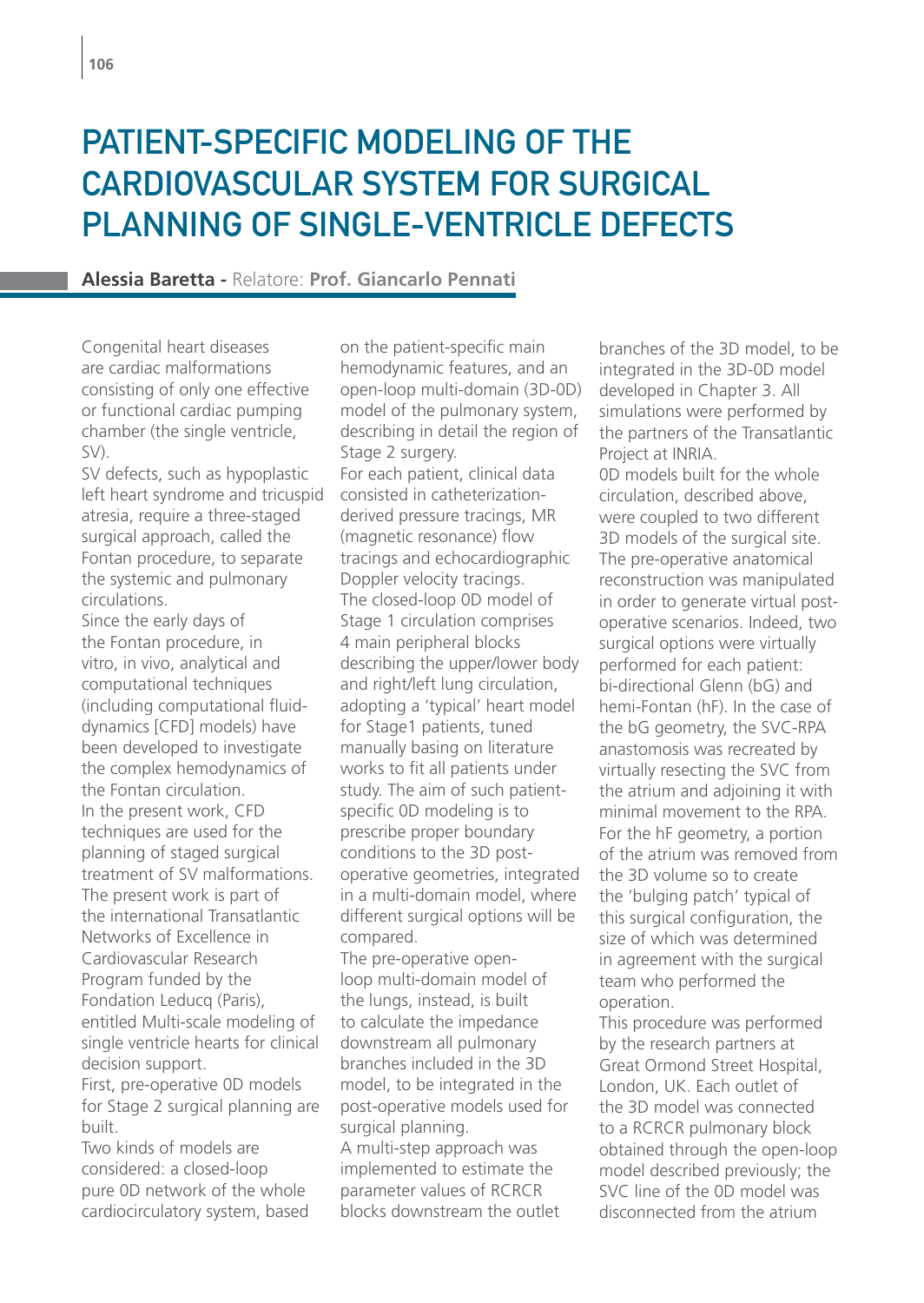**BIOENGINEERING** 

and connected to the SVC inlet section of the 3D model; the shunt block was removed. First, patient models were tested at rest conditions (using HR, SVR and PVR recorded at the time of the clinical measurements), then at conditions with increased blood flow and/or heart rate ('active state' and removal of the possible stenosis). In Chapter 4, two specific

clinical cases of post-Stage 2 patients are presented. In such configurations, Stage 2 circulatory network serves as pre-operative condition to two different kinds of treatments:

∙ in the fi rst clinical case, a Stage 3 surgical planning is performed, following a workflow analogous to that presented in Chapter 3 for Stage 2 surgical planning, and three different TCPC geometries are compared. Moreover, respiration effects on the hemodynamics in the different postoperative options are studied. The effect of the respiration is tested in presence of exercise conditions, simulated by increasing the heart rate,and by reducing pulmonary and lower limb vascular resistances.

∙ the second clinical case consists in a patient diagnosed with veno-venous collateral vessels 4 month after Stage 2 surgery. In this study, i) the patient's cardiovascular network at 4 months after Stage 2 surgery was modeled thanks to the acquisition of clinical measurements post-operatively and taking into account the body growth, and ii) the closure of collateral vessels was simulated. This study shows the differences between pre and post-operative acquired data that may be explained

by adaptation phenomena occurred after Stage 2. In the final chapter, a preliminary development of an identification process based on clinical available data is developed. Simplified sub-models are identified thanks to the available clinical tracings that allow to decouple the sub-model from the rest of the circulation. Then, the integration of the sub-model in a more complex model of the whole circulation is accomplished only subsequently, since a direct identification of all model parameters would lead to multiple possible solutions. Since the heart parameter tuning is the crucial part, this Chapter is focused on the study of suitable methods to identify heart properties to embed in the circulatory model. More precisely, parameters identified for a submodel of the single ventricle or of the whole heart may be used as step preliminary to the identification of the closed-loop circulatory network. The study is divided into two main parts: first, the feasibility of parameter identification based on PVL data is presented; secondly, a sub-model of the heart is built and parameters are identified through a twostep method and the obtained parameters are integrated in a model of the full circulation thus limiting the range to span. The model of the sole ventricle is composed of six parameters, while full time-varying tracings of ventricular volume and pressure are used, the former as input of the model, the latter as target quantity. However, the high uncertainty

on clinical PVL tracings is a big issue in handling such data. For this reason, a method based

on more reliable clinical data is preferable.

The heart sub-model parameters are identified through a preliminary implementation of a robust optimization approach based on clinical data of pressures, flows and volumes measured on the patients and relative uncertainty. Clinical data available, consisting in flow time tracings and mean values, cycle-averaged pressures and end-diastolic volumes, were used in different ways in the model, in particular as i) boundary conditions prescribed in the open-loop model, ii) target quantities to match as the goal of the optimization, iii) constraints on certain parameters values in order to assure that they are physically meaningful, and iv) prior knowledge on measurements available on certain variables. Afterwards, the obtained heart parameters are integrated in a model of the full circulation, giving a 'prior knowledge' to the heart behavior.

A two-step approach was chosen to find the parameter set that best matches clinical data. First, Adaptive Markov Chain Monte Carlo (MCMC) was employed to obtain the distributions of the model parameters. Then, Nelder-Mead hill-climb optimization is performed from the parameter set that was found to maximize the posterior distribution during the previous MCMC iterations. The identification process was performed by means of a MATLAB code written in collaboration with experts at UCSD (University of California San Diego).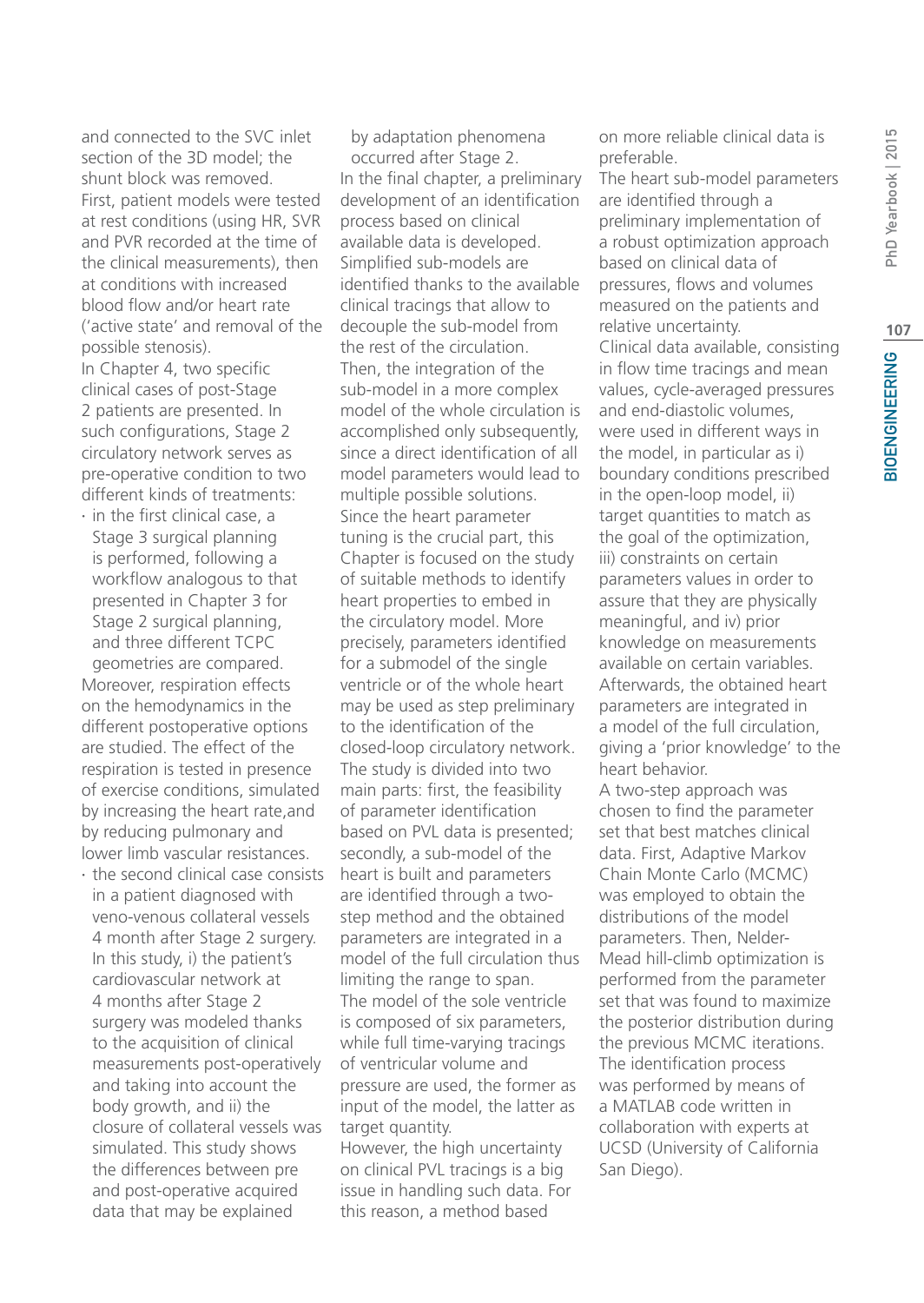## **108**

# A MULTISCALE AND TRANSLATIONAL APPROACH FOR THE CHARACTERIZATION OF LONG QT SYNDROME TYPE 1, 2 AND 3

## **Vlasta Bari –** Supervisors: **Prof. Sergio Cerutti, Prof. Alberto Porta**

### **Background and aim**

Long QT syndrome (LQTS) is an inherited disease whose main clinical manifestation is a prolonged QT interval on ECG. The reasons for the relevant interest in this disease are its dramatic clinical manifestations, as syncopes, ventricular fibrillation and sudden death. but also the existence of symptomatic subjects and siblings almost never developing symptoms. Among the 13 different mutations leading to LQTS identified so far, all affecting cardiac ion channels and all threaten with betablockers (BB), this work will focus on the main three variants of the pathology. LQT1(45% of all LQTS patients) is due to a mutation on the slow part of delayed rectifier potassium current channel, with symptoms precipitating in case of increased sympathetic activity as during physical exercise, mainly during daytime. LQT2 (35% of LQTS patients) is due to a mutation on the rapid part of delayed potassium current, with arrhythmias triggered in case of sympathetic overactivation due to sudden emotional stress or auditory stimuli. LQT3 characterizes only the 10% of patients but is the more lethal. Due to a mutation on the gene encoding the sodium current, in this case events occur during vagal hyperactivation, mostly

during rest and sleep. It is well known that autonomic nervous system (ANS) plays an important role in triggering fatal arrhythmias in LQTS, but its role as a risk modifier in LOTS is less clear.

The aim of this work was to exploit different tools in time, frequency and information domain in order to characterize the autonomic control of LQTS subjects and improve risk stratification accounting for genotype and phenotype. Findings obtained in LQT1, LQT2 and LQT3 humans were compared with the aim of providing a complete framework about autonomic control in LQTS. A translational process was performed thanks to telemetric ECG recordings in a ∆KPQ-LQT3 transgenic murine population, that were compared with LQT3 results in men.

### **Methods of analysis**

Time domain indices, such as mean and variance of HP and QT and corrected QT evaluated according to the Bazett's correction, were calculated. An autoregressive model was exploited to perform spectral analysis. The model order was optimized according to the Akaike information criterion and the power spectrum was factorized in frequency components according to the residual method. A component was be labeled as low (LF) or high frequency (HF) if its central frequency was respectively included in the band 0.04-0.15 Hz or 0.15-0.5 Hz. Spectral analysis was performed also on mice HP variability series, with HF in the range 1-5 Hz. The power of mice and men HP variability in HF band was taken as an index of vagal modulation directed to the sinus node while the power of QT variability in LF band was taken as an index of sympathetic modulation directed to the ventricles.

To assess the overall complexity of sympathetic and vagal control, a refined multiscale entropy (RMSE) analysis was performed on HP and QT variability series, consisting in three steps: i) elimination of the fast temporal scale of the series through a low-pass Butterworth filter; ii) undersampling the series with a factor  $\tau$  thus reducing its length from N to  $N/\tau$ at each scale factor  $\tau$  (for  $\tau=1$ the time series is the original one); iii) assessing complexity at each  $\tau$  through Sample Entropy, calculated with a tolerance r equal to 0.15 times the standard deviation of the series, with embedding dimension L=3 and time shift between samples equal to 1.

RMSE was calculated with  $\tau$ from 1 to 12, introducing a scale pooling that divides the scale factors in three classes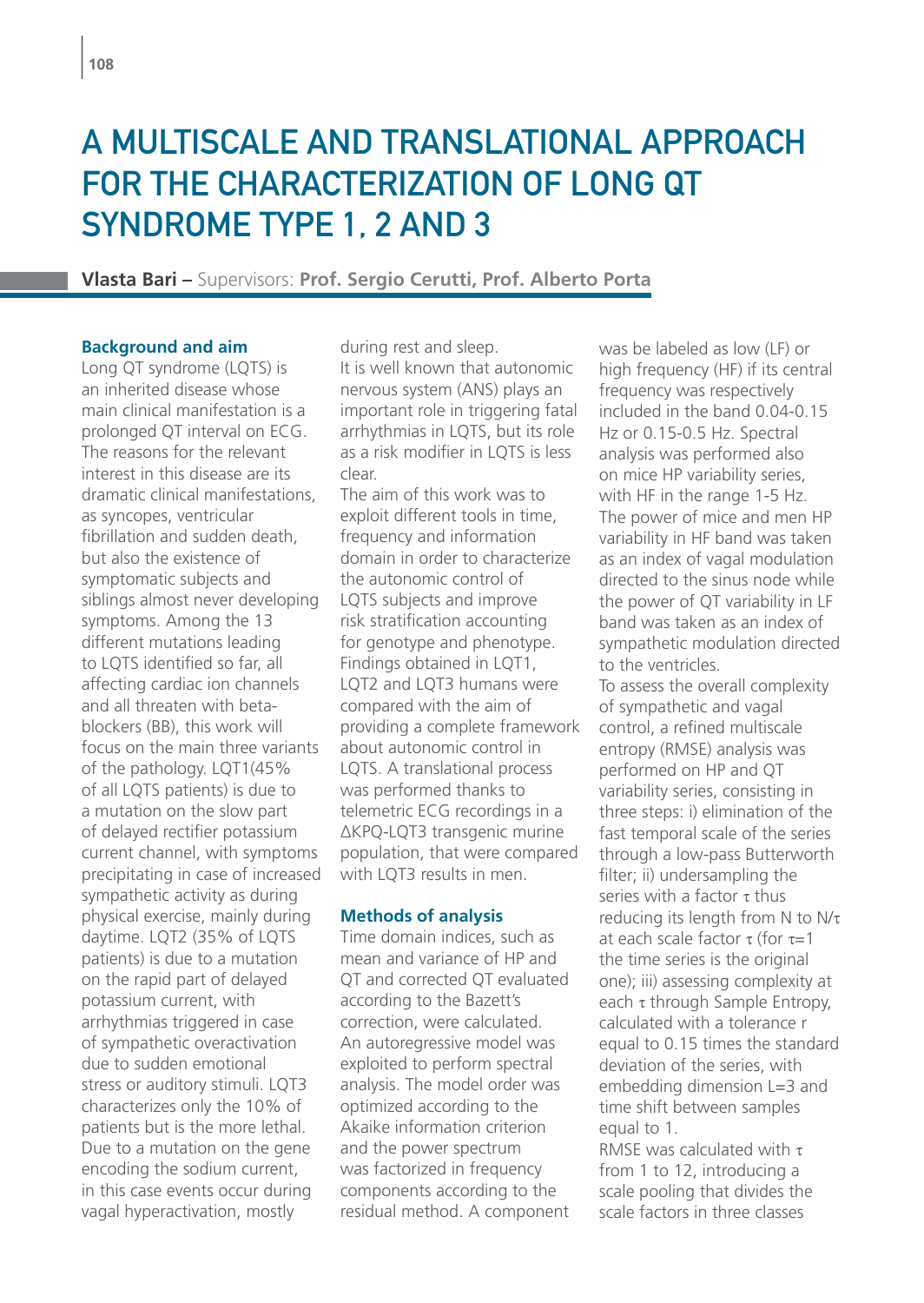**BIOENGINEERING** 

and then averaging the values over the three classes:  $\tau=1$ . accounting for all the time scales characterizing the series;  $\tau$ =2-4 corresponding to medium time scales, progressively filtering HF band activity;  $\tau = 5-12$ corresponding to long time scales, mainly accounting for activity in LF band.

Empirical mode decomposition (EMD) allows to decompose a time series in its oscillatory modes, the so-called intrinsic mode functions (IMFs). In order to improve short time scale results, in this dissertation a new EMD-based filtering approach was proposed, constituting in computing only the first IMF and subtracting it from the original HP and QT series, thus obtaining a low-pass filtered version of the series. Sample Entropy was then computed over the low-pass EMD filtered series and results were compared with those derived from RMSE.

#### **Protocols and data analysis**

The database was composed by more than 100 24h Holter recordings from: 34 LQT1 subjects, divided into asymptomatics (ASYMP) and symptomatics (SYMP) together with 14 non mutation carriers (NMC) from the same family line, 16 LQT2 subjects divided into ASYMP and SYMP and 12 ASYMP LQT3 subjects. Some of the recordings were acquired in absence and some others in presence of BB therapy. Analyses were performed during daytime and nighttime. Several experimental protocols were implemented, accounting for genotype and phenotype, ANSrelated circadian variations and effect of BB therapy. Ten ∆KPQ-LQT3 mice were

instrumented and acquired in telemetry together with 10 wild type (WT) littermates. Two-way protocols were implemented to evaluate circadian variations and the effect of pharmacological challenges performed with propranolol, atropine and propranolol and atropine together in LQT3 and WT animals. A translational process was completed comparing circadian variations and the effect of BB therapy in LQT3 men and mice.

Appropriate statistical analysis was carried out in agreement to the protocols.

HP was approximated as the temporal distance between two consecutive R peaks on the ECG. QT was approximated as the temporal distance between the R peak and the T-wave end. Missed or ectopic beats were corrected through cubic spline interpolation. Sequences of 5000 consecutive beats were chosen for each period of analysis except during mice pharmacological challenges where 3000 beats epochs were extracted. Time and frequency domain analyses were carried out iterating the analyses over 250 beats with 50% overlap and taking the median of the distribution of each parameter as representative for the whole series. Complexity analyses were computed over the entire series.

### **Results**

Results showed that ASYMP LQT1 patients had a blunted vagal control and active sympathetic regulation, that makes QT adaptable to sudden HP changes. This feature is thus protective. ASYMP LQT1 had also a lower complexity of cardiac control at medium

and long time scale, suggesting another protective factor. ASYMP LQT2 individuals were characterized by a higher vagal modulation, able to limit sympathetic overactivation that could lead to arrhythmias. Complexity analysis revealed that ASYMP LQT2 patients exhibited a higher complexity of cardiac control at medium and long time scale, leading to an opposite conclusion with respect to LQT1 about the protective role of complexity in the LQTS variant. ASYMP LQT3 patients were characterized by a high vagal modulation, confirming the increased risk for events during night in this group. LQT3 mice was found to be a good translational representation of the mutation in men since mice and men showed similar results in terms of HP increase during sleep/rest periods and in terms of long time scale complexity reduction under BB. Finally, BB appeared to be protective in all variants in different ways.

### **Conclusions**

Spectral analysis typified the ANS state, RMSE quantified the complexity of cardiac regulation as a function of the temporal scales and the EMD-based filtering procedure reduced computational costs of complexity analysis compared to RMSE.

Although the main clinical manifestation of the pathology is similar in all the considered variants, the proposed tools suggested that patients affected by LQT1, LQT2 and LQT3 are characterized by different ANS profiles and some ANS profiles are more favorable than others to reduce the risk of life threatening events.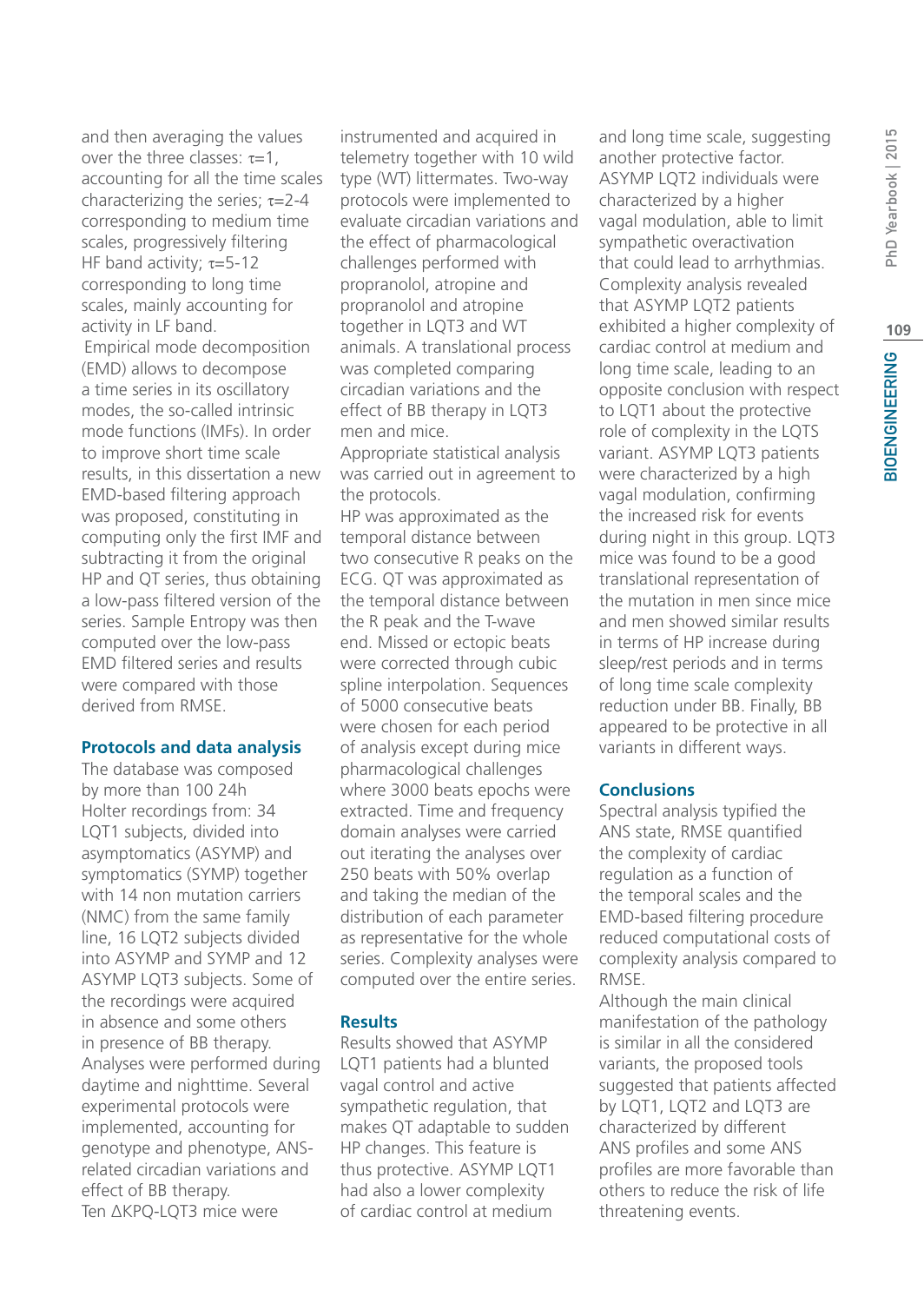# ADVANCED HUMAN-ROBOT COOPERATION IN **NEUROSURGERY**

### **Elisa Beretta –** Relatore: **Elena De Momi -** Tutor: **Pietro Cerveri**

Over the last decades, neurosurgery has greatly benefitted from the introduction of image-guided techniques and robotic devices. Thanks to their superior resolution, geometric accuracy and indefatigability, robotic systems are mainly used as an accurate and repeatable alignment tool during keyhole neurosurgery. Conversely, open-skull procedures for brain resection/disconnection are traditionally performed free-hand with intraoperative physiological monitoring techniques to identify the functional (eloquent) cortical/ subcortical areas, which has to be preserved during the surgery. In particular, direct electrical brain cortex stimulation encompasses the repetitive execution of target reaching gestures on delicate tissue (Figure 1). The conventional approach can benefit from the introduction of a cooperatively controlled robotic assistant, to provide increased positional accuracy and reduce the surgeon's fatigue during the holding phase, when the tool is in contact with the brain tissue. Moreover, it could allow the acquisition of the target positions and guide the surgeon towards the recorded sites, thus increasing the reliability of the intraoperative monitoring technique.

In this thesis, we investigated

and developed new methodologies for human-robot and robot-tissue interaction control, specifically designed to augment surgeon's skills during cooperatively assisted targeting tasks on soft tissues. Differently from the standard force-to motion control schema, the control approach proposed exploited the high compliance of a redundant flexible joints industrial manipulator. The validation was performed in a realistic setup with brainmimicking phantoms (Figure 2), enrolling naïve users as well as novice and expert neurosurgeons. The research was focused on these particular research topics: *(i) investigate the best control* 



**1. Intraoperative brain mapping of the motor cortex during glioma surgery. The neurosurgeon is performing the stimulation (up) while the electric brain activity (down right) is recorded**  from superficial electrodes placed **on the cortex (down left) in order to detect the occurrence of unwanted stimulation-induced seizures.**

*strategy for a comfortable and effective cooperation during patient targeting approaching.* Transparency quantifies the ability of a robot to follow human movements without any human-perceptible resistive forces. On the contrary, the ability to approach a target with high accuracy depends on the robot's ability to apply resistance against environmental disturbances. In order to respect the clinical accuracy requirements, while allowing a comfortable cooperation, the surgical robotic assistant should be able to automatically adapt its dynamics during the guidance in the operating theatre. A novel variable damping controller is designed to enhance the performance of the surgical hands-on robotic assistant in terms of ease of use, intuitive guidance and effectiveness during targeting tasks. The experimental evaluation of this and two well-known impedance controllers with fixed dynamic parameters was carried out during predefined reaching tasks towards registered targets on a calibration board. The reaching task was shown under laboratory condition to result in reduced targeting error, which guarantees the respect of the position accuracy requirement (1mm), and user efforts, which ensure that assisted tool trajectories feel natural to the user.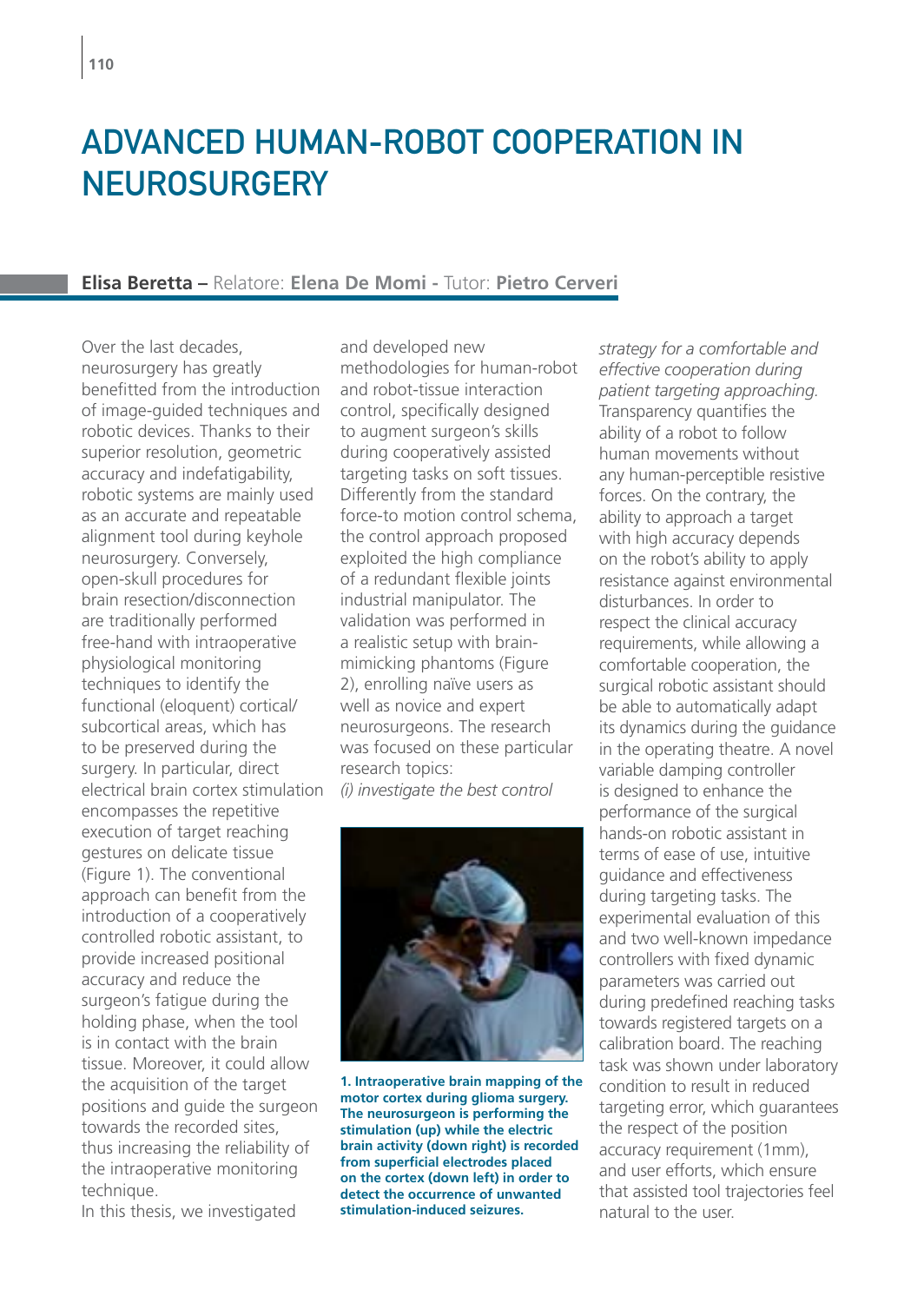*(ii) investigate the best control strategy for a safe and stable placement of surgical instruments on soft tissue during the tool placement.*  Touch interactions and physical contacts are critical factors during the manipulation of tissue/objects. Impedancecontrolled manipulators allow the natural transmission of the interaction forces with the environment to the user, but robotic mechanical impedance may mask any delicate force arising from the interaction with soft tissues. A non-linear force feedback torque control was designed in order to investigate if augmented haptic perception is a relevant factor during the instrument's placement on the soft tissue with respect to pure visual feedback. The control parameters were optimized on brain-mimicking gelatin phantoms, which were mechanically characterized to quantitatively evaluate the tissue's damage due to the contact with the tool during indentation. The performances of the robotic assistance with and without force feedback augmentation were comparatively evaluated with respect to freehand task executions. The proposed approach was shown to improve the user's skills in performing a stable and safe tool-tissue contact, allowing for hand tremor rejection and 50% reduction of the tissue's indentation.

*(iii) preliminarily study the feasibility of the proposed control approaches for brain cortex stimulation procedures.* A group of novice and expert neurosurgeons were enrolled to quantitatively and qualitatively **2. The experimental setup.**

evaluate the performances of the proposed cooperative control schema (singularly and in combination) in a realistic scenario with brain-mimicking phantoms. The proposed control criteria resulted in comparable performances with respect to state-of-the-art admittance schema with fixed parameters, in terms of pointing accuracy and tissue's indentation overshooting rejection, allowing for the accurate, stable and safe contact with the soft tissue. At the same time, the user efforts during the guidance were reduced by more than 60%.

All the developed controllers were tested in the scope of the EU funded project for brain surgery ACTIVE (FP7- ICT-2009-6-270460). This work support the feasibility of the use of a cooperatively controlled manipulator to assist targeting tasks in open-skull neurosurgery and is in line with the actual research trend in medical robotics, which propose devices that are *effective*, *safe*, both

for the patient and the clinical staff in the operating room, and at the same time that provide the surgeon with interfaces as *intuitive* and *familiar* as possible, in order to reduce the training period and facilitate the acceptance of the technology in clinics.

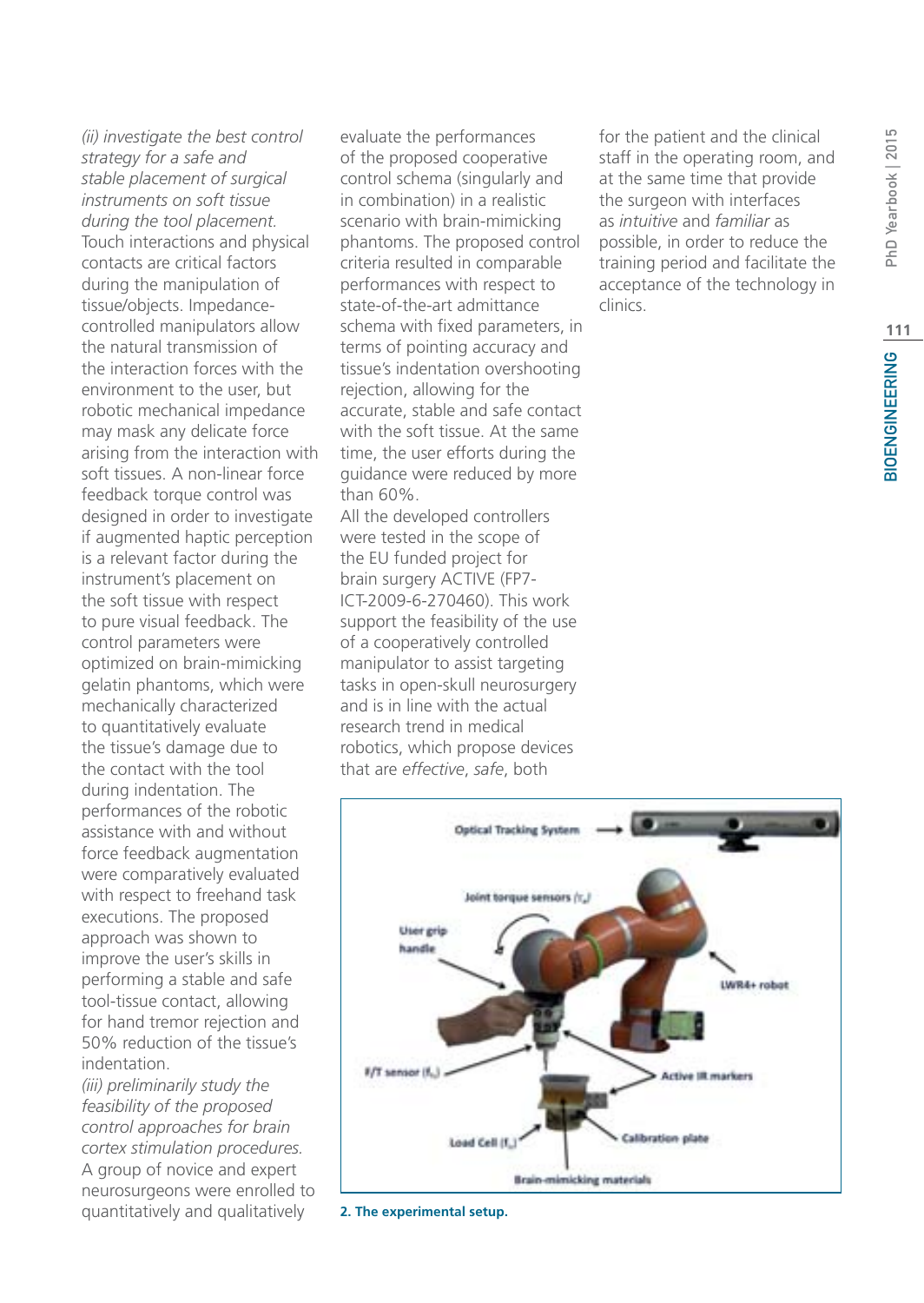# ENGINEERED MICRO AND MACROSCALE HUMAN 3D VASCULARIZED BONE MODELS FOR THE STUDY OF ORGANOTYPIC BREAST CANCER METASTASES

**Simone Bersini -** Advisors: **Prof. Gabriele Dubini; Dr. Matteo Moretti**

The World Health Organization reports that 14.1 million new cancer cases were diagnosed in 2012 while 8.2 million patients died in the same year. Noteworthy, the spread of primary tumors towards distant organs and the subsequent metastatic colonization is responsible for 90% of cancerassociated mortality. However, despite great advances in basic cancer molecular and cell biology with the discovery of oncogenes and tumor suppressor mechanisms, much remains to be learned about the metastatic process. The cancer biology seed-and-soil paradigm recognizes the existence of organ-specific patterns of metastatization which drive the spread of selected primary tumors towards specific secondary loci. However, despite efforts to model organotypic microenvironments, the organspecificity of cancer metastases still needs to be elucidated. Then, a deeper understanding of the metastatic cascade and particularly the extravasation process could promote the development of new therapeutics, thus improving cancer survival rates. Particularly, breast cancer is the most frequent cancer among women and the second cause of cancer death in women in more developed regions after lung cancer. Disseminated tumor cells have been reported in the bone of 30%-40% of early stage breast cancer patients while 70% of advanced breast cancer patients are affected by skeletal metastases, leading to pain, due to spinal cord compression and fractures, and often death. So far, *in vivo* and *ex vivo* models have been developed to study the extravasation process of cancer cells in mice and zebrafish embryos through intravital microscopy. However, they cannot model all aspects of the interaction and cross-talk between human cancer cells, human endothelial cells and human tissue parenchyma. Moreover, strictly regulated, reproducible parametric studies are difficult to perform. Microfluidics can provide useful model systems to investigate complex phenomena under combination of multiple controllable biochemical and biophysical microenvironments coupled with high resolution real time imaging, thus overcoming limitations of traditional assays, e.g. Boyden chamber, which are characterized by limited imaging capabilities and do not provide tight control over the local environment. Up to now, the application of microfluidic techniques to model cancer metastases and particularly extravasation events has been generally limited to the study of chemotactic events, while

no organotypic model has been developed to investigate this key step of the metastatic cascade. However, it is noteworthy to highlight that despite the above mentioned advantages brought by microfluidic approaches, the extremely limited number of cells makes technically hard to perform genetic analyses to investigate the transcription level of key regulatory genes. The present doctoral thesis is focused on the design and optimization of micro and macroscale models to study the organ-specific breast cancer cell metastatization towards the bone. Particularly, a 3D microfluidic model of a bonemimicking microenvironment surrounded by an engineered microvessel (Fig. 1) was developed to quantify human breast cancer cell extravasation rate, migration distance and micrometastasis generation within the colonized microenvironment, and to highlight the involvement of the CXCL5/CXCR2 pathway in the organotypic extravasation process. Furthermore, a physiologically-like microfluidic 3D model was designed to investigate human breast cancer cell extravasation into bone- and muscle-mimicking microenvironments through perfusable, functional human microvascular networks composed of endothelial and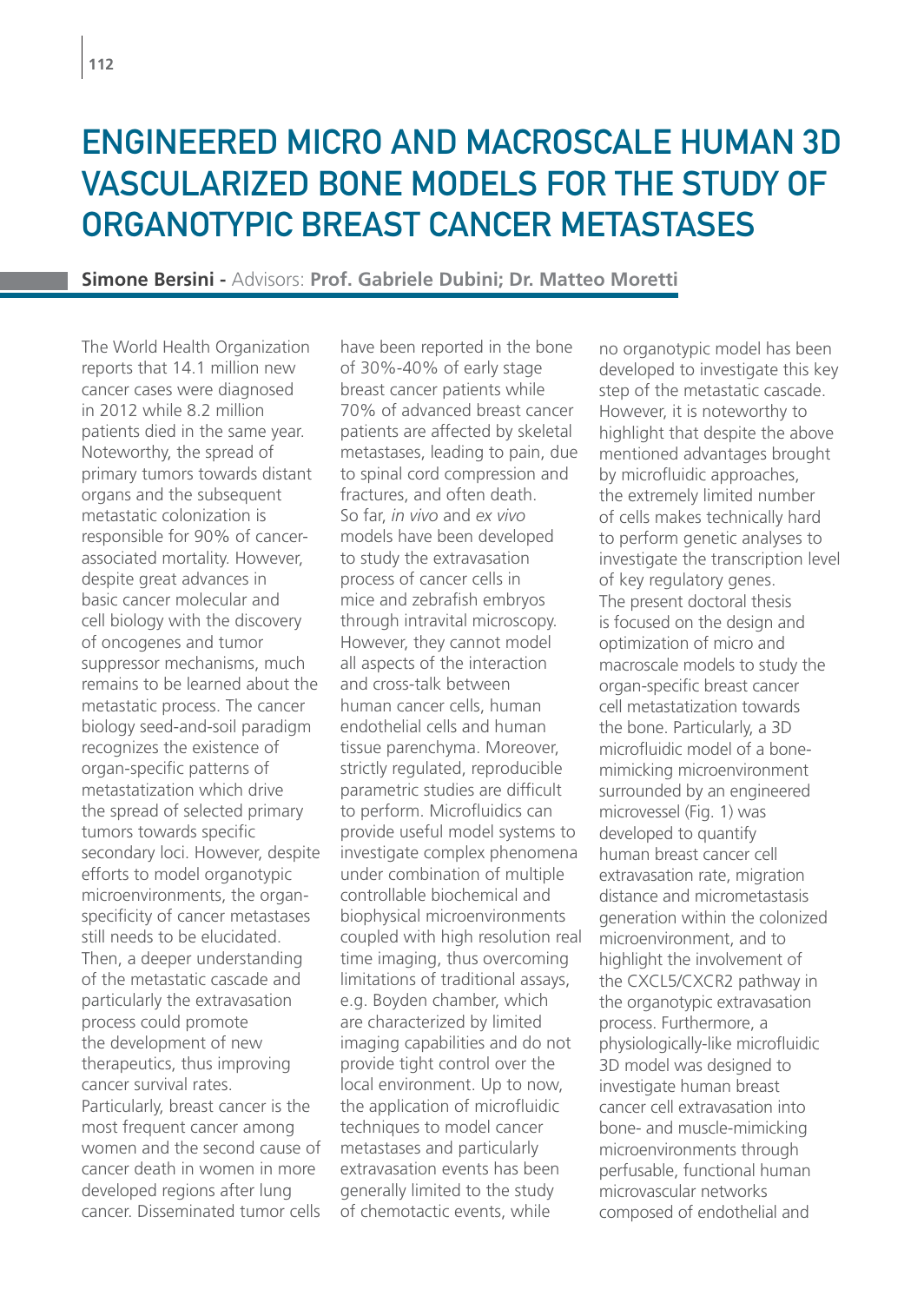our knowledge of cancer mechanobiology and investigate key molecular pathways involved in organotypic metastases **1. Confocal microscopy of the bone-mimicking microenvironment generated**  within a microfluidic device. A monolayer of red fluorescent protein (RFP)**transfected human endothelial cells covers the top media channel and the interface with the bone-mimicking channel embedding osteo-differentiated human mesenchymal stem cells within a collagen gel. The dark square**  represents a post separating two gel regions of the microfluidic device. Red: **endothelial cells. Green: F-actin. Blue: cell nuclei.**

within physiologically-like environments, bridging the gap between traditional *in vitro* assays and *in vivo* models.



**2. Fluorescence microscopy of a physiologically-like microvascular network. Microvessels connect each other into highly branched microvascular trees generating a complex microvascular network spanning the entire gel channel. Endothelial cells are transfected with green fluorescent protein (GFP).** 



micro and macroscale 3D models offers a new perspective through which to increase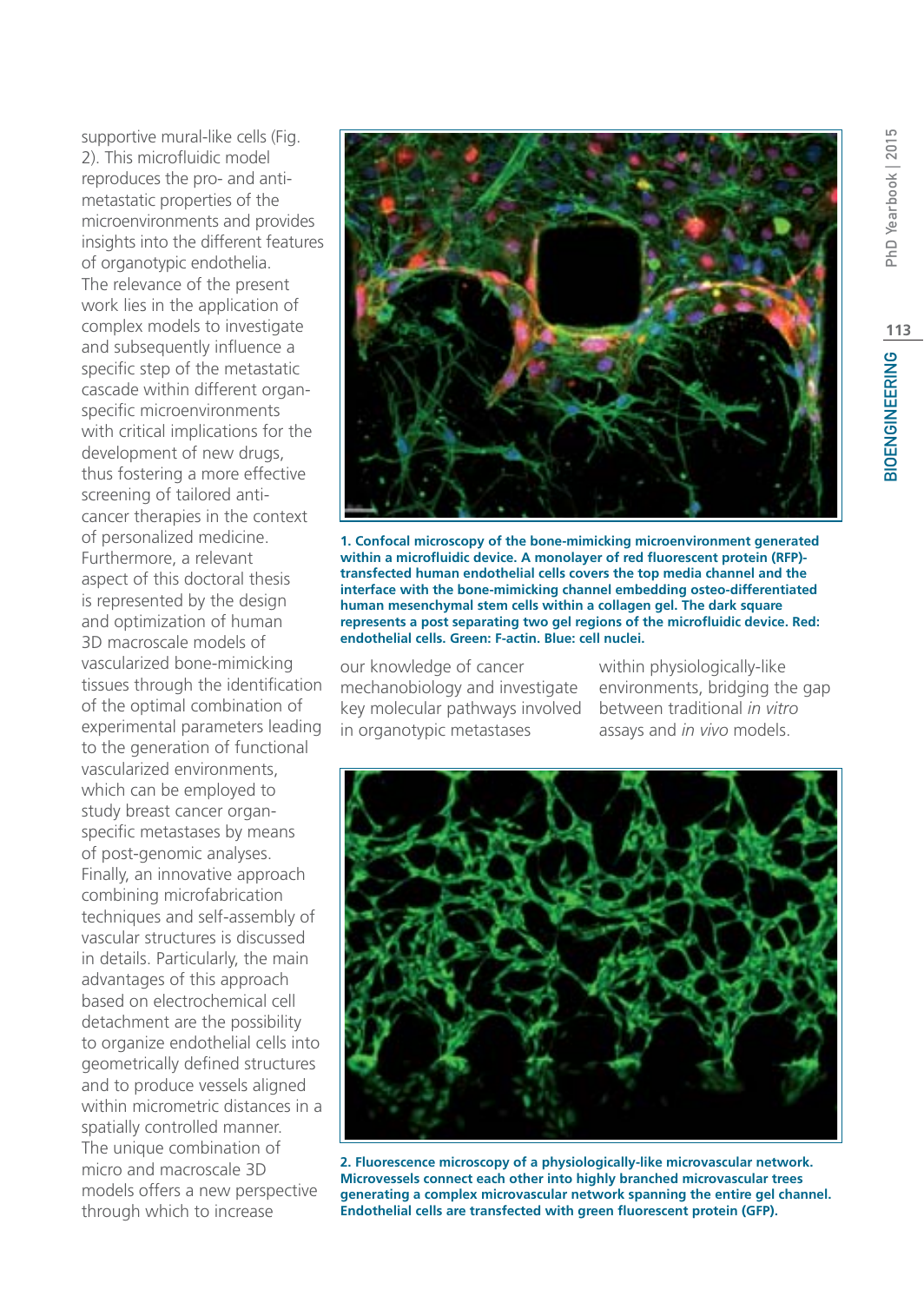## A FRAMEWORK FOR INTRA-MODALITY IMAGE FUSION APPLIED TO CARDIAC MAGNETIC RESONANCE IMAGING OF THE LEFT VENTRICLE AND 3D TRANSESOPHAGEAL ECHOCARDIOGRAPHY OF THE DESCENDING AORTA

**Maria Chiara Carminati -** Advisor: **Prof. Enrico G. Caiani**

Recent advances in imaging technology have enabled the non-invasive study of the structure and the function of the heart, the valves and the vascular system.

Different techniques, such as magnetic resonance imaging (MRI), ultrasound (US), computed tomography (CT), positron emission tomography (PET) and single-photon emission computed tomography (SPECT) are imaging modalities currently used in cardiovascular medicine and each of them provides specific and complementary diagnostic and prognostic information.

Among these, cardiac MRI and three-dimensional (3D) echocardiography have gained popularity in the clinical scenario, because of their advantages over ionizing or invasive techniques, allowing to assess both anatomy and function of the cardiovascular system. In particular, Cardiac Magnetic Resonance (CMR) imaging is the single modality capable of noninvasively defining cardiac anatomy and function, myocardial perfusion, myocardial viability, and coronary artery anatomy, through the application of different acquisition protocols. From the wide set of MR acquisition techniques, cardiac dynamics can be characterized by cine and tagging CMR, allowing

to track myocardial material points through the cardiac cycle, while the employment contrastenhanced sequences provides imaging the presence and extent of nonviable tissue in the myocardium, thus revealing its structural impairment. Three-dimensional echocardiography currently represents a major diagnostic tool in clinical cardiology allowing real-time imaging of the cardiac dynamics. In this scenario, realtime 3D transesophageal echocardiography (TEE) has become one of the most useful imaging modalities for intraoperative management of patients undergoing cardiac surgery. Furthermore, 3D TEE can be employed to acquire images of the aorta, due to its anatomical proximity when introduced in the esophagus, allowing to characterize and quantify aortic lesions, which are known risk factor for severe complications such as stroke and peripheral embolic events. This PhD work represents a contribution towards the development of procedures for the joint analysis of cardiovascular images. The aim of the project was focused on the development of comprehensive frameworks for the combined analysis of intra-modal information coming from the main non-invasive

and widely used cardiovascular imaging techniques, i.e. CMR and 3D echocardiography. Two specific contributions, each focused singularly on CMR or 3D echocardiography, are presented. In the first, methods for the 3D assessment of the functionality and the anatomy of the left ventricle are proposed by analyzing and combining the cine and late Gadolinium enhancement (LGE) CMR images, acquired in the clinical routine.

Cine and LGE CMR images are first processed individually to extract relevant information. Cine images were processed to compensate for breath-related inter-slice misalignments, due to the non-exact repeatability of the breath-hold position during acquisition. Then, a 3D ASM was adopted to segment the endocardium by simultaneously analyzing images belonging to the short-axis image stack. To this end, a shape model of the left ventricle was constructed from a large database of semi-automatically segmented 3D echo images, constituted by 205 patients with various pathologies. Left-ventricular wall motion was derived from the 3D endocardial segmentation obtained as the displacement of the endocardium from diastole to systole.

Late-Gadolinium enhanced CMR images were processed to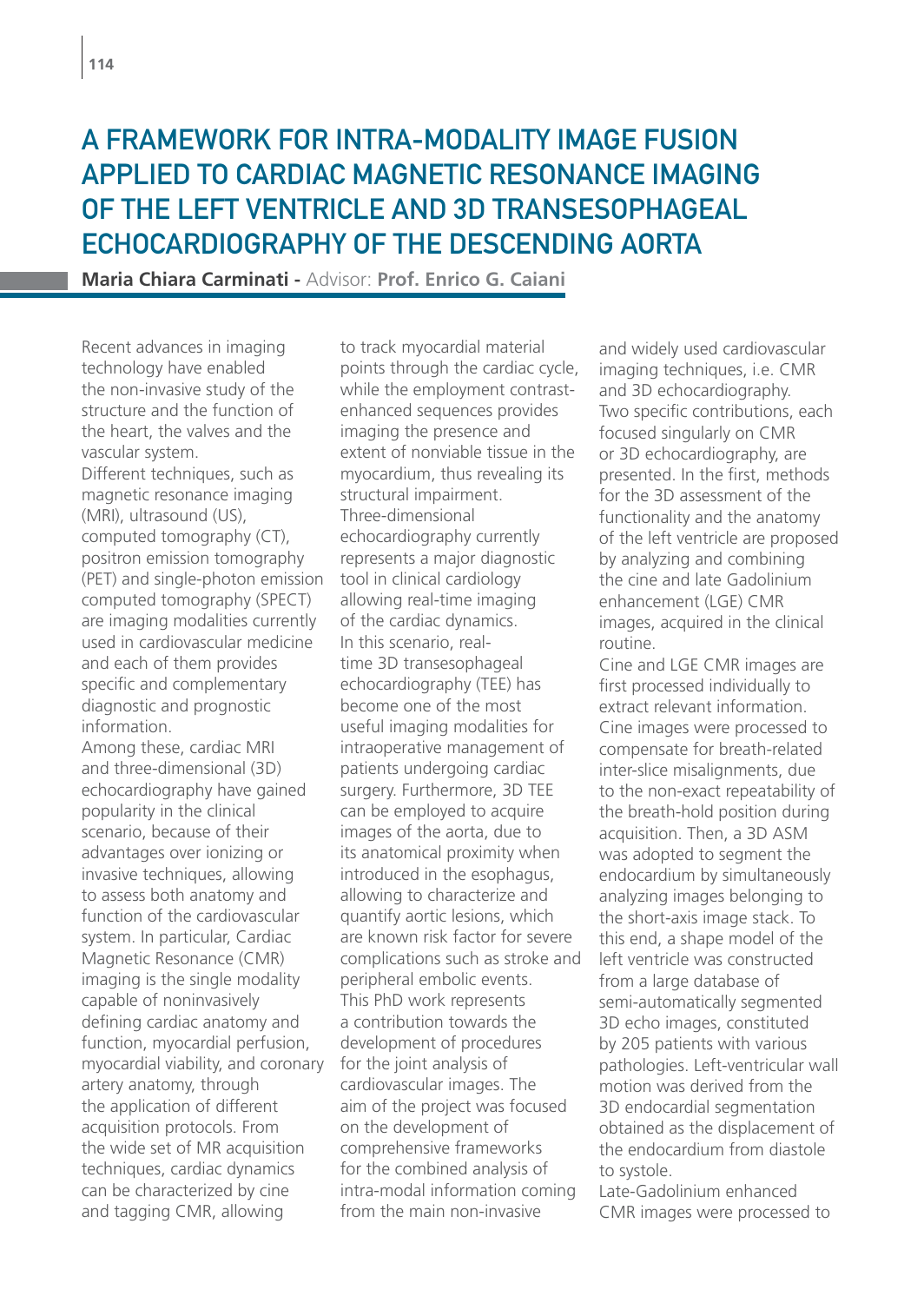**115BIOENGINEERING** 

create a 3D anatomical model of the scar and compute its local transmurality. The information derived from the two CMR acquisition is finally combined in the same reference system by a dedicated registration pipeline featuring affine and deformable registration. The described tool allows for the joint three-dimensional analysis of myocardial local function from cine CMR and myocardial viability from LGE CMR images, in a common and patientspecific reference system. This combined information is of established importance for the diagnosis and treatment of cardiomyopathies, allowing to distinguish between reversible and irreversible injured myocardium. Surgical procedures such as revascularization or resynchronization strategies potentially benefit from the knowledge of the exact location of these regions within the LV, as they are significantly related to the likelihood of improvement of contractility after surgery. In the second contribution of the thesis, the employment of real-time 3D transesophageal echocardiography (TEE) is investigated in its ability to image the aorta. The identification and characterization of aortic lesions is recognized to be clinically relevant, as the presence of aortic plaques is an independent

risk factor for stroke and peripheral embolization, being also associated with carotid, coronary and renal artery disease. TEE technology is a suitable tool for assessing aortic atherosclerosis, being routinely performed on patients to identify cardiac sources of emboli and during cardiac surgery to guide the introduction of the cannula into the aorta to prevent peri-procedural plaque embolization.

In this scenario, a comprehensive procedure for the reconstruction of the descending thoracic aorta from contiguous 3D TEE images is proposed. First, an ad-hoc image acquisition protocol was designed to acquire spatially ordered and partially overlapped 3D TEE datasets, followed by dedicated image processing to align and fuse all acquired datasets. Alignment strategy implemented pair-wise rigid registration guided by *a priori*  knowledge and it was validated using artificially misaligned

images. Image fusion was finally performed to enable visualization and analysis of extended field-of-view of the acquired aorta. The application of different fusion techniques was investigated. The method was applied to a population of 17 consecutive patients. Qualitative and quantitative results demonstrated the potential feasibility and accuracy of the proposed approach. In a clinical scenario, its application could allow quantitative assessment of aortic total plaque burden from 3D TEE images. In conclusion, the design and the experimental application of comprehensive frameworks for cardiovascular image fusion obtained with non-invasive modalities have been studied. The described methodologies may have an effective clinical impact to improve the clinical diagnosis and the definition therapeutic or surgical strategies, as well as for patient-specific modeling purpose.

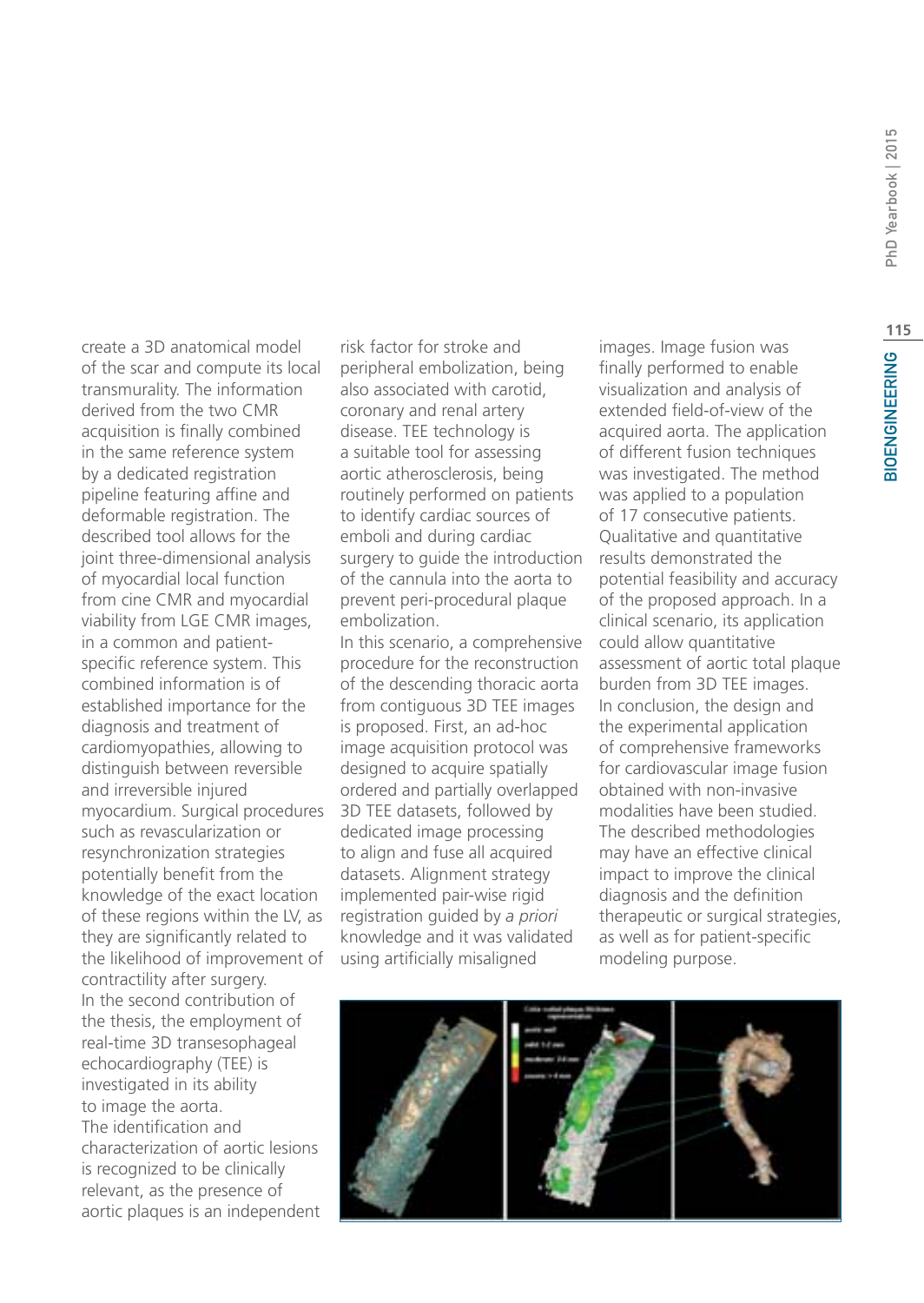# FATIGUE ANALYSIS OF NITINOL CARDIOVASCULAR **DEVICES**

### **Elena Dordoni -** Supervisor: **Prof. Giancarlo Pennati**

It is widely recognized that the assessment of cyclic fatigue resistance is of primary importance during the design process of medical implantable devices made by Nitinol. Focusing on peripheral stents and transcatheter heart valves, due to the presence of cyclic loads imposed by leg movements, as well as by the blood pulsatility, the fatigue resistance is a critical issue since they can experience from 10 up to 40 million loading cycles each year. Therefore, these devices need to be designed to survive at least 10<sup>8</sup> fatigue cycles without failure over the lifetime of the patient, since their fracture could cause the risk of the surrounding tissue damage, as well as the loss in the mechanical properties of the stent-frame itself. This finding highlights the importance of developing a shared, robust and efficient methodology to face the assessment of Nitinol cardiovascular devices fatigue resistance. Therefore, the purpose of this thesis is to face this issue deepening the several involved aspects, in order to give proper guidelines that can be useful both in a design and development phase of a new device and during the assessment of its proper functionality. The main hypothesis is that the numerical analyses or the experimental

tests alone, are useful but not enough to properly assess the Nitinol cardiovascular devices fatigue behavior. Several studies proved that numerical models are a valuable tool to assess the fatigue performance of cardiovascular devices, especially for comparative purposes. The common trend followed by authors is to assign Nitinol material properties taken from literature and to compare the obtained numerical results to a general Nitinol fatigue limit, found in literature. However, the correctness of numerical results strongly depends on the reliability of the material parameters implemented in numerical constitutive models, particularly when the aim of numerical analyses is to provide information about specific stent's risk of fracture associated to a defined loading condition. Moreover, the strong dependence of Nitinol fatigue behavior from all the manufacturing steps, makes mandatory the definition of the material fatigue limit specific for the device under study. On the other side, fatigue *in vitro* tests represent an accepted way to demonstrate a device durability, reproducing as close as possible the actual operating conditions. They are often governed by international standards. Despite the

immediate evidence of safety or failure given by the experimental tests, different disadvantages must be noted: an high number of specimens must be tested to ensure statistical confidence in the results, making the experimental campaigns expensive and time-consuming; difficulty in reproducing the real in vivo environment that makes usually experimental tests simplified; difficulty in assessment of biomechanical quantities, since fatigue tests give only the final result (safety of failure), providing in few cases the number of cycles, without any information about the state of stress through the device. In this thesis particular attention is firstly paid to the material properties knowledge, specific for each device under study, since the parameters describing the stress/strain relationship and the fatigue properties are strongly depending on the device dimensions as well as on the whole treatments (thermal and surface finishing) subjected by the device during the manufacturing process. The proposed way to get device-specific Nitinol material parameters to be used as input for material subroutines, as well as to obtain the material fatique limit for a defined number of cycles, is to perform experimental static and cyclic tensile tests on *ad hoc* material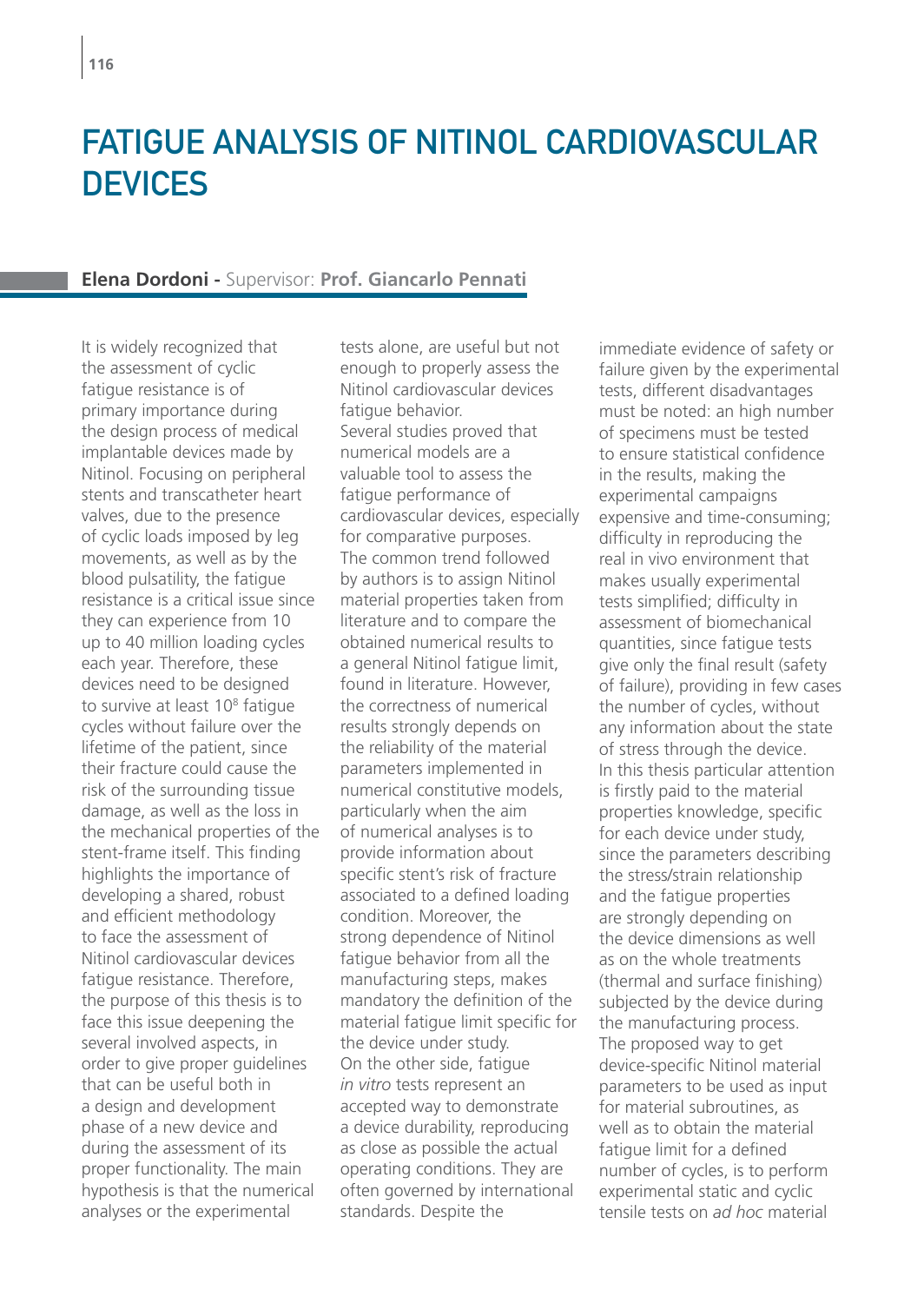specimens (e.g. with "dog bone" shape), having crosssection dimensions similar to the device ones and subjected to the same manufacturing treatments. These method ensure the equivalence between specimens and real device mechanical behavior, allowing therefore to perform experimental material characterization in an easy way. In case *ad hoc* specimens are not available, a methodology to obtain Nitinol parameters from experimental tests carried out directly on the devices is also proposed: the experimental test is numerically reproduced and material parameters are tuned up to reach a good fitting between numerical and experimental testing results. Then, numerical fatigue FEA on peripheral stent models and transcatheter aortic valve are proposed, paying particular attention in properly reproducing boundary conditions: interaction with a confining wall and amount of cyclic load undergone by the stent on one side; pressure pulsatility and effect of leaflet cyclic movement on the valve stent-frame on the other side. Thanks to their reduced costs and high flexibility in modifying geometrical features, boundary conditions and external loadings, FEA revealed a useful tool to prove the main factors influencing fatigue resistance of the studied devices, giving also important indications about how to perform in vitro cyclic tests. Numerical analyses on peripheral stents suggest that the *oversizing* due to the presence of a confining wall and its shape and stiffness has to be taken into account during experimental tests for fatigue assessment, while the pulsatile

load can be neglected and the specific cyclic loading condition type (axial compression or bending) due to leg movements may have different influences depending on the stent position along the peripheral arteries. Similarly, fatigue FEA on aortic valve prove that inner pressure and leaflet reaction forces acting on the stent-frame during diastole are the most severe loading conditions and the size and stiffness of the surrounding wall has a strong influence on the fatigue response. Since the fatigue analysis is a very time-consuming process, an additional purpose of the present thesis is to give reliable indications about a device fatigue behavior within a reasonable time: a simplified FE model focusing the fatigue analysis not on the whole stent but just on a unit of interest, is set up and coupled with an analytical model representative of the SFA, which allows to quantify the actual load experienced by the unit associated to particular anatomical conditions. The proposed simplified methodology for fatigue investigation, once applied to a patient-specific case, showed an agreement between model predictions and clinical evidence proved by 18-months follow up data. Despite the approximations introduced into the proposed method, it reveals able to assess the stent's fatigue behavior associated to particular anatomical conditions in a reduced period of time, compatible with the requirements of manufacturers or clinicians. In conclusion, numerical analysis can be a useful tool to

investigate the fatigue behavior of Nitinol devices supporting also the experimental activity, since it can suggest conditions to be tested, evaluating first the device's fatigue response in several possible configurations. However, confidence in the numerical models is only possible after the validation of their results against experimental evidence. For that purpose, experimental tests on real devices are performed in order to validate numerical models predictions: tensile and crimping tests on peripheral stents proves the model capability to reproduce the macroscopic mechanical behavior of the real devices. Similarly, numerical results of crimping tests on aortic valve and experimental evidences are in agreement in proving that crimping procedure induces plasticization in different points of the valve's stent-frame. Finally, an assessment of the proposed fatigue criterion is given by experimental cyclic tests on real stents, which results are found to be in agreement with the proposed fatigue limit.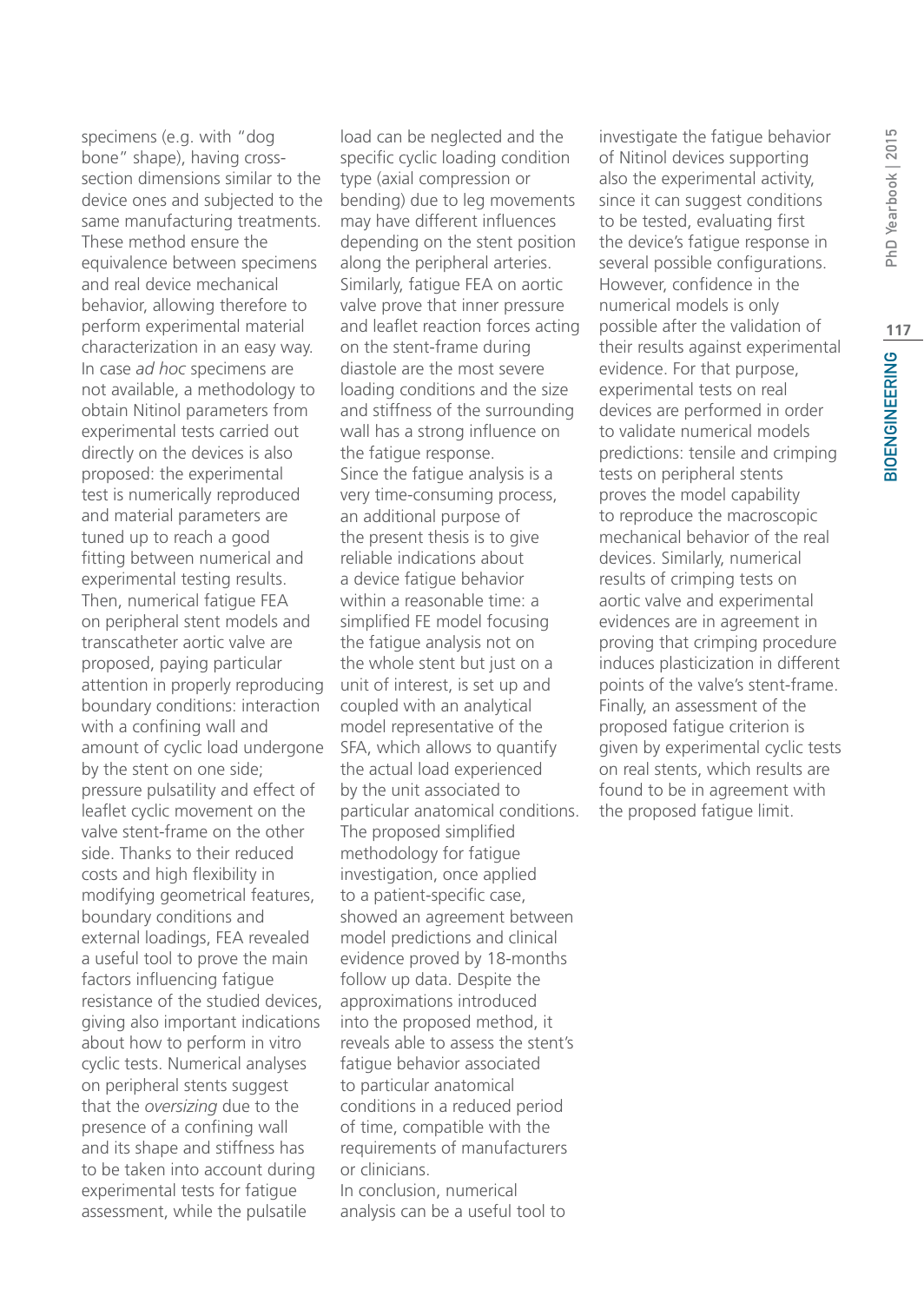# MODEL-BASED ANALYSIS OF DIFFUSION MAGNETIC RESONANCE:

## Study of Microstructural Damage in White Matter and Gray Matter Diseases

**Matteo Figini -** Supervisors: **Prof. Giuseppe Baselli, Dr. Alberto Bizzi,** 

**Prof. Daniel Alexander, Dr. Hui Zhang -** Tutor: **Prof. Alberto Redaelli**

Diffusion MRI (dMRI), an MRI technique sensitive to the diffusive motions of water molecules, has demonstrated good sensitivity to microstructural changes in many diseases. An application is tractography, the virtual reconstruction of fiber trajectories.

Conventional dMRI methods such as Diffusion Tensor Imaging (DTI) rely on the hypothesis of free or hindered diffusion, which is generally a good approximation only at low diffusion weightings (b-values). Many advanced dMRI methods have been proposed; in particular, multi-compartment models of hindered and restricted diffusion in compartments with known geometry were developed to allow a more specific microstructural characterization of tissues.

The aim of this thesis was to assess the feasibility of modelbased dMRI techniques in clinical research, and to investigate their utility in the characterization of brain microstructural alterations.

## **Model-based analysis of dMRI signal in CJD patients**

In the first application, mathematical models were developed and applied to study the microstructural changes in Creutzfeldt-Jakob Disease (CJD), the most common human prion disease.

The presence of asymmetric

hyperintense regions on dMRI is a common marker for the diagnosis of CJD, but its origin is currently unknown. Two isotropic bi-compartment models of diffusion were developed to test two neuropathological hypotheses: 1) a biexponential model to describe intra- and extra-cellular hindered diffusion, the latter expected to reduce with protein deposition; 2) a model with restricted diffusion in a spherical compartment modeling restriction in vacuoles. dMRI data were acquired from 10 patients with CJD and 7 healthy and pathological controls. The two proposed models were fitted to the data and regions of interest (ROIs) were delineated in gray matter areas. The fitting performance of both the bi-compartment models was significantly better than the mono-exponential model, especially in the affected areas, but similar among them. In hyperintense areas, the main results were an increase of  $T_{2}$ , a decrease of all the diffusivities and an increase of the volume fraction of the restricted compartment in the vacuole model.

This study may represent an important step towards the characterization of microstructural changes in CJD. Even though the precise pathological mechanism responsible for dMRI

hyperintensity could not be determined, biomarkers for sensitive and specific CJD diagnosis were proposed.

### **Microstructural features of brain tumors by NODDI**

In the second application, dMRI data from 71 patients with brain gliomas were analyzed with NODDI, a model with 3 compartments where diffusion is free (CSF), hindered (extracellular) and restricted in sets of "sticks" (intracellular), respectively.

A preliminary comparison with an isotropic model showed that NODDI intracellular fraction (*f ICV*) is a valuable index of diffusion restriction, even though overestimated in isotropic conditions.

Grade II lesions displayed high extracellular volume fractions (*f ECV*), grade III gliomas showed also regions with an increased *f ICV*, and grade IV gliomas were usually heterogeneous. Instead DTI parameters, namely FA, were non-specifically altered. All the three NODDI volume fractions allowed a statistically significant discrimination between grade IV and both grade II and grade III lesions  $(figure 1)$ .

These preliminary results show that non-invasive tumor characterization and grading by NODDI is feasible in a clinical context. This could have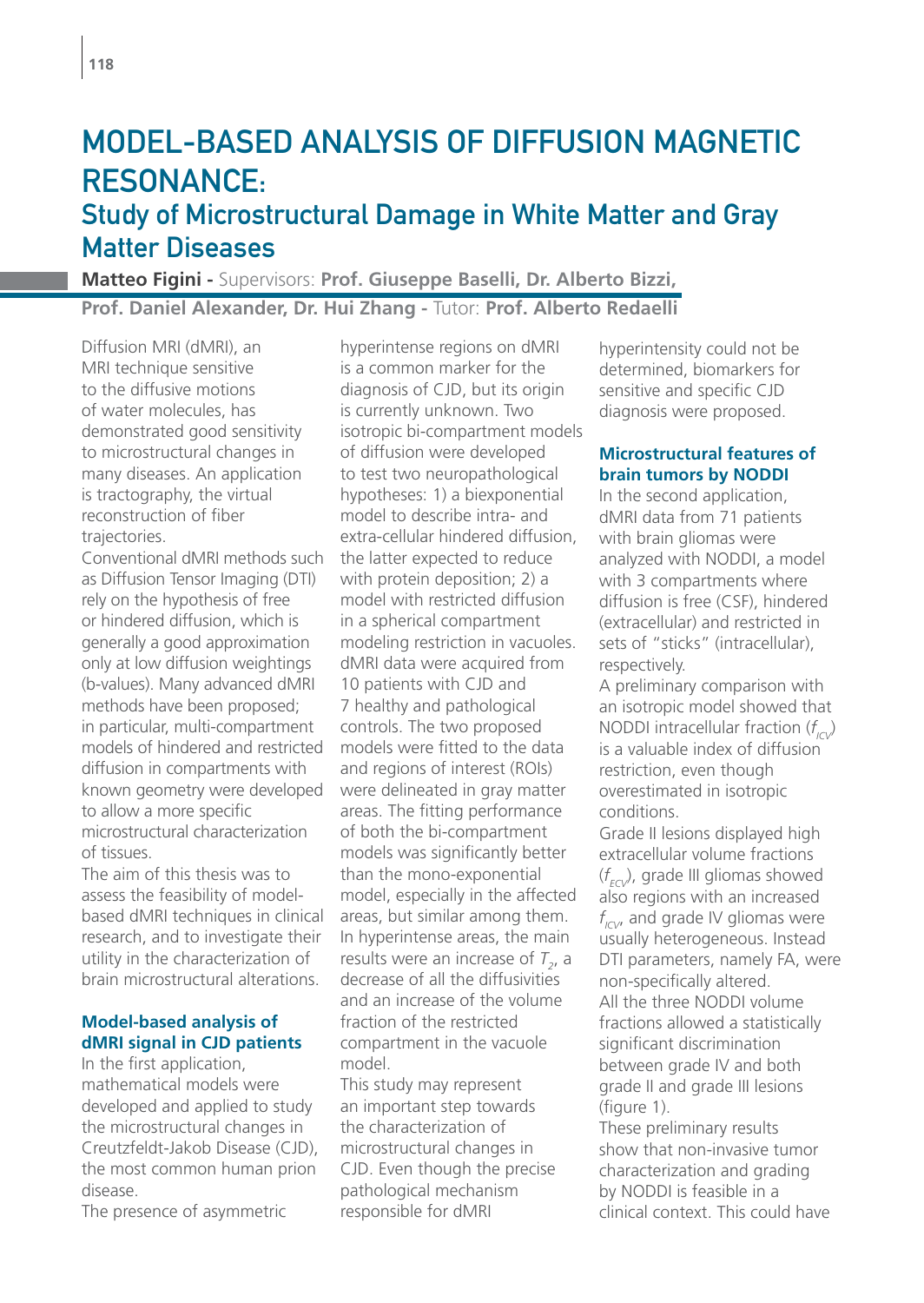an important impact on the preoperative evaluation of brain tumors.

## **NODDI-based tractography in peritumoral edema**

In a last application, an algorithm for tractography based on NODDI parameters (NODDIT) was developed and applied in 10 patients with glioblastoma multiforme (GBM) to test the possibility of a better reconstruction through areas of vasogenic edema than allowed by DTI-based tractography (DTT). In the proposed NODDIT algorithm the termination criterion was based on upper thresholds on both the orientation dispersion index (ODI) and on *f ISO*. In a preliminary phase, the ODI threshold was calibrated by comparison with DTT in healthy regions. The mean streamline density obtained by NODDIT and DTT was evaluated in 3 ROIs per patient: the tumor core, the peritumoral edema and the contralateral WM. Compared to DTT, NODDIT streamline densities were similarly high in normally appearing WM, similarly very low in the tumor core, and significantly higher in



1. Mean  $f_{\rm ECV}$  maximum  $f_{\rm ICV}$  and  $f_{\rm ISO}$  averaged among the patients with grade<br>II, grade III and grade IV gliomas. The significant differences are marked with **stars.**

vasogenic edemas.

Lowering FA threshold to about 0.1 can provide similar results to NODDIT in the edemas; however, an unacceptable specificity loss was highlighted, with a high number of false positives, as verified even in the ventricles.

The visual inspection of the tractographic reconstruction of specific tracts showed that in all the considered cases NODDIT provided more streamlines passing through the edemas, or even allowed reconstructing tracts completely missed by DTT  $(fiqure 2)$ .

Thus, NODDIT could find

important applications in the preoperative mapping of patients with brain gliomas.

### **Conclusions**

In all the proposed applications, the application of multicompartment models was clinically feasible and advantageous when compared to traditional methods. This involves a non-trivial work for the choice of suitable models and the interpretation of results, but the obtained parameters seem more specific to the underlying tissue microstructure and its pathological changes.



**2. Example of tractographic reconstruction in a representative GBM patient. The cortico-spinal tract was reconstructed from the same ROIs with DTT (A) and NODDIT (B).**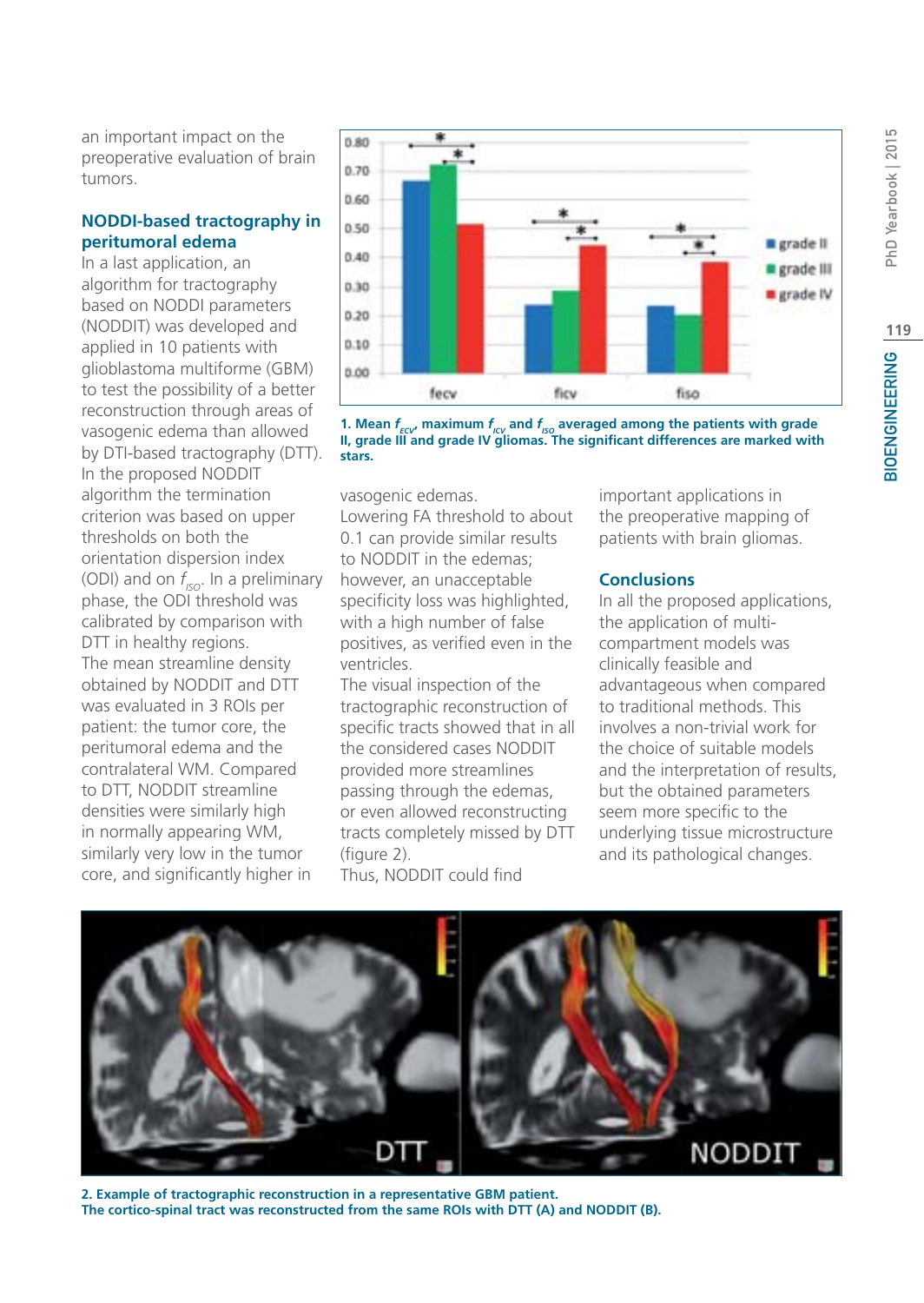# PECTIN HYDROGELS FOR REGENERATIVE MEDICINE: INJECTABLE SYSTEMS, CELL DELIVERY AND ANTIMICROBIAL FORMULATIONS

## **Roberta Gentilini -** Advisors: **Prof. Maria Cristina Tanzi, Dott. Paola Petrini**

In the last years, novel hydrogel formulations were developed to obtain injectable products for tissue regeneration . The advantages of using injectable hydrogels rely on their ability to conform to the defect shape and on the possibility of in vivo delivery in a minimally invasive way, thus reducing discomfort and complications for the patient. As the challenging strategy implies that the cells are loaded inside the gels. For cell-loaded injectable gels, cell entrapment is generally achieved in the liquid (or highly viscous liquid) form of the gel precursors, with severe limitations on the conditions and reagents used in the sol-gel transition often not compatible with cell viability and bioactive molecules immobilization. Pectin, a natural polysaccharide present in the cell wall of most plants, is nowadays object of increasing interest for applications in the biomedical field. Pectin is a biocompatible anionic polysaccharide that constitutes 30% of plants wall [1], widely used as thickener, gelling agent, stabilizer and emulsifier in food products [2]. It is almost entirely composed of three polysaccharidic domains: homogalacturonan (HGA), rhamnogalacturonan-I (RG-I) and rhamnogalacturonan-II (RGII). HGA is the major component of pectic polysaccharides and

contains a-(1→4)-D-linked galacturonic acids (1.4-a-D-GalA) that are partially methylesterified and sometimes partially acetylesterified Due to the peculiar gelling mechanism, low methoxy pectins, which have a degree of esterification (DE) < 50, have been proposed for the preparation of hydrogels for biomedical applications, namely drug delivery, gene delivery and regenerative medicine as implantable material for minimally invasive surgery. Pectin gels are proving wide applicability as biomaterials with recent advances in regenerative medicine application, such as microspheres. Bioactive modifications, such as enzymatic degradation, partial oxidation and RGD functionalization of this polysaccharide were able to control degradation and cell adhesion. Hairy regions of branched pectin, separated by enzyme degradation, are known to promote proliferation and differentiation of cells (such as BMSCs to osteoblasts). In view to obtain an ad hoc pectin-based hydrogel for a specific purpose, pectin can be extracted from different sources and its characteristics vary according to the plant species from which it is extracted. The main characteristics of the appropriate process of extraction are the use of biocompatible chemicals and the possibility to

preserve the peculiar structural characteristics such as the integrity of branched regions, which show an important role in cell interaction. A high molecular weight and a low degree of esterification need to be pursued to form stable, ionotropic gels, in compatible conditions with cell viability or biomolecules loading.

In view of developing pectinbased injectable systems for cell immobilization in applications of regenerative medicine, the results of this work demonstrated that the gelling kinetics and rheological properties of pectin hydrogels can be modulated according to the specific way of administration and to the tissue to be treated. Particularly, by fine tuning of sodium bicarbonate and calcium carbonate content, a tight control of the pH of the hydrogel solutions was achieved, thus controlling their gelling kinetics. In this context, it was possible to obtain hydrogels with fast gelation that can be used as in situ gelling systems, or gels with a slower gelation process that can be used as cell carriers, where the gel preparation is performed prior to injection. Furthermore, the control of the rheological parameters allowed obtaining thicker hydrogels to tailor the mechanical stimuli of the matrix and promote cell differentiation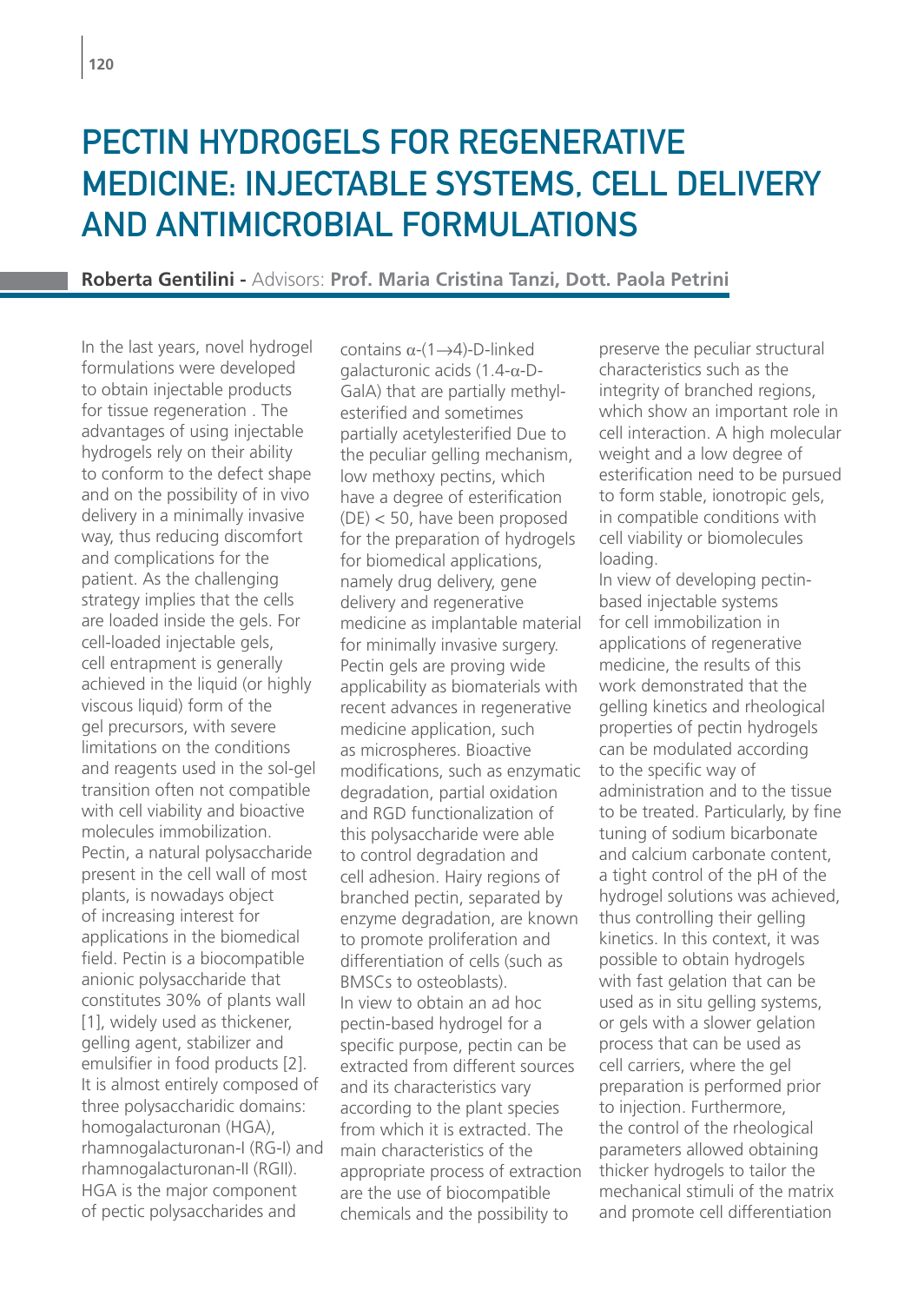**121BIOENGINEERING** 

for different tissues, providing a three-dimensional structural support for the host cells. Cell immobilization within a hydrogel represents an innovative and successful strategy to deliver cells in a damaged tissue. It is well known that cells remain viable into injectable microspheres, where the surface area to volume ratio is higher and the exchange of nutrients and oxygen is promoted. In this thesis, the process for adipose-derived stem cell (hADSC) immobilization in pectin-based bulk hydrogels was investigated. hADSCs retained viability up to 24 hours after immobilization within the 3D pectin matrices and the presence of glucose and glutamine as additives resulted to play a key role in nutrient and oxygen supply during the first hours of immobilization. which are known to be the critical phase for entrapped cells. After extrusion, the injectable hydrogels showed an excellent hADCS viability, indicating that the presence of a 3D matrix protects cells from the damaging injection process. Immobilized hADSCs maintained their stemness capability after 7 days of incubation, indicating that the hydrogel did not affect the cell phenotype.

To provide an ideal environment for anchorage-dependent cells, a peptide grafting of pectin is

a strategy often investigated in literature. In this thesis, a peptide-grafting was successfully tested on pectin backbone to improve antibacterial activity. Eventually, antimicrobial pectin hydrogels will be useful tools in several diseases, such as osteomyelitis, in which the optimal treatment raises from the dual approach of cell delivery associated to antibacterial effect, with the intention to induce bactericidal effects and bone regeneration in a single step. To these aims, we demonstrated that it is possible to produce a pectin derivative endowed with antimicrobial activity by grafting antimicrobial peptides on the pectin backbone. Considering the specific final aim, i.e. biomedical application, ad hoc production of pectin should be explored with tailored extraction process, able to preserve its peculiar structural properties and with the possibility to form ionotropic gels. These hydrogels could be evaluated as three-dimensional (3D) cell culture systems, where the cells can be entrapped during gel formation in mild conditions. The 3D systems can be produced as injectable stem cell-loaded hydrogel for tissue regeneration, by controlling the biochemical environment within the gel. Injectable systems are not limited to cell delivery, and can be exploited to release

specific biomolecules or to be modified for facing a specific challenge. The antibacterial injectable pectin hydrogels can be used in multiple applications where preventing bacterial adhesion is still an unmet need. This research is aimed to the ultimate goal of combining these different aspects producing a contactactive material composed of different substances, both effective to dismantle biofilms, and deliver cells in the damaged tissue, disrupted by the infection, for pathologies such as osteomyelitis and periodontitis.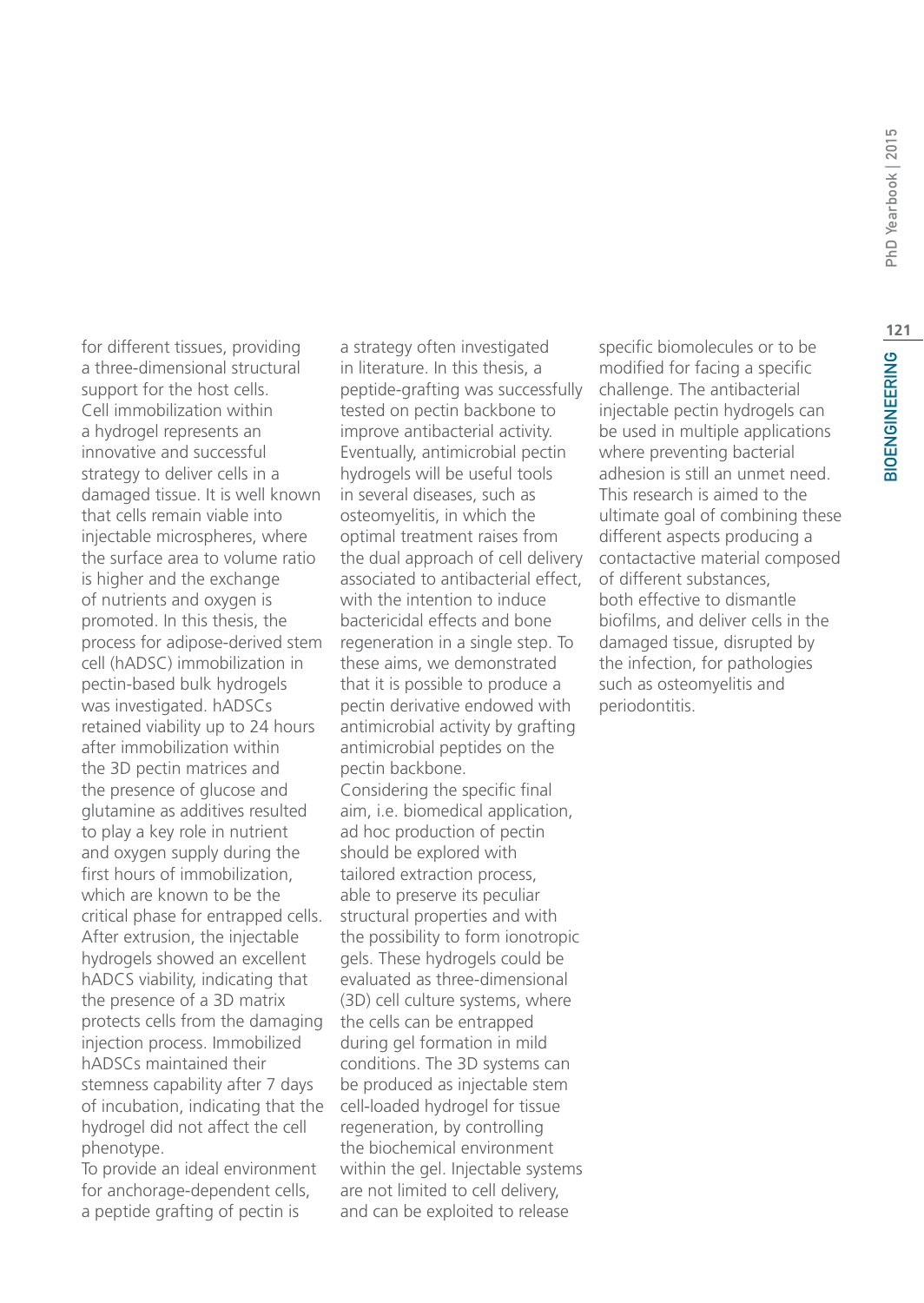# PATIENT-SPECIFIC MULTI-PARAMETRIC MODEL OF THE HEART FROM MDCT IMAGES TO GUIDE VENTRICULAR Tachycardia ablation procedures

## **Sofia Goncalves Antunes - Supervisors: Giovanna Rizzo, Sergio Cerutti**

In the pre-procedural planning and guidance of electroanatomic mapping (EAM) and radiofrequency (RF) catheter ablation (CA) procedures in ventricular tachycardia (VT), the knowledge of the exact location and extent of myocardial scar is important. Today, delayed enhanced magnetic resonance imaging (DE-MRI) is considered the imaging gold standard for the assessment of scar tissue and it is being used, integrated into the 3D EAM system, to guide ablation procedures. However, multidetector computed tomography (MDCT) could be an interesting alternative. The main reasons are related to the reduced artefacts caused by the implantable cardioverter-defibrillator (ICD), the higher spatial resolution when compared to DE-MRI with which we can have detailed information about the anatomy of the heart (e.g. trabeculae and coronary arteries) as well as the reliability in visualizing epicardial fat distribution. The purpose of this work was to construct a 3D multi-parametric model of the heart by segmenting automatically ventricular cavities, left myocardium, myocardial scar, epicardial fat and coronaries from MDCT images. Further, this map was compared with the findings of EAM, created previously to the RF CA procedure.

#### **Cardiac Anatomy Segmentation**

Image-guidance allows the navigation of the catheter tip over the cardiac structures of interest within a high resolution anatomical map. For this intent, the accurate segmentation of the patient specific cardiac anatomy of interest is a fundamental effort. Of great importance in any epicardial intervention is epicardial fat tissue, it may be confused with myocardial scar causing useless ablation. Moreover, the anatomical course of the main coronary vessels may help in optimizing epicardial interventions, reducing potential damage of such structures. For the anatomical segmentation a 3D level set algorithm based on a multi-scale directional stopping function was developed, implementing the Geodesic active contour (GAC) formulation. The stopping function was applied twiceupdated after the convergence of the first evolution, reducing the scale space of the edge detector, until the level set converged again. We validated the proposed method quantitatively on the with the manual segmentations done by expert radiologists.

### **Myocardial Scar Segmentation**

There are three different

approaches to detect nonviable myocardium including perfusion defects in MDCT; two approaches are on the early angiographic scan and one on the delayed scan. On the early scan compromised zones are hypo-enhanced when compared to the normal myocardium or present myocardial wall thinning. The approach to detect scar on the delayed scan, contrary to the first case, consists in searching for hyper-enhanced zones of the myocardium. We took the advantage of having the myocardium segmentation from the early scan, where the myocardium boundary is clearly defined, to use as template for the scar identification Since the heart cannot be seen as rigid body, we model the transformation as a sum of global rigid transformation and a local elastic deformation (free-form deformations) for the correction of the deformations that may occur due to the beating heart and other anatomical motions. The extraction of nonviable myocardium was accomplished as described in the following. In the case of hypoenhancement, we calculated mean u and variance  $\sigma$ 2 of the entire data and used as higher threshold  $\mu$  – 3 $\sigma$  to identify the low attenuation values. In order to accurately measure myocardial wall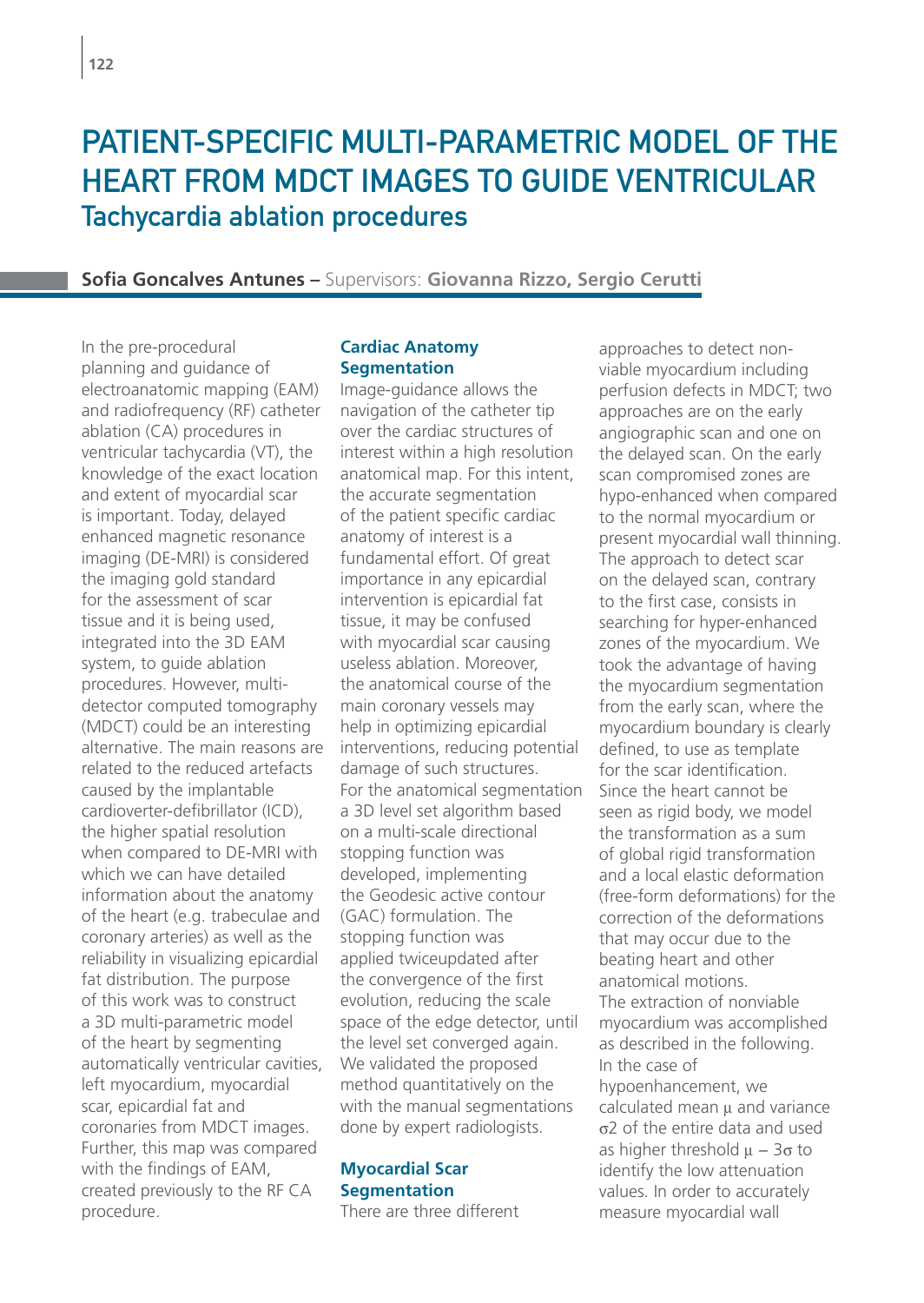thickness, the papillary muscles within the LVendo structure need to be excluded from the structure. Due to the 3D bending geometry of the LV cavity, we used the alphashape. Then, from each LVendo triangle vertex, a ray was casted outwards, and the distance to the nearest point on the LVepi surface was taken as the myocardium wall thickness. Points with distance less than 5 mm were considered scared areas.

As the detection of myocardial scar areas in the delayed scan consist in detecting high density values when compared to the nor- mal myocardial tissue, we studied different thresholds to detect scar as similar as physicians would do. We made different assumptions to determine the best way to identify automatically areas of scar; the first one was that scar in DE MDCT has similar attenuation values than the blood pool. For this reason, using the LVend segmentation from the early scan as template on the preregistered delayed scan, we identified the parameters of the Gaussian distribution of the LV attenuation values  $(uv,\sigma v)$ . In order to identify the best parameters to identify scar, we used as thresholds the following values:  $\mu v$ ,  $\mu v - 1$  ov and  $\mu v - 1$  $2\sigma v$ .

Looking to the myocardium, on the other hand, as it involves (if scar is present) a mixture of two tissue types (corresponding to two different histogram attenuation peaks), a Gaussian mixture model with two component densities was used to identify two clusters on the myocardial tissue. It consists

in a parametric probability density function described as a weighted sum of two Gaussian densities g(x|μi, ⊠i). We obtained mean  $\mu$  and variance  $\boxtimes$  values of the two Gaussians. To identify hyperenhanced areas other thresholds were also μp and μp + (μv−μp)/2 experimented (healthy myocardial tissue mean value μh and nonviable myocardial tissue mean valueμp). The best threshold to detect DE scar in our experiment was the formulation:  $\mu p + (\mu v - \mu p)/2$ , which best matched with the experts identification of hyper enhanced zones. Using this threshold, it was possible to extract scar most in agreement with the opinion of the physicians on the scar location, with a satisfactory classification.

### **Myocardial Multi-Parametric Map**

Using information from the automatically segmented cardiac structures of interest, describing scar location and extent, as well as zones of thick fat layers we face the myocardial map construction. Additionally, the created map was compared with the findings of EAM, created previously to the CA procedure. The decision of an endocardial or epicardial EAM and RF ablation approach was taken basing on the prevalent distribution of scars at CE-MDCT or during the failed endocardial procedure. Values greater than  $1.5$  mV defined normal LVendo bipolar electrogram amplitudes and values greater than of 8 mV defined normal LV endocardial unipolar electrogram amplitudes.9 patients have an ICD; 8 had only an endocardial and one only an epicardial intervention, and two patients

had both an endocardial and epicardial intervention (and consequently a EAM). To construct the mesh of the myocardium, containing information about the myocardial wall thickness, epicardial fat depth and myocardial scar areas, we extracted a triangulation (surface mesh) for each segmented structure. Using the distances from the LVepi to the LVendo surface, zones where the thickness was less than 5 mm were considered scar vertices. For each triangle vertex of the LVepi mesh, the distance from LVepi to the epicardial fat surface was computed; points above 3 mm were considered myocardial scar.

In patients that underwent an epicardial intervention, points with epicardial fat thickness greater than 3mm were added to the myocardial mesh to be considered as myocardial scar. Bipolar and Unipolar voltages were correlated with MDCT based scar 35.3% of low bipolar voltages of the EAM, and 64.72% of unipolar low voltages points are within our defined scar.

### **Conclusions**

This work represent a step forward not only to the accomplishment of accurate patient-specific segmentation of cardiac structures, but also to the introduction of MDCT scar detection as a feasible and effective approach to plan EAM, aiming at improving CA RF and reducing intervention time.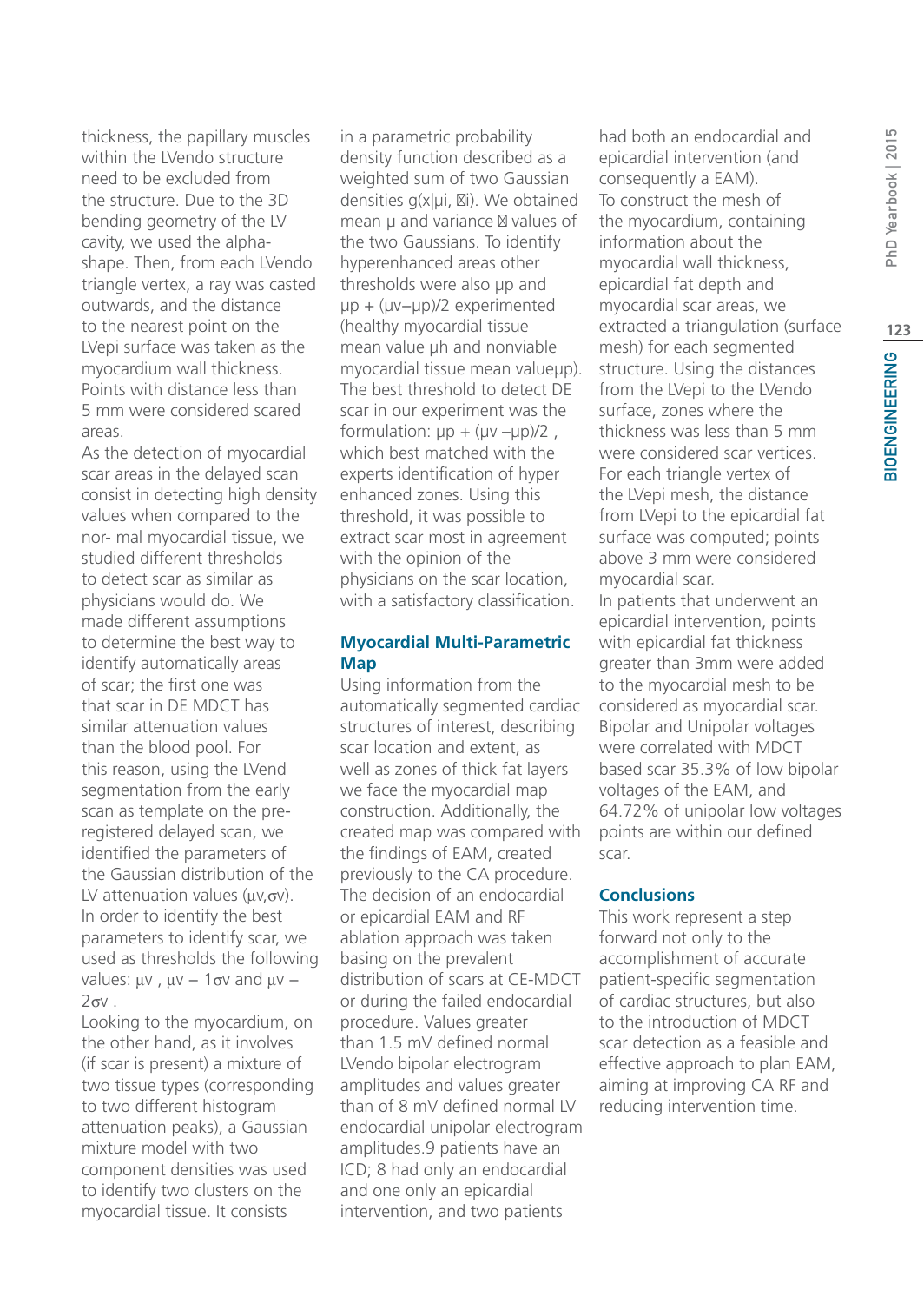## PRECLINICAL EVALUATION OF POSTERIOR SPINAL FIXATORS – CRITICAL ASSESSMENT OF THE CURRENT INTERNATIONAL STANDARDS AND SUGGESTIONS FOR IMPROVEMENT

**Luigi La Barbera -** Relatore: **Tomaso Maria Tobia Villa**

Posterior spinal stabilization by means of pedicle screw-rod based implant is a gold standard in the surgical treatment of a great variety of diseases. Clinical results demonstrate an improved outcome with respect to traditional techniques stand alone. Significant improvements have been made since the introduction of pedicle screw technology in 1980-90's, however a high complication rate is reported still today (from 12.0 to 54.0% after 2000). Moreover, fatigue-related failures, due to the high number of loading cycles experimented during everyday life activities (e.g. walking), are continuously reported especially at the screw level (from 1.2 up to 35.0% after 2000).

The present dissertation is aimed to better understand and possibly improve the current standards published by the American Society of Testing and Materials (ASTM) and the International Standardization Society (ISO) for the *in vitro* preclinical evaluation of the mechanical behaviour of posterior spinal stabilization devices. In particular, the validity of ASTM F1717 and ISO 12189 standards, representing a vertebrectomy (*worst case*) and a physiological instrumented 2-Functional Spine Units (FSUs) scenarios respectively (Figure 1), was investigated.

Anatomical (e.g. pedicle inclination, interpedicular distance), as well as biomechanical parameters (e.g. follower load distance, center of rotation distance, unsupported screw length), useful to catch the most important features of the thoracolumbar spine, were collected as a function of the spinal level both from a review of the literature and using direct measurements on physiologic subjects. A parametric FE (finite element) analysis was performed on both standards evaluating the contribution of each parameter in increasing the stress arising on the implant (Figure 2). A few parameters were found to be significant (i.e. leading to a percentage stress increase greater than 2%). Moreover, the geometrical configuration implemented in ASTM F1717 standard reproduces quite well an average instrumented thoracolumbar spine segment; however the anatomical worst case scenario due to the combination of the most important anatomical parameters was found at L1, leading to a maximum stress increase of about 15% for ASTM F1717 and about 10% for ISO 12189 standards: these scenarios were then proposed as a basis for a revision proposal of the standards. Other mechanical parameters, such as the initial precompression of the anterior

support as well as its stiffness in ISO 12189 standard, were found to be significant, leading to a much higher stress increase (even beyond 420%) than the anatomical parameters alone: in this light, care should be taken when using ISO test method. Since the above described results were obtained on a simplified design capable of catching only the general features of a pedicle screw-rod based implant, a more realistic design was also considered. A parametric FE model of a commercial spinal fixator was built and validated using strain gauges technique. A parallel preliminary experimental mechanical characterization revealed that the fatigue life of constructs assembled according to the proposed revised version of ASTM standard may be significantly lower than those assembled according to the current one: this was interpreted as a confirmation that a standard revision should be taken into consideration. A final numerical analysis was led to better understand whether the stress arising on the posterior spinal stabilization device in standard configurations may be really representative of some everyday life activities. A previously validated L2- L4 spine segment was then instrumented according different clinical scenarios: vertebrectomy, bisegmental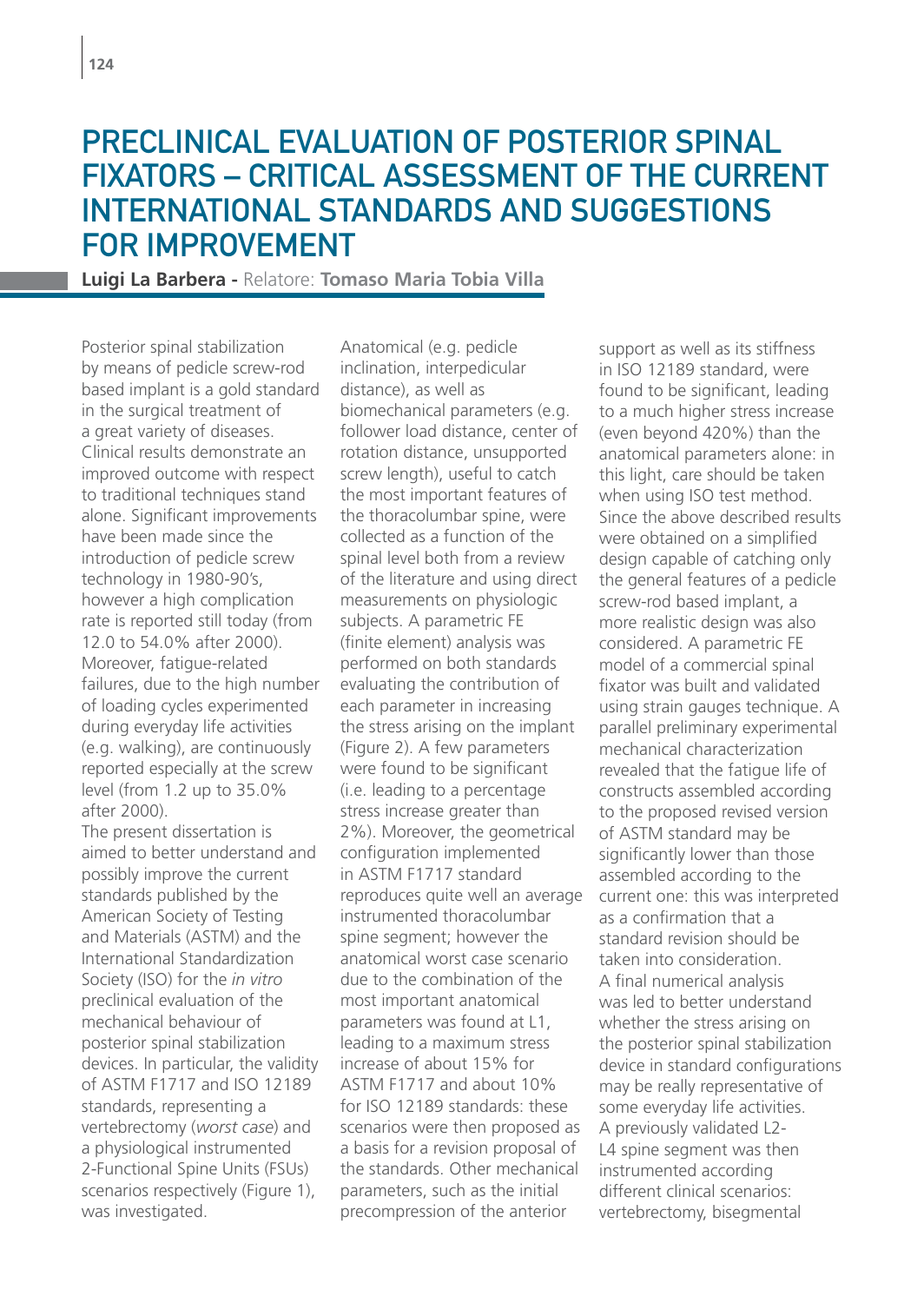BIOENGINEERING PhD Yearbook | 2015 **125BIOENGINEERING** 

PhD Yearbook | 2015

stabilization, bisegmental "bridge" stabilization and vertebrectomy with an anterior support (Figure 3). These models were validated against *in vitro/in vivo* literature data. The results demonstrated that ISO 12189 procedure reproduces quite well a physiological instrumented scenario during flexion of the upper body. Moreover, simple considerations can help in comparing and interpreting the achieved results using different testing procedures with respect to the effective clinical use.



**2. Parametric FE models according to ASTM F1717 and ISO 12189 standards (a, b respectively) and corresponding meshed reference models (b, c respectively).**



**1. Sagittal view of a patient instrumented with a spinal fixator to stabilize the lumbosacral segment**  (a). Simplified drawings of the **experimental approaches used to evaluate the mechanical properties of posterior spinal fixators according to a vertebrectomy scenario implemented by ASTM F1717 standard (b) or to a physiological instrumented scenario according to ISO 12189 standards (c).**



**3. Starting from a validated L2-L4 FE model, different clinical scenarios were simulated. The vertebrectomy scenario was directly compared with ASTM standard model, while the bisegmental stabilization, bisegmental bridge stabilization and a vertebrectomy with an anterior support were compared to ISO 12189 models were the spring stiffness was also varied.**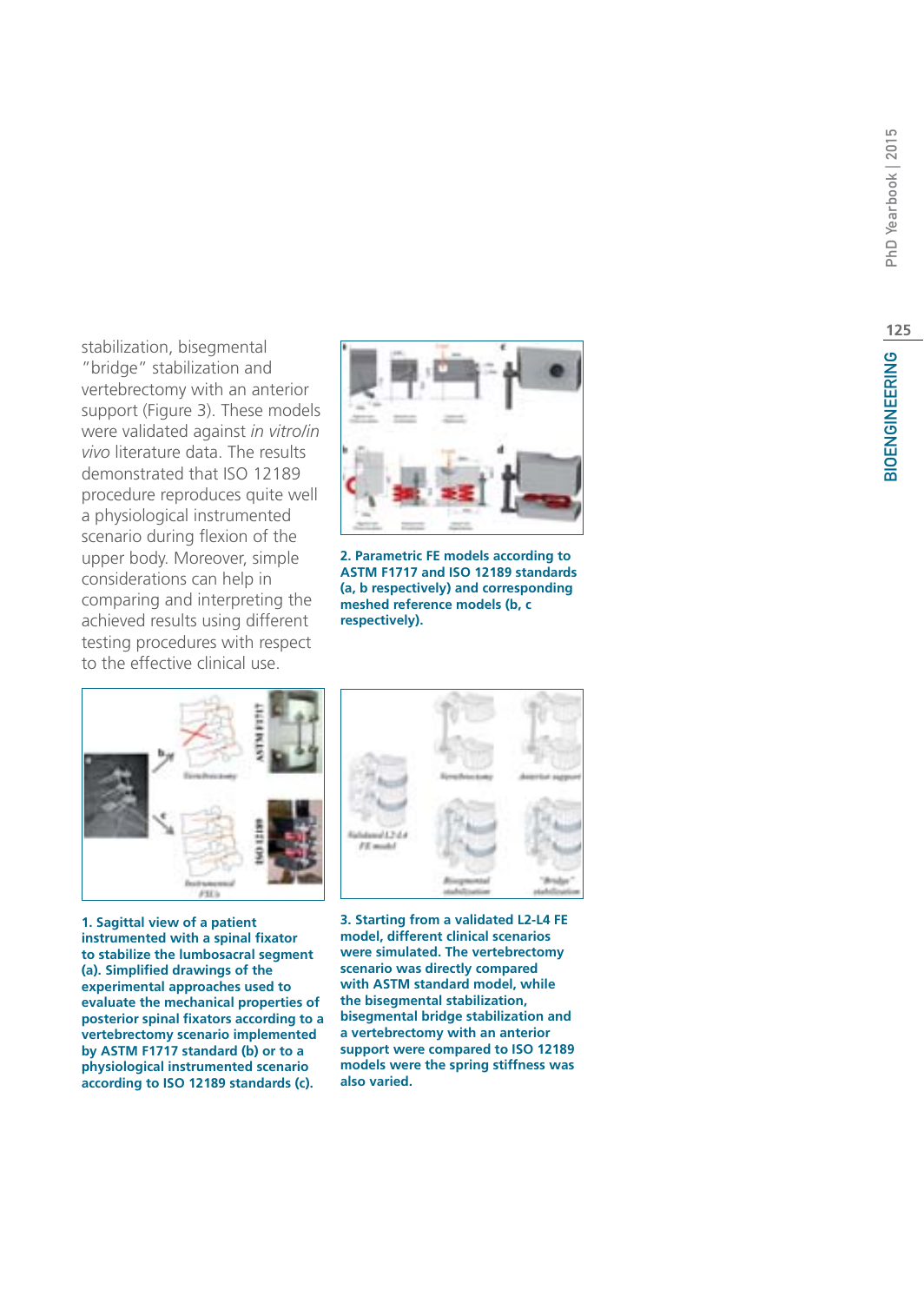# MULTIMODAL MAGNETIC RESONANCE IMAGING AT 3 T AND CHALLENGES FOR APPLICATION AT ULTRA-HIGH FIELD

## **Eleonora Maggioni -** Advisors: **Prof. Anna Maria Bianchi, Prof. Sergio Cerutti,**

## **Ing. Gianluigi Reni**

Multimodal neuroimaging opens up a unique window of opportunity for the investigation of function and structure of the brain. Each imaging method probes specific physiological processes with characteristic resolutions, giving a filtered view on one or more brain processes of interest. The combination of different imaging modalities can overcome the limitations of the single techniques, as it allows to 1) extend the coverage of the spatiotemporal domain and 2) get a more comprehensive view of physical and physiological properties of the brain. The present PhD dissertation gives a comprehensive overview of the advantages and possibilities provided by brain magnetic resonance imaging and its integration with complementary neuroimaging techniques, with special interest towards simultaneous EEGfMRI. Indeed, the integration of EEG and fMRI offers the unique opportunity of providing a non-invasive comprehensive view of brain function with high temporal and spatial resolution. The primary objective of the PhD thesis is to develop technical instruments for pre-processing, analysis, coregistration and fusion of multimodal information, to be used at normal or high magnetic field strengths. Multimodal imaging at ultra-high field (UHF) offers

enormous opportunities that are currently unfulfilled, due to important technical challenges: in this respect, the PhD thesis focuses on the pre-processing phase to set the ground for future complex unimodal and multimodal analysis at UHF. The first section deals with the pre-processing of EEG-fMRI data and is dedicated to the removal of cardiac-related artefacts from EEG data recorded in MR environment at 3T and 9.4T. Using resting state data, the performances of different sophisticated correction methods based on independent component analysis (ICA) were quantitatively compared, in terms of their capability to 1) reduce the artefact, 2) recover the underlying physiological information. Since the discrimination of artefactual components from physiological ones is challenging, different methods for the selection of PA-related components were considered.

In the 3T study, the selection based on the components wavelets transform, which is a novelty of the thesis, resulted the most accurate in preserving the physiological alpha rhythm in the occipital channels. In the 9.4T study, the overall EEG physiological information was distorted by the UHF, from amplitude and spectral content to connectivity pattern of EEG

data. For the first time, using the new selection method based on wavelets, we have been able to recover at the channel level the physiological alpha rhythm in the occipital channels. Although the quality of removal can be still largely improved, these preliminary results pave the way for future resting state EEG-fMRI analysis at UHF. In the second part of the thesis, the interest is shifted towards the processing phase. Methods for complex fMRI connectivity analysis are described: in particular, a novel whole-brain parcellation scheme that integrates MRI anatomical and functional information is presented. The new parcellation divides the brain into non-overlapping spatially connected clusters and can be used to define nodes in connectivity networks that are homogeneous in both structure and function. The test on two synthetic datasets demonstrated an overall capability of the algorithm to correctly identify the functional clusters, both in resting state and in presence of stimulations. The reliability of the novel method was further confirmed by real data applications: the parcellation 1) showed a good reproducibility across healthy subjects, 2) led to a reliable definition of epileptic networks.

To set the stage for future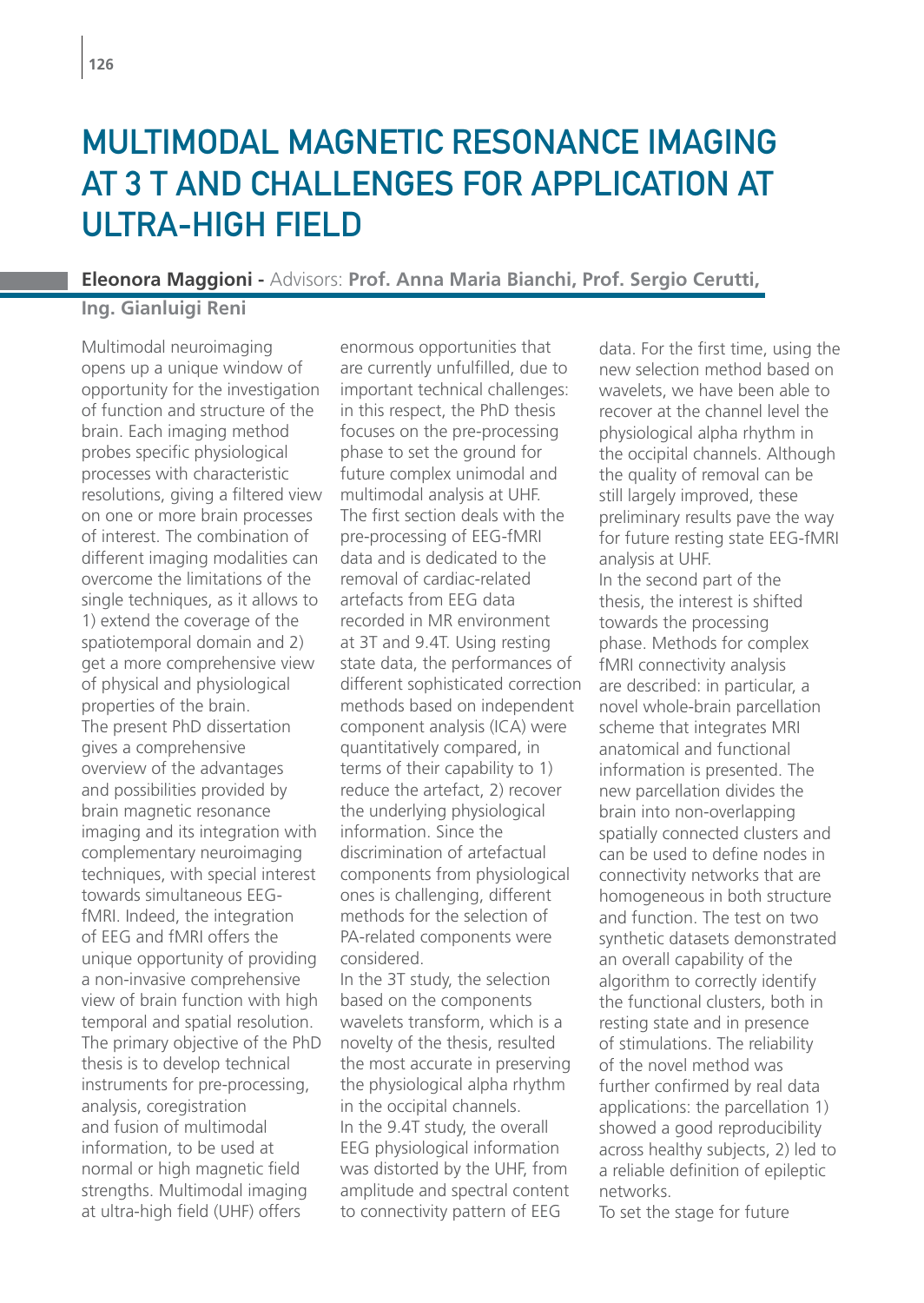**1273IOENGINEERING** 

connectivity analysis at UHF, the delicate issue of anatomical segmentation at 7T is introduced: besides higher problems of inhomogeneity, the tissue contrasts exploited at UHF can be different from the most common ones and may require specific processing techniques. The Tissue Border Enhancement (TBE) technique allows an immediate visualization of the borders of brain tissues: a new algorithm for the extraction of borders in TBE images is described, called Minimum Intensity Snake Algorithm (MISA). MISA follows iteratively the path of minimum intensity within the image using functions of graph theory. When applied to a TBE image acquired at 7T, it led to a satisfactory detection of tissue interfaces (Fig.1). The combination of TBE and MISA can overcome the limitations related to traditional imaging techniques at UHF, opening the road to several applications. In the last section of the thesis, a set of methods for the analysis and integration of EEG, fMRI and NIRS data is shown. A comprehensive overview of the information of clinical utility that can be extracted from the EEG and fMRI techniques is given, as applied to the study of photosensitivity. The effects of intermittent photic stimulation (IPS) on one patient were compared with a group

of healthy subjects. The fMRI response to IPS was investigated, then the EEG information was used to study evoked potentials, frequency content and functional connectivity in the IPS frequencies. An EEG-informed fMRI analysis investigated the hemodynamic correlates of the EEG power changes in the IPS frequencies. The quantitative comparison between patient and control group revealed many peculiar characteristics that contributed to delineate the patient's clinical picture. Finally, in the patient, the fMRI epileptic network was extracted and the pattern of propagation of the epileptic activity within the network was inferred.



**1. Borders between GM and WM identified by MISA.** 

In a group of healthy subjects, the negative BOLD responses (NBRs) to IPS were investigated by means of the NIRS technique, able to give insight into the

BOLD determinants. The results of the fMRI activation analysis were compared to the NIRS ones and the coupling between BOLD and NIRS signals was investigated in the NBR regions. NBRs were found to be characterized by an HbO decrease and a concomitant HHb increase w.r.t. baseline condition (Fig.2): the NIRS study provided new information on the negative BOLD phenomenon.

In summary, the present PhD thesis has given insight into some crucial analytic challenges of the multimodal integration at normal and high field, drawing attention on the combination of MRI with other neuroimaging techniques, especially EEG. The results are promising and open the door to future complex multimodal analysis at UHF.



**2. Plot of BOLD and hemoglobin responses to IPS in one example channel (channel 3-4) of one exemplar subject. The grey area corresponds to the IPS interval.**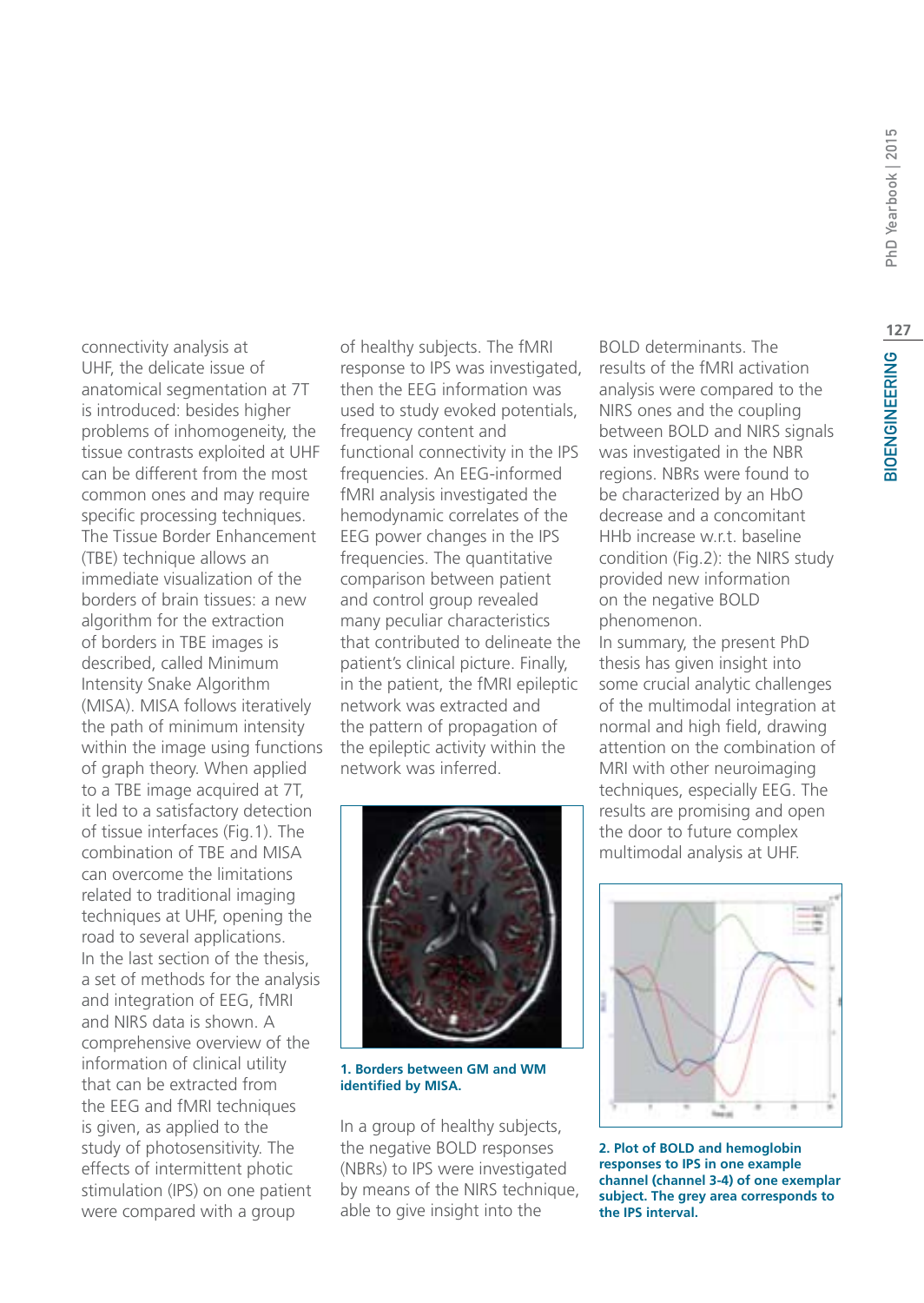## MONITORING OF VITAL PARAMETERS FOR SLEEP ASSESSMENT THROUGH WEARABLE AND SMART DEVICES AN APPLICATION FOR MOOD STATE CLASSIFICATION IN BIPOLAR PATIFNTS

**Matteo Migliorini -** Advisors: **Profs. Annamaria Bianchi, Sergio Cerutti**

Quality of sleep is then one of the aspects that mostly influence our everyday life. Literature report that a high percentage of serious car or work accidents are caused by daytime somnolence due poor sleep quality. It is important to remark that the difficulty in the identification of symptoms and the costs connected to an accurate clinical evaluation can give rise to underestimation or to the lack of diagnosis of sleep disturbances. In addition, generally, there is a small number of specialized centers. Further, a bad quality of sleep was proven to have an impact on blood pressure, decreases the immunity defenses and may increase the insurgence probability of metabolic disturbances such as obesity and diabetes. In addition, sleep disturbances, for example, the ones related to breathing, have a strong association with cardiovascular pathologies. For all these reasons, an indication on the sleep quality may constitute a good parameter for prevention of some pathologies and can provide a tool for improving quality of life. The introduction of textile wearable devices, as well as sensorized mattresses constitutes a great advantage in prevention and also in followup. In fact, they can be used at home without the intervention of medical personnel. Thus,

a home monitoring system could represent a cost-effective solution for continuous monitoring and, therefore, risk prevention. Sleep is also a sensitive barometer of emotional status and psychiatric conditions. Sleep difficulties have been associated with emotional states and psychiatric diagnoses related to anxiety, affective dysregulation (depression, manic states and bipolar disorders), posttraumatic-stress disorder and other more specific behavioral disorders such as attention deficit and hyper-activity disorder (ADHD). The evaluation of a sleep disorder is often mixed with the assessment or consideration of the psychiatric condition. Hypersomnia may be the main symptom in some depressive disorders, as seasonal depression, depression with atypical features or depressive episodes in bipolar disorder. Psychological state assessment, in particular bipolar disorder management, is one of the areas of great demand for the need of continuous monitoring, patient participation and medical prediction. The nature of bipolar disorder is unpredictable and episodic. Thus, it is necessary to take the traditional standard procedures of mood assessment through the administration of rating scales and questionnaires, and

to integrate this with tangible data found in emerging research on central and peripheral changes in brain function that may be associated to the clinical status and response to treatment throughout the course of mood disorders. Disease management for psychiatric patient, through continuous, non-invasive monitoring represents a novel approach. Today, psychiatric patients together with their relatives face a great deal of problems, resulting often in a premature interruption of treatment and of follow-up by psychiatric services, due to the deinstitutionalization of mental health services and the establishment of services in primary care, community centers and general hospitals. The use of wearable devices can open the possibility to provide continuous and ubiquitous access to medical excellence in a cost-effective  $M/AN$ 

Sleep is a complex state physiologically characterized by important changes in the autonomic regulation of the cardiovascular activity. HRV is largely affected during sleep by sleep-stage organization: specifically, evidence suggests a predominant vagal drive to the heart and a reduced sympathetic tone during non-rapid eye movement (NREM) sleep and an increased sympathetic modulation, with fluctuations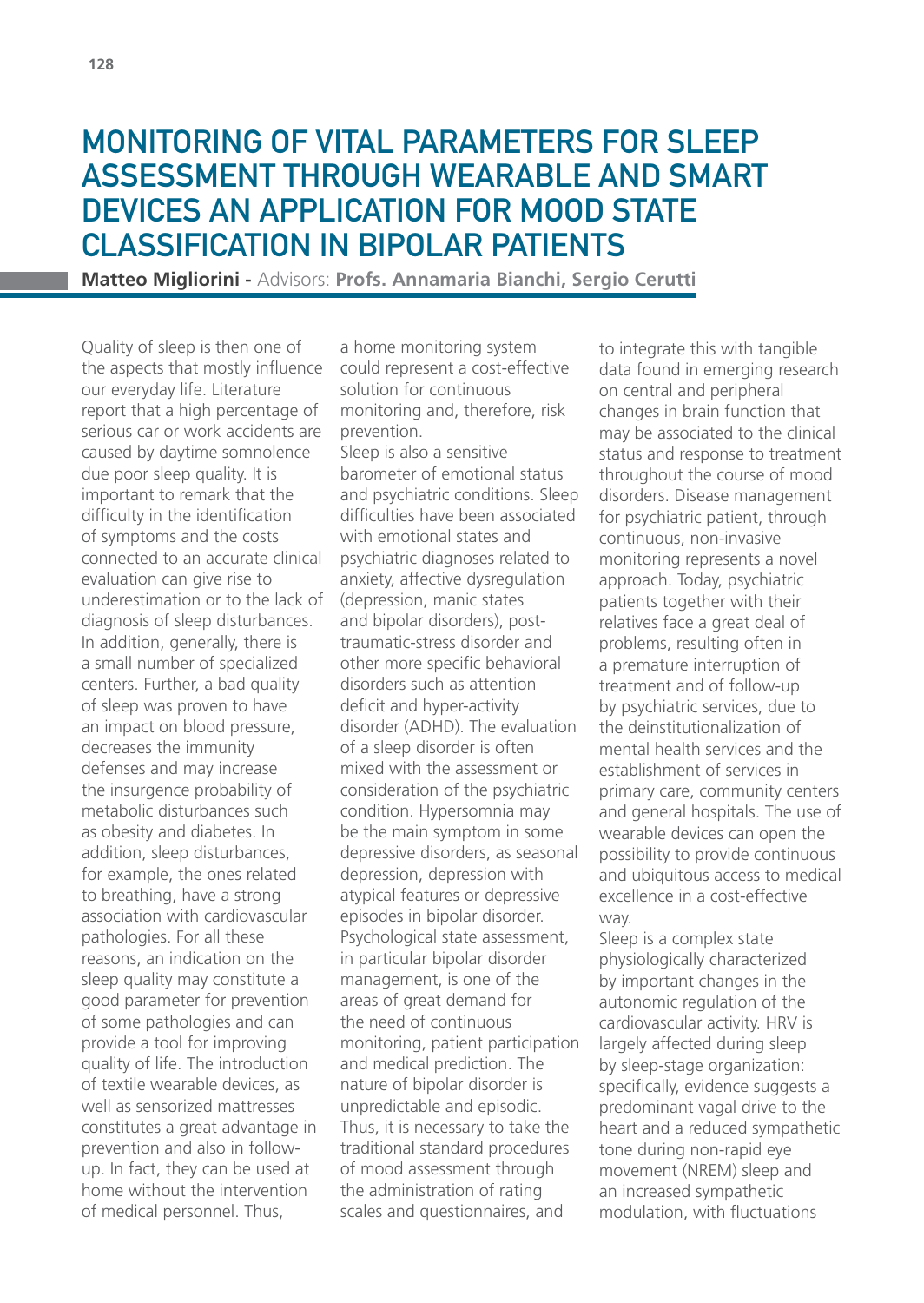between parasympathetic and sympathetic influences, during rapid eye movement (REM) sleep.

The new generation of technological tools, in particular in the field of telecommunication, material science and digital signal processing, gave rise to wide application of wearable and smart devices for monitoring vital signs (in particular HRV signal) in ambulatory subjects during their daily activities. These devices allow the remote and continuous monitoring of people in different circumstances and situations, such as diagnosis procedure, monitoring of patients with cardio-respiratory or mental diseases. This is because the patient lives his/her daily life and is not perturbed psychologically by the hospital environment. This also results in economic savings by the reduction in hospitalization costs.

This PhD work aimed to give a mathematical characterization of sleep, both to provide a clear and scientific quantitative description of the underlying physio-pathological phenomena, and to allow the implementation of an automatic classifier for speeding up the study of sleep macrostructure in regular clinical practice. Moreover, it aimed to characterize the regulatory autonomic behaviors behind the course of the bipolar disorder in order to pave the way for the creation of a supporting tool to help clinicians in facing better this disease.

It was demonstrated that the HRV signals contain information that can be connected to the sleep modulations that can be inferred from time-domain,

frequency-domain and longterm regularity parameters. Using the information present in literature, four different classifiers were trained obtaining results that can be considered comparable in terms of both accuracy and value of K. What it is interesting to notice is the reliability in estimating a parameter of clinical interesting like the sleep efficiency (SEFF). The dissertation aims to elevate the attention on evaluating sleep classification performance by means of sleep-related features (like SEFF, TWT, WASO, etc…) instead of the highly used metrics, i.e. accuracy, sensitive and specificity. These sleep-related features find application in clinical studies; therefore, it seems more useful to estimate them in a reliable way than computing a precise hypnogram. The HRV and the sleep regulations influence different pathologies including mood disorders. Some changes in modulation of the ANS was demonstrated to be amenable to bipolar disorder, while other processes reflect physiological mood changes in bipolar patients.

The crucial point of such analysis was represented by the choice of monitoring the patients in a naturalistic environment. The study of a psychiatric disorder during the real life, at patient's home gives results of relevant clinical importance. On the other hand, such uncontrolled environment might be affecting the recording quality. It was shown a possible way to face this issue through two steps. First, by evaluating the minimal requirements for a reliable estimation of the considered features. In particular, the

robustness of the estimation of the regularity parameters has been studied as function of the amount of data. Secondly, implementing the requirements in a series of rules to decide, recording-by-recording, which feature satisfy them. Following this procedure, some features can be calculated even if the requirements for computing the others are not satisfied. For example, if the ECG recording is completely corrupted, macrostructure-related sleep parameters (TIB, SOL, WASO, TWT, TST and SEFF) can still be estimated through the analysis of the body movement signal. In this dissertation was demonstrated the feasibility of a home monitoring of bipolar patients. The information that can be gathered from the HRV signals seemed to be useful for the assessment of the different stages of such pathology. Moreover, they represent an objective evaluation of the disease providing instruments for its study and interpretation. This can be taken into consideration from the clinicians and the caregivers to better take care and support the patients.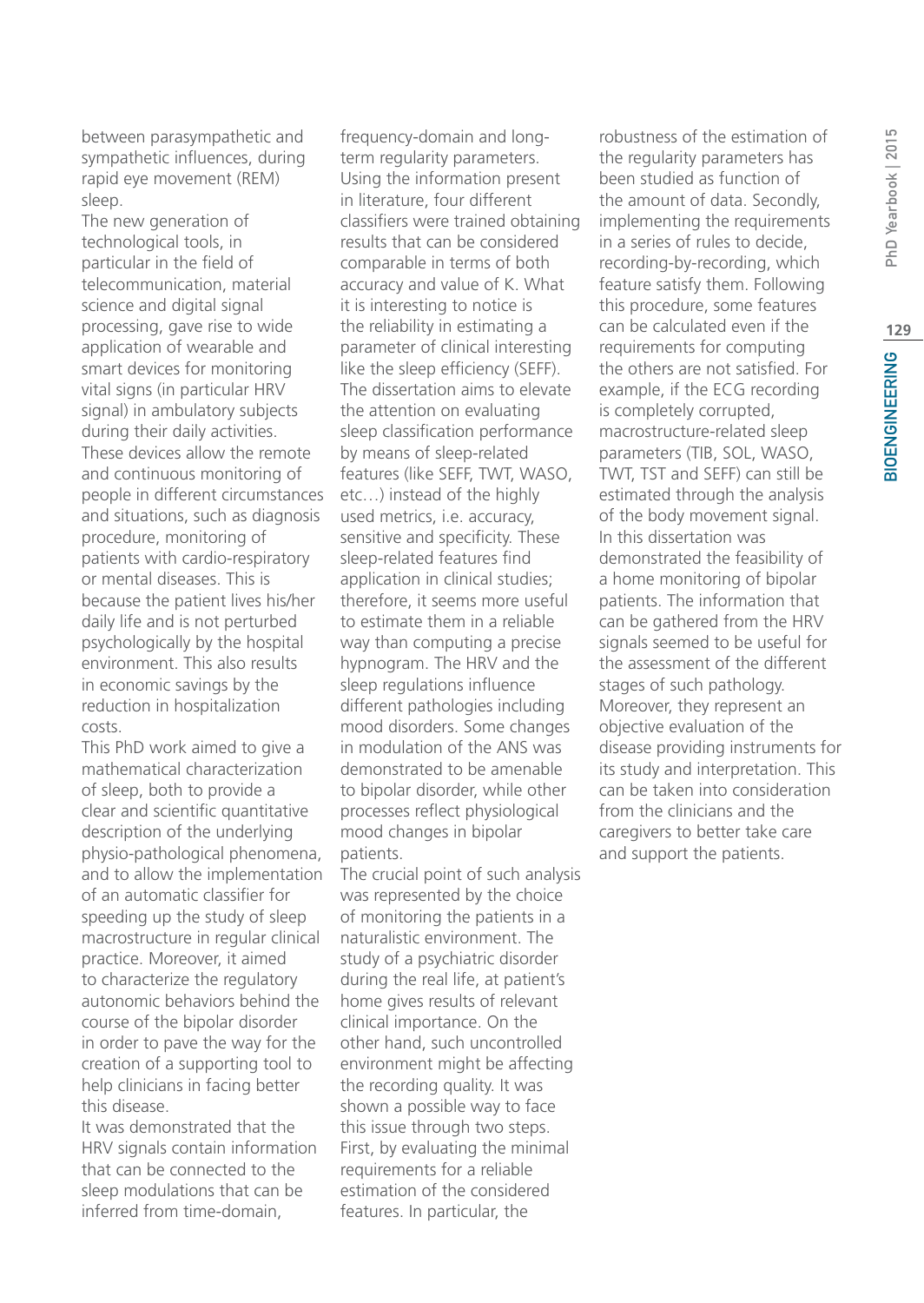# A NOVEL IMAGE REGISTRATION STRATEGY FOR ONCOLOGICAL PEDIATRIC BRAIN IMAGES FUSION

## **Eros Montin -** Advisor: **Prof Luca T. Mainardi -** Tutor: **Prof Paolo G. Ravazzani**

Image registration is one of the fundamental procedures of image processing in the field of medical imaging. Medical images are widely used for diagnosis, treatment planning, disease monitoring and image guided surgery and can be acquired using different imaging modalities like Magnetic Resonance Imaging (MRI), Computed Tomography (CT), X–ray, Positron Emission Tomography (PET). Images obtained using different modalities, usually, need to be compared to one another and/or combined for analysis and decision making. In this scenario the aim of image registration is to find the best alignment between a fixed (reference) image and a moving one (source) by evaluating their similarity. Image registration can be visualized as an optimization problem which maximizes the matching between these images by changing the parameters of a geometrical transformation which maps points in one image to the corresponding points in the other one.

An image registration procedure is mainly composed by three components: a geometric transformation model, a similarity measure and an optimization algorithm. Due to the diversity of images to be registered and the diverse

types of degradations, it is impossible to design a universal method applicable to all the fusion tasks. Hence, in order to obtain an optimal solution, a greater attention has to be paid during the selection of the above components which have to be defined according to the nature of the specific registration problems. Among these three components an important role is played by the metric. Intensity based fusion metrics assume that some particular features extracted by image voxels will be most similar when the correct registration transform is applied. They can be sub-divided in two macro groups in relation to the kind of registration task they solve: mono-modal and multi-modal. The first one solve registration task of images acquired with similar parameter settings, conversely, multi-modal one solve all the others.

Therefore, one of the most challenging problem in the image fusion field arises from multi-modal images registration. Literature metrics based on information theoretic techniques had great experimental success and are becoming widely used in the multi-modality fusion activity. Among them, Mutual Information (MI) is considered the elective state-of-the-art. However, MI optimization is still considered a hard task

because of the several wellknown drawbacks e.g. the non-convexity of the metric in the parameter space. Therefore, registration strategies based on MI are usually constrained in order to obtain smooth deformation fields. This deformation smoothness is not always desirable in oncological field where the lesion presence may induce huge localized tissues changes. Therefore in this thesis, an alternative similarity measure has been proposed and implemented. The metric integrates MI with a local descriptor of the images to be matched in a pluri-metric approach. Since two images are considered fused when intensity changes occur in the same location in the two images to be registered, the elected local descriptor was a gradient based filter. The reliability of this metric was evaluated in comparison to the literature ones and finally utilized in a real clinical oncological case.

The main aim of this study was the reassessment of images acquired in pediatric age in comparison to the adolescent one, by means of Diffusion Tensor Imaging (DTI). The activity concerned the late realignments of images arising from different scanners, modalities, patient age and therapies. The main challenges of this task arise from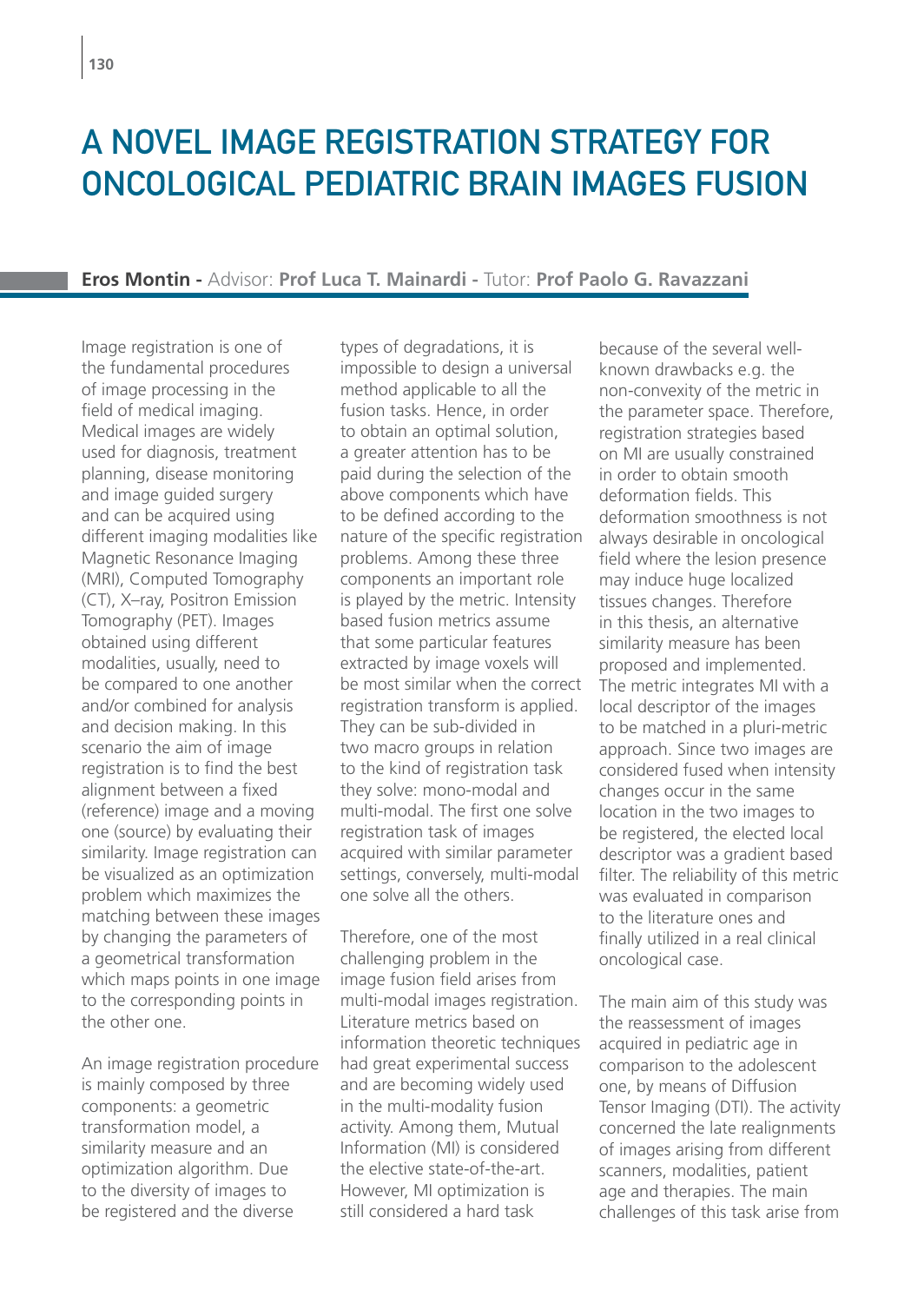both the classical registration problems (such as patients movement during the scans) and the growth of the patient during these evaluations which could be also more the 9 years.



**Longitudinal image registration of pediatric MRI, by increasing the complexity of the transformation model using a pluri-metric approach. Namely translation, rotation, scaling, and non-rigid based on b-spline.**



**The neuro-radiological atlas exploited in the atlas-based segmentation, the colored area represent a part of the regions considered in the segmentation. In red is also reported the dose of a patient as example.**



**Fusion of radiotherapy and diffusional dataset (AM).**



**MRI0 (bottom right corner) creation from the MRI1 (top**  right corner) using a deformation field (bottom left **corner) which mimic a real patient growth pattern. MRI 0 can be compared with the real MRI0 (top left corner) of the patient.**



**Fusion of radiotherapy and diffusional dataset (FA).**



**The seven anatomical areas used as focus point during the registration performance assessment of the registration between CT and MRI0.**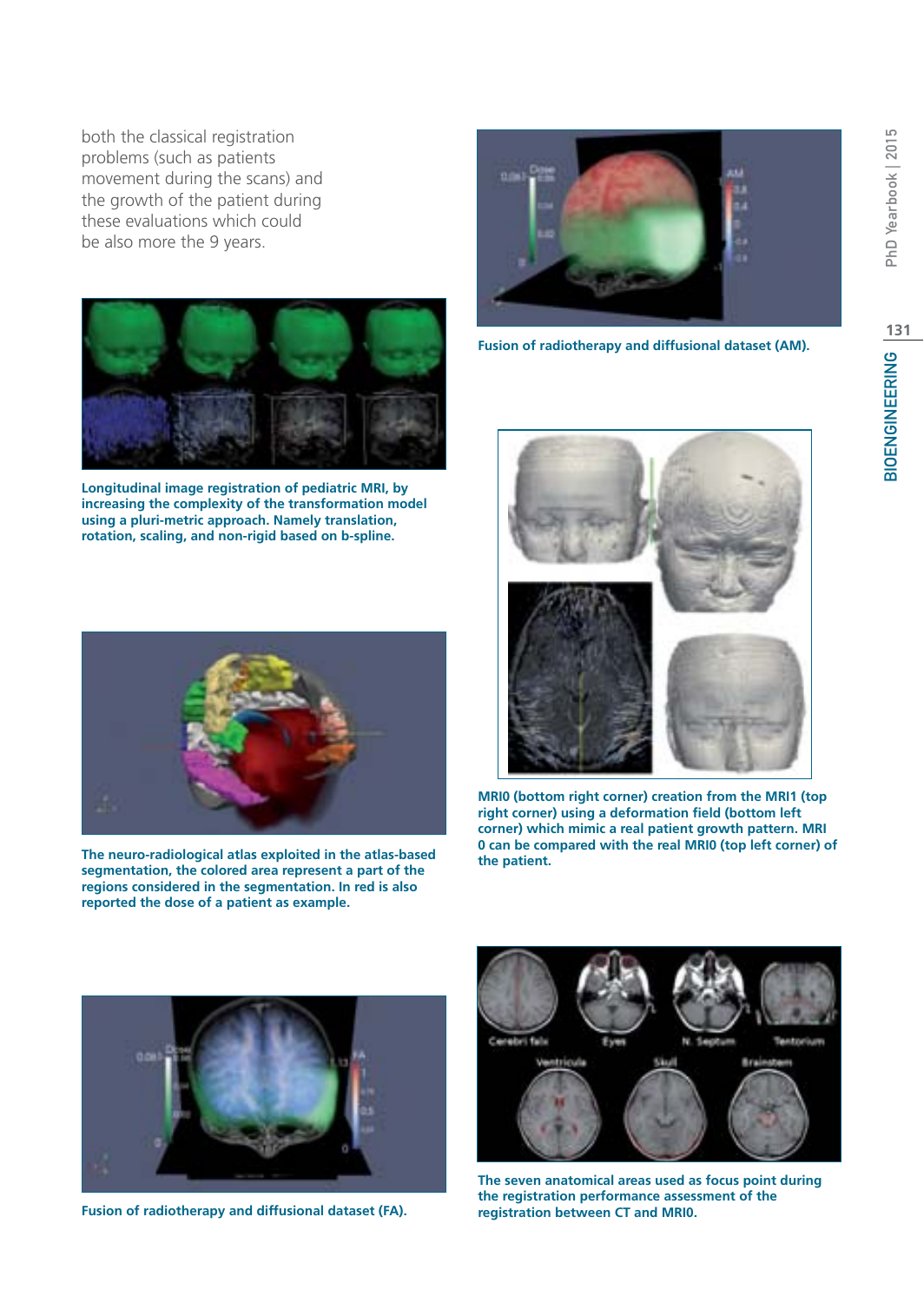# ADVANCED MICROFLUIDIC PLATFORMS FOR INVESTIGATING THE ROLE OF MICROENVIRONMENTAL SIGNALING ON STEM CELL FATE

## **Paola Occhetta -** Tutors: **Prof. Alberto Redaelli - Ing. Marco Rasponi**

*In vivo*, cells are surrounded by a complex multi-factorial environment characterized by specific physicochemical properties (temperature, pH, oxygen tension), which provide cells with exogenous stimuli deriving from soluble factors, cell-matrix interactions, and cellcell contacts. The orchestrated and spatio-temporally dynamic interplay of these biochemical and physical extracellular cues, referred to as *cell microenvironment*, regulates cells structure, function and behavior, ultimately guiding their fate. Considering the complexity of the native cell microenvironment, *in vitro* models are required as tools for better understanding the key pathways regulating cells behavior. In order to achieve reliable and biologically relevant results, such models should feature the ability to *in vitro* recapitulate the dynamic combinatorial role of soluble factors, matrix-bound cues, cell-cell contacts and cell-matrix adhesions on cell responses. To date, much of the current understanding in cell biology relies on traditional bidimensional (2D) *in vitro* cell culture models, which mainly consist in the static culture of cells seeded on polystyrene flat surface plates (mm to cm in characteristic dimension). Such substrates, however,

poorly mimic the native cellular microenvironment, featuring levels of stiffness that are orders of magnitude higher than those found *in vivo* and lacking in presenting 3D cues typical of the native cell physical environment. In the past few decades, several attempts have been made to address these issues proposing macroscale 3D culture models relying on innovative biomaterials, often combined with laboratoryscale bioreactors. Although providing a more reproducible and controlled approach to investigate mechanisms of cell behavior within a 3D environment and to engineer functional constructs, these approaches still have to deal with size-scales that are orders of magnitude bigger than the native microenvironment. Recently, microscale and microfluidic technologies are finding increasing applications as innovative approaches in cell biology studies, enabling an unprecedented control over the cellular microenvironment while reducing the time and the scale of experimental platforms for better matching the cellular level. Moreover, they allow for automating and parallelizing experimentations and coupling cell cultures directly with high-throughput analysis systems, thus improving simultaneously model accuracy

and experimental throughput. Considering these premises, microfluidic platforms represent promising *in vitro* models, increasingly exploited as enabling tools in the field of cell biology, from the screening of drugs or molecules, to the optimization of culture conditions for inducing specific cell fates.

In this scenario, this PhD project envisions the exploitation of the main principles of microfluidics for the generation of innovative technological solutions for addressing specific questions in the field of cell biology.



**1. The main principles of microfl uidics were exploited for the generation of innovative technological solutions for**  addressing specific questions in the field of cell biology.

The aim of this research is thus the development of microfluidic platforms and techniques as tools for investigating and modeling the effect of different cues from the cellular microenvironment in addressing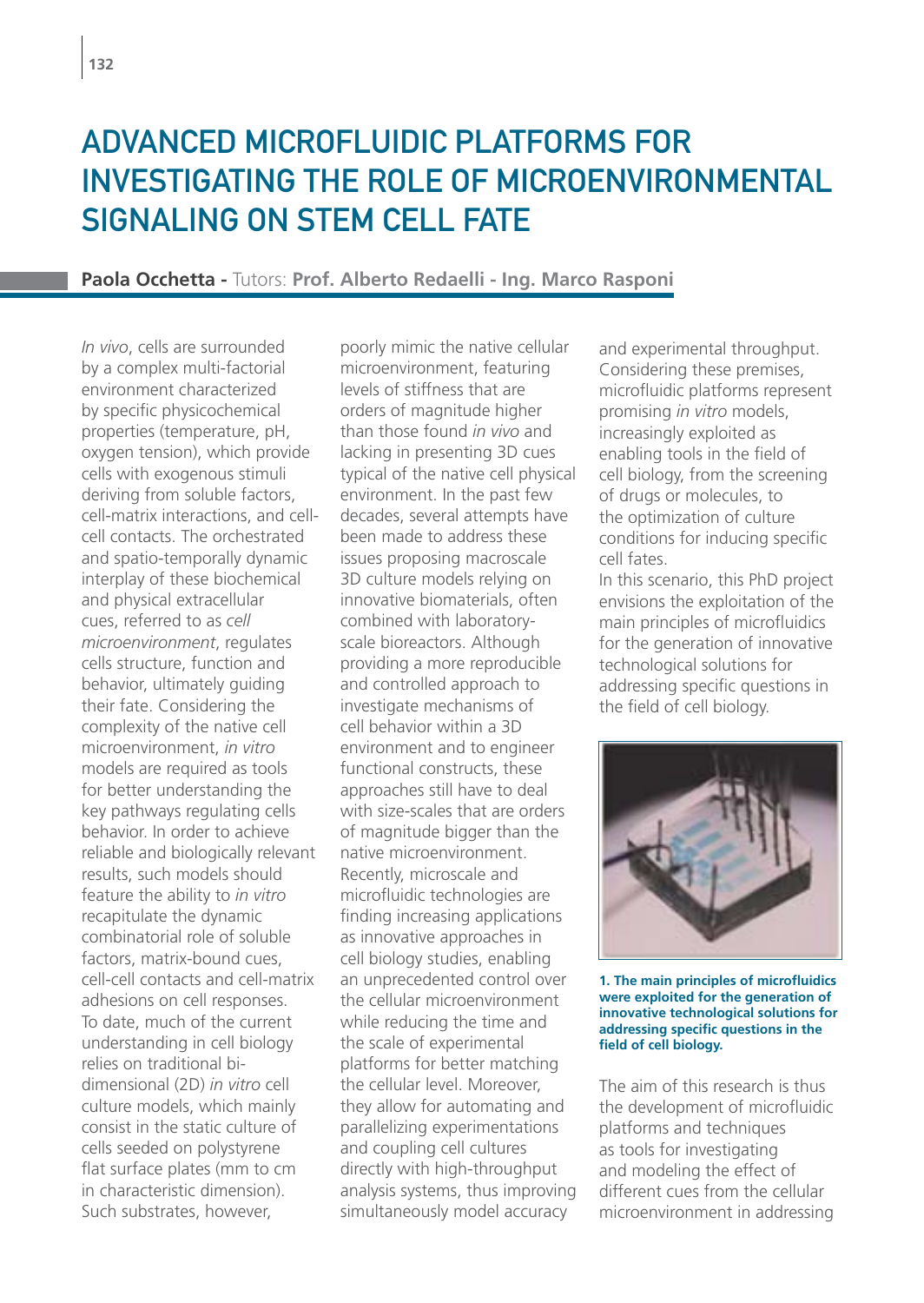**BIOENGINEERING** 



**2. Four microscale platforms and/or techniques are presented. For each**  platform, a specific microfluidic strategy has been applied to define a technological solution for addressing a specific biological goal.

stem cell fate. In details, four microscale platforms and/or techniques, ad hoc conceived in the context of national and international collaborations, are presented. Each chapter is focused on a single platform and underlines how a specific microfluidic strategy has been applied to the definition of a technological solution for addressing a specific biological goal.

The first presented microfluidic platform was designed with the aim to (i) generate and culture 3D cellular microaggregates under continuous flow perfusion while (ii) conditioning them with different combinations/ concentrations of soluble factors. An exploitation of the platform is proposed, in collaboration with the Tissue Engineering Laboratory (University Hospital of Basel, Switzerland), to perform studies on limb bud development and investigate processes involved in mesenchymal progenitor cells differentiation, towards a 'developmental engineering'

approach for skeletal tissue regeneration.

A second microscale strategy is introduced to spatially tailor the 3D microenvironment around cells, based on the combination of an innovative biocompatible photopolymerizable hydrogel (VA-086-GelMA) and an easy to handle photo-moldpatterning (PMP) technique. The work presented in this chapter is partially the result of a collaboration with the Cell and Tissue Engineering Laboratory (IRCCS Galeazzi Orthopedic Institute, Milano, Italy). As third technique, a microfluidic cell mixer is presented, as the result of a collaboration with the Tissue Engineering and Microfluidics Laboratory (TEaM, University of Queensland, Australia). The integration of this mixer as upstream functional element within two different microfluidic platforms is then demonstrated for the automatic establishment of 2D and 3D osteogenic co-culture models, aiming at investigating the influence of pre-osteoblastic cells on human mesenchymal stromal cell osteogenic commitment. Finally, a forth microfluidic platform is introduced for (i) trapping and culturing single cells into defined spatial configurations, (ii) while automatically delivering them concentration patterns of nondiffusive particles (i.e. gene vectors). An exploitation of the platform is then proposed to perform on chip highthroughput screening and optimization of transfection strategies, in the context of a collaboration with the Biocompatibility and Cell culture Laboratory (BioCell, Politecnico di Milano, Italy).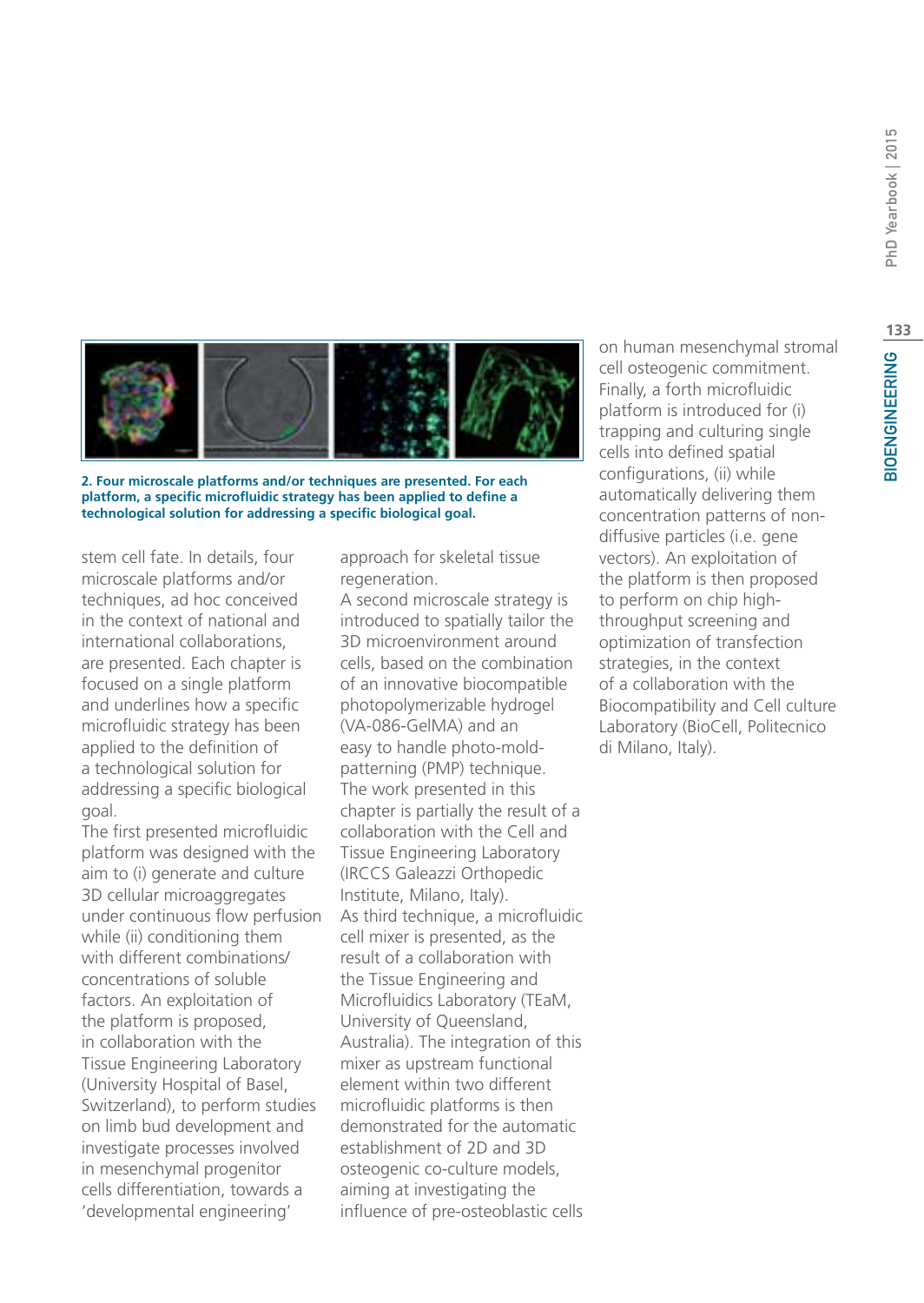# AUTOMATIC DECELLUI ARIZATION AND DECELLULARIZED SCAFFOLDS FOR BLOOD VESSELS TISSUE ENGINEERING

## **Alessandro Filippo Pellegata -** Advisor: **Prof.ssa Sara Mantero**

### **Introduction**

Decellularization is the complete removal of all cellular and nuclear material from a tissue preserving its extracellular matrix. The results of the process are scaffolds that have biochemical properties able to stimulate the cell adhesion, proliferation and differentiation beside to mechanical properties similar to the native tissue and a preserved tissue structure. To date, the majority of decellularization processes are performed with manual operation, limiting the safety, reliability and reproducibility of the process while these are mandatory requisites in the translation to the clinic. To overcome this issue the automation of the process can fulfill the previously stated requisites and some groups are now performing decellularization using devices.

Decellularized scaffolds have been used also for blood vessels tissue engineering trying to fill the existing clinical gap for small caliber arterial substitutions. Decellularized vascular scaffolds have been investigated in various in-vivo model and reached also two cases of clinical implantation but for large vessels substitution. However it is not yet clear in the blood vessels tissue engineering field, and also for decellularized vascular scaffolds, if it is needed an endothelialization previous

to the implantation or if the host body could be used as both cell source and bioreactor with positive outcomes. Considering this complex scenarios, this thesis aimed at the development and characterization of a decellularized arterial scaffold and its characterization in-vitro and in-vivo. Beside this, in order to overcome the limitations of manual operated processes this thesis aimed also at the development of a device for the automatic decellularization of blood vessels that could autonomously drive the process while keeping sterility and while being easy and versatile to use.

### **Results**

A device able to drive a whole automated decellularization process for blood vessels was designed and developed. It consists of an hydraulic system able to perfuse and recirculate up to three decellularization solution, a thermal regulation system and an user interface. The chamber was designed ad-hoc for the application, perfusion is provided by means of dedicate holders, the system can house vessels of different lengths (up to 100 mm) and diameters (3-7 mm), an innovative feature of the device is the distal holder whose weight generates a longitudinal strain on the vessel and, at the same time, the internal geometry gives

a pressure drop that coupled with a pulsatile pattern of the pump exerts a circumferential strain on the vessel. The system can be programmed to drive complex protocols that involve different decellularization solutions repeatedly exchanged according to user-defined patterns, the process parameters that can be specified are the number of solutions, the timings, the recirculation pattern, the flow rates and the temperatures. Sterility and reliability of the device were validated.

The swine arteries were decellularized using the automatic device with hypotonic-detergent-serum protocol in order to validate both protocol outcomes and device functionality. Results showed no residual cells nor nuclear material. Mechanical properties testing showed no statistically significant differences in respect to native tissue for both compliance and burst pressure. Moreover outcomes showed that the mechanical stimulation enhances the decellularization in case of 3 mm diameter vessels. The evaluation of the decellularization of swine arteries using the hypotonicdetergent-enzymatic protocols resulted in a good degree of cell removal and preserved ECM structure with good mechanical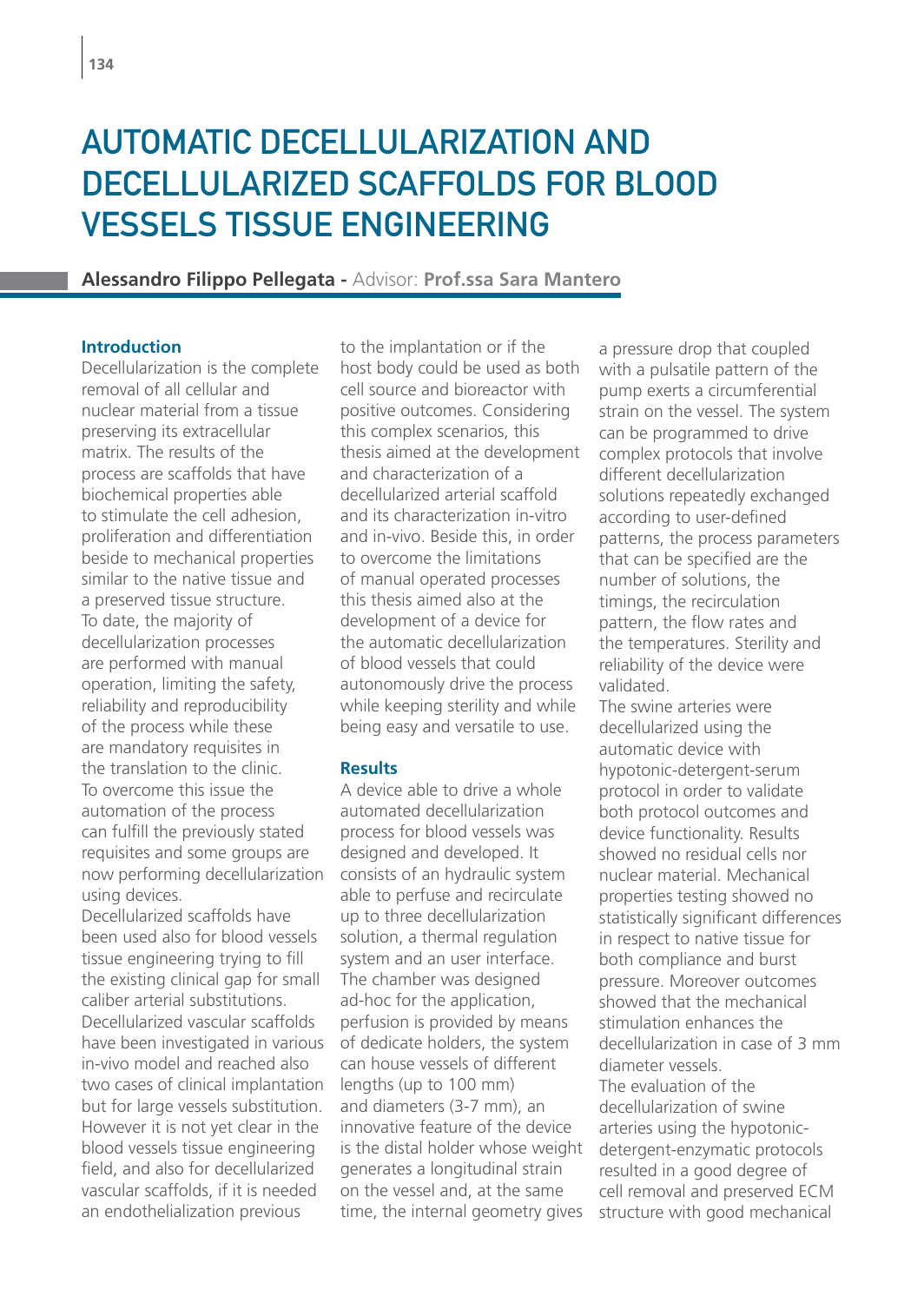properties. HE staining, DAPI and DNA quantification assessed the absence of cellular or nuclear material while HE, Movat Pentachrome and SEM observation confirmed the maintenance of ECM structure. The mechanical characterization revealed no statistically significant differences. Vessels implanted in the chimeric human swine model explanted at 2 weeks were patent with vWF+ cells covering the lumen and an ongoing migration of  $\alpha$ -SMA $+$  cells from the adventitia to the media. The 10 weeks trial showed a more spread and deep repopulation of the vessel wall by  $\alpha$ -SMA+ cells. Interestingly at 2 weeks it was observed that no cell positive for human CD31 was present in the lumen while the cells forming the tunica intima were positive for swine CD31 meaning that seeded cells were lost and substituted by host cells. On the contrary, results of the unseeded implants showed that except for the 6 weeks explant, all the other time points resulted in occlusion because of the growth of amorphous fibrous tissue inside the lumen and intimal hyperplasia as reported by HE staining. The occlusion was populated by a-SMA+ cells, new vessels, lipids deposition and sparse macrophages. The investigation of macrophages interaction with decellularized scaffolds showed that decellularized scaffolds elicit a lower expression of genes for II-1 $\beta$ , II-6, MMP9, TNF- $\alpha$  at 24h compared to silk scaffolds while after 96h only IL1 $\beta$  and IL6 were lower. Arg I expression was instead higher at both 24 and 96h, CD206 was higher at 24h. VEGFA expression showed

no relevant differences, however it was observed an increasing trend for silk and a decreasing one for decellularized. ELISA assay showed that macrophages on decellularized scaffolds do not produce Il-6 opposite to those seeded on silk fibroin.

### **Discussion**

The decellularization protocols presented in this thesis brought positive decellularization results as cell removal and preservation of the ECM mechanical properties, moreover the hypotonic-detergent-serum protocol allowed to limit timings and costs. The cell removal and the mechanical properties are crucial for blood vessel tissue engineering because possible cellular remnants could elicit high inflammatory response or calcification, while a compliance mismatch could elicit intimal hyperplasia. Storage is an unavoidable step in the whole process of scaffold production and it was also demonstrated that the -80°C storage do not affect the mechanical properties. The device developed proved to be functional and effective for the decellularization of blood vessels, and it represents an approach aimed at the automation of the whole process rather than a tool to provide a mean of decellularization, like perfusion. Furthermore the device showed an enhancement for the decellularization of very small caliber vessels thanks to the innovative system of perfusion that provides radial and longitudinal strains with a simple setup. The chimeric human swine in-vivo implants resulted in patent vessels both at 2 and 10 weeks. Interestingly it was demonstrated that the

endothelial cells seeded are lost at 2 weeks and substituted by host cells confirming the data reported in the literature for both small and large animals models. On the contrary, unseeded implants ranging from 6 to 14 weeks occluded due to intimal hyperplasia and growth of fibrous tissue in the lumen. These results end in the still open question on the need of an endothelialization previous to grafting, indeed the literature reports opposite data and there is a contradiction between the loss of seeded cells and the better outcomes of seeded grafts. Our findings have the peculiarity of the absence of antiplatelet drugs administration while this therapy is usually provided. Overall, a supposition can be made on a paracrine role in the early phases for endothelial cells that influences the late term resolution of the implant. To give preliminary insight on these phenomena we analyzed the macrophages response to decellularized scaffold and results showed a lower and less persistent inflammatory response in comparison to the response to silk fibroin scaffolds.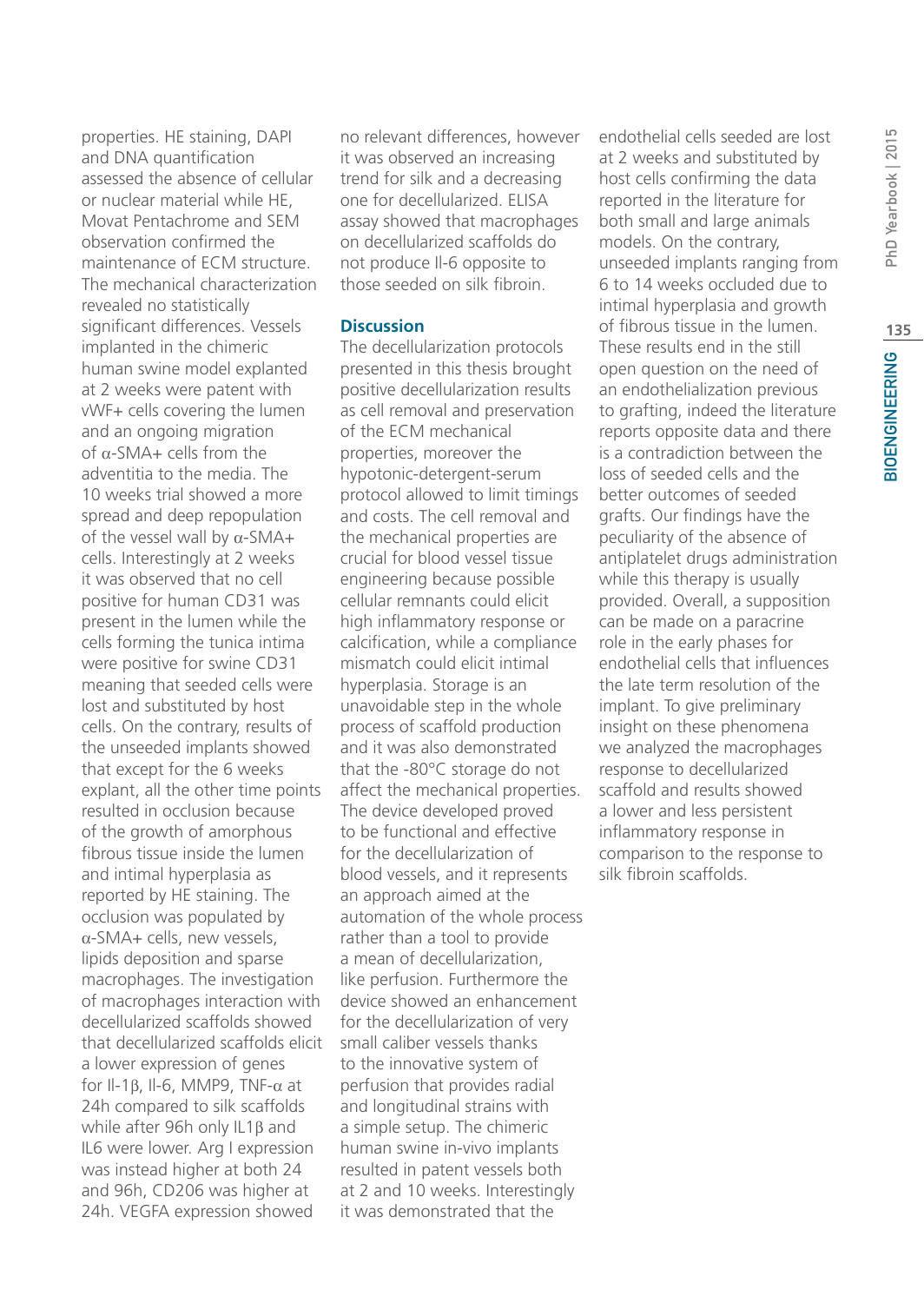## IN VITRO ELECTROPHYSIOLOGICAL STUDIES OF NEURONAL NETWORKS: A NOVEL DEVICE FOR RELIABLE, PROLONGED AND HIGH THROUGHPUT MICROELECTRODE ARRAY EXPERIMENTS

**Giulia Regalia -** Supervisors: **Prof. Alessandra Pedrocchi** and **Prof. Giancarlo Ferrigno**

In the field of modern Neuroscience research, cultures of primary central neuronal cells coupled to substrate-integrated Microelectrodes Arrays (MEA) represent an unparalleled methodology to study networklevel electrophysiological properties of neuronal ensembles in both physiological and pathological conditions. Nowadays, non-invasive and multisite MEA recordings of neuronal electrical activity are a mainstay technique for studies about neuronal networks dynamics, neuronal plasticity and drug and toxicology tests. Due to the role that results from these studies are expected to play in Neuroscience research, reliability and reproducibility of the experimental outcome are crucial for MEA-based studies. To this aim, a first requirement is the presence of physiological conditions during experiments. However, the recurrent withdrawal of cultures from the cell incubator to perform MEA recordings results in the deflection of environmental parameters (e.g. temperature and gaseous atmosphere composition) from canonical *in vitro* growth conditions, in mechanical stress to the cultures and in increased infection risk. Such perturbations trigger functional alteration and changed cell viability, limiting the duration of single experimental

sessions (i.e. up to 1 hour), which prevents from performing the uninterrupted tracing of neuronal processes that develop over extended periods of time (e.g. several hours to several days or weeks), such as network development, long-term plasticity or effects of chronic pharmacological treatments. A second key requirement is the possibility to perform parallel MEA recording of multiple cultures, which enhances culture-toculture comparability and shortens the experimental timescale, with an important impact on pharmacological tests. Third, compactness and accessibility to the MEA setup are essential features to allow the integration of technological tools needed to perform experiments (e.g. microscopes, pumps).

Notwithstanding previous efforts to improve standard MEA experimental setups, still an experimental platform is missing that integrates the capabilities to properly meet all the three abovementioned requirements. This work is a technological contribution towards the development of a stand-alone mini-incubator capable of providing uninterrupted MEA data in a high-throughput format while keeping permanently neuronal networks in physiological conditions, thus enhancing reliability and

reproducibility of MEA readouts. Towards the establishment of such a device (Fig. 1), multiple activities have been performed over the PhD work. As a preliminary step, the spontaneous activity of hippocampal cultures (n=96, three different cell densities) was tracked with a standard equipment (i.e. brief recordings once every 48 h) over 1 month *in vitro*, which allowed to obtain statistically robust reference data to validate the device to be developed. Then, a portable environmental chamber was characterized and tested with cell viability assays and it was proven to grow neuronal cultures on the lab bench in a comparable fashion with respect to standard cell incubators. Starting from this proof-ofconcept, an advanced prototype was designed, including: (i) a closed and compact chamber housing 4 cultures on MEA; (ii) integrated environmental sensors (relative humidity, carbon dioxide, temperature) coupled to a custom electronic control unit and a real-time data logging software, able to assure incubator-like temporal stability, accuracy and spatial homogeneity; (iii) custom electronic boards compatible with the environmental chamber and capable of reading out neuronal spikes from 4 60-channel MEAs with a signal-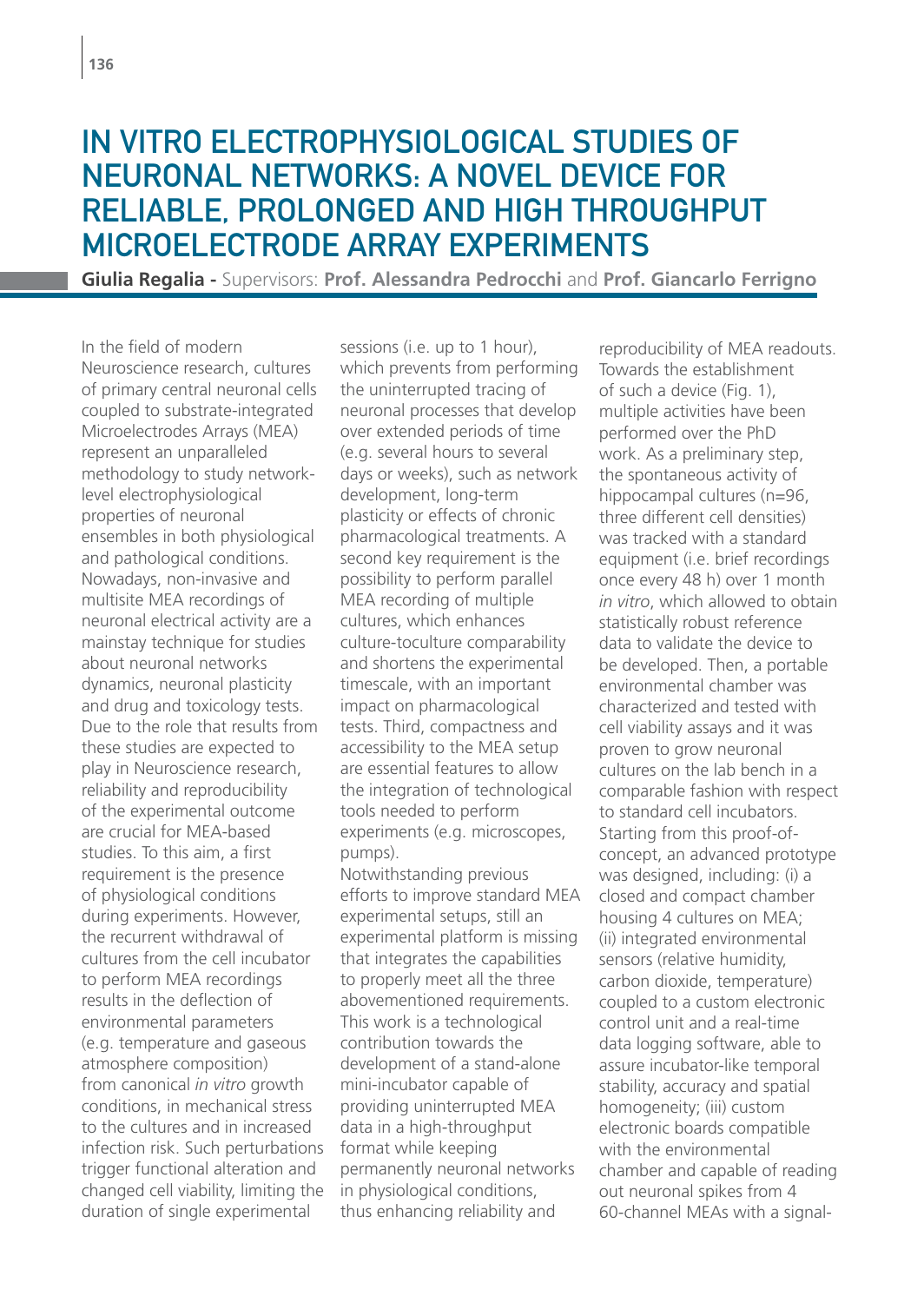**137BIOENGINEERING** 

to-noise ratio comparable to standard recording devices; (iv) air-tight external access to chemically manipulate the cultures without withdrawing them from the chamber; (v) a versatile software tool for online classification of neuronal spikes detected by MEAs, able to save time in data analysis of prolonged MEA recordings. The prototype was successfully deployed to perform long lasting (from some hours up to 10 days) electrophysiological recordings of neuronal culture spiking activity, demonstrating the possibility to trace the unperturbed evolution of neuronal activity patterns (Fig. 2). Moreover, the validity of the system in performing prolonged and parallel neuropharmacological stimulations has been demonstrated by means of reproducible data over prolonged pharmacological dose-response experiments. It can be concluded that the work presented in this Thesis constitutes a valid platform to perform MEA experiments on *in vitro* neuronal cultures under physiological environmental conditions. The design and experimental verification of the system have been thoroughly reported in the Thesis. Overall, the developed device has advantageous capabilities for electrophysiological and pharmacological studies: (i) MEA recordings with observation continuity, (ii) standard operating conditions of cell culture practice, (iii) avoidance of environmental fluctuations, (iv) reduction of the operator intervention, (v) reduction of the number of replicates and the time required to have significant results, (vi) enhanced culture comparability and data reproducibility (vii) nullification of stress to cells and infection risk during cell culture chemical manipulations (medium change and pharmacological tests) and (viii) easiness to integrate other devices in the system. The device lends itself to be employed in studies of neuronal phenomena such as long-term plasticity, pharmacological dose-response experiments, investigations of chronic effects of pharmacological treatments

and of mechanisms at the basis of late-onset neurodegenerative pathologies mimicked *in vitro*  (e.g. Alzheimer's disease).



**1. Scheme of the developed experimental platform intended for prolonged and parallel** *in vitro*  **neuronal recordings by means of Microelectrode Arrays (MEA).** 



**2. Example of a prolonged MEA recording (10 days) of a neuronal cell culture inside the devised system, showing the time course of the spontaneous spiking rate averaged across the electrodes (A) and 10-minute snapshots of spike timing at each recording site extracted at different time points (B).**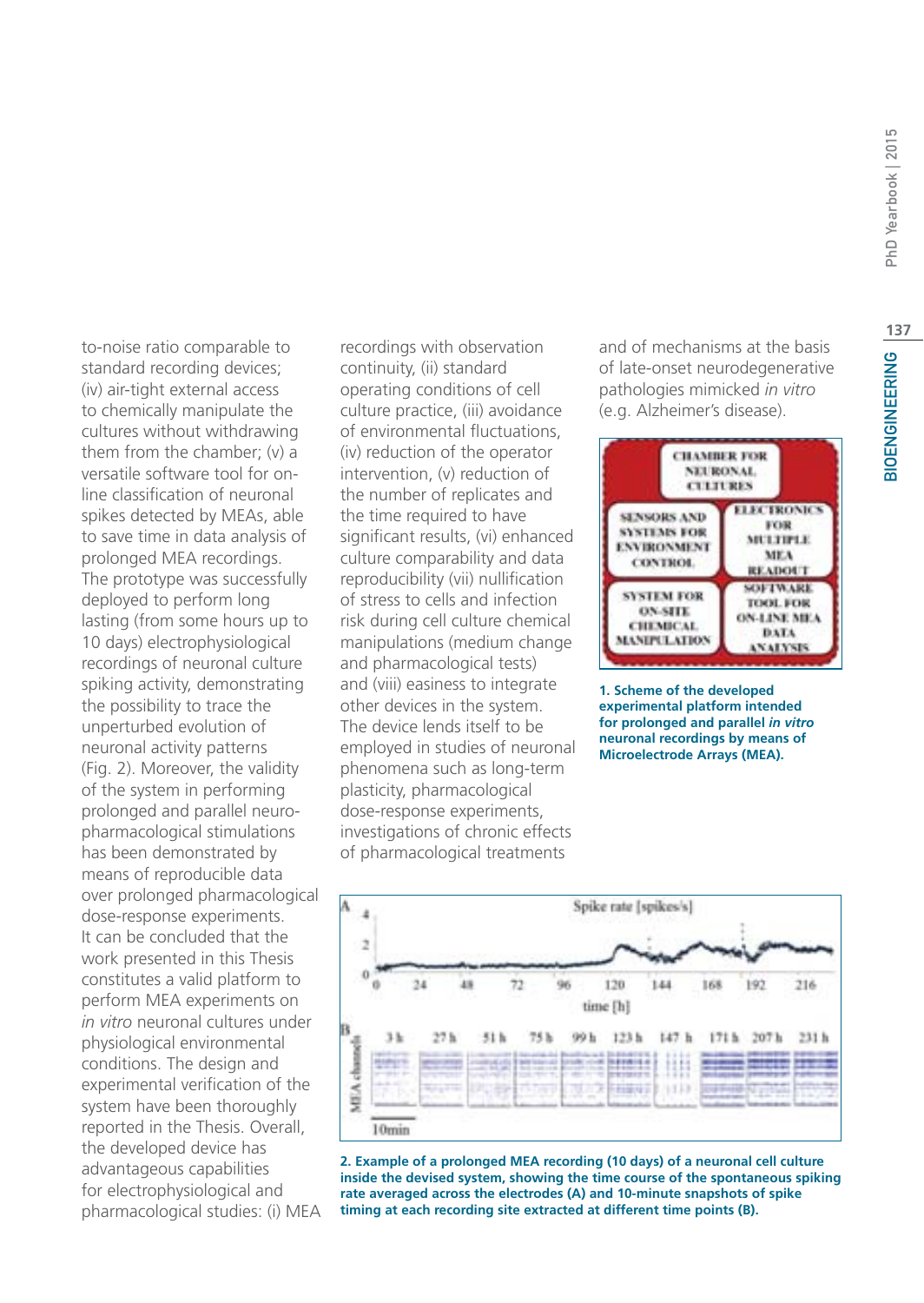# EXPERIMENTAL AND NUMERICAL CHARACTERIZATION OF NATIVE BONE TISSUE AND GLASS CERAMIC BONE SCAFFOLD AT SMALL SCALE

## **Mohamad Shahgholi Ghahfarokhi -** Supervisor: **Prof. Pasquale Vena**

It's every human being's right to live with dignity and the absence of suffering during his/ her lifetime, but our lack of knowledge on systemic, organ, tissue and cell degeneration due to senescence indicates that the ageing process is often beyond our control. Therefore, plenty of studies are carried out in different laboratories to expand the related knowledge and amend the treating methods. Most models of aging at cellular level are derived from simple invitro experiments in addition to animal models ranging from fish to primates.

Changing in physiological microenvironment and alternations in signaling between cells and even distant tissues and organs leads to systemic age related diseases such as osteoporosis. This project is an initial step towards a long-term goal of generating reliable biomimetic models of a bone tissue. The tissue should be applicable for studies of pathological conditions and development of pharmacological strategies reducing animal and clinical testing as well as time and cost associated with them. As a contribution to this wide framework, this study aims at studying the mechanical properties of the bone tissue and of glass-ceramic scaffold at small length scale by making use of the nanoindentation

technique. In particular, the study of the bone tissue is focused on the dependence of the mechanical properties on the applied load or characteristic size of the experiment. The study was aimed at identifying and quantifying a damage mechanism occurring in the bone tissue upon loading. The experimental characterization was carried out on both the cortical bone tissue as well as on the trabeculae of spongy bovine bone samples. The damage mechanisms were further investigated by means of numerical simulation of the nanoindentation experiments at multiple characteristic lengths on the cortical bone samples. The chosen material for bone scaffolds is a glass-ceramic material derived from a highly bioactive glass (called CEL2) (Vitale-Brovarone et al. 2008). It shows very promising biochemical properties and it can be produced with a controlled multi-scale porosity, which is significantly important to improve the scaffold characteristic. Hence, the goal of this study is to perform a mechanical characterization of the glass-ceramic scaffold at different scales, in particular micro and macro scales. For such a study, a bulk form of the material, non-pores (without any porosity), is examined as well as a 3D Porous material,

in order to run a survey on porosity dependency of the mechanical characteristic of the material. In addition, beside the glass ceramic material, the study went through mechanical characterization of trabecular/ cortical bone of bovines at the same scale.

The mechanical properties at the micro scale are investigated by means of the nanoindentation experimental technique and the mechanical properties at the macro scale are obtained by means of computational tools only. The data found through the experiments is used to feed the computational models for the macroscopic characterization. The 3D structure of the scaffold has been scanned with a micro-CT scanner for further investigation. Based on the scanned images, a binary volume is built up, in which the value 1 is indicating the material and the value 0 is indicating porosity. Subsequently, a finite element model based on the binary volume is developed in order to model the structural geometry of the sample and to estimate the mechanical properties of the scaffold at macro scale. The results of the computational model are checked by result of an analytical model. The model was adopted based on an analytical approach proposed by Zhu et al. (1997). This model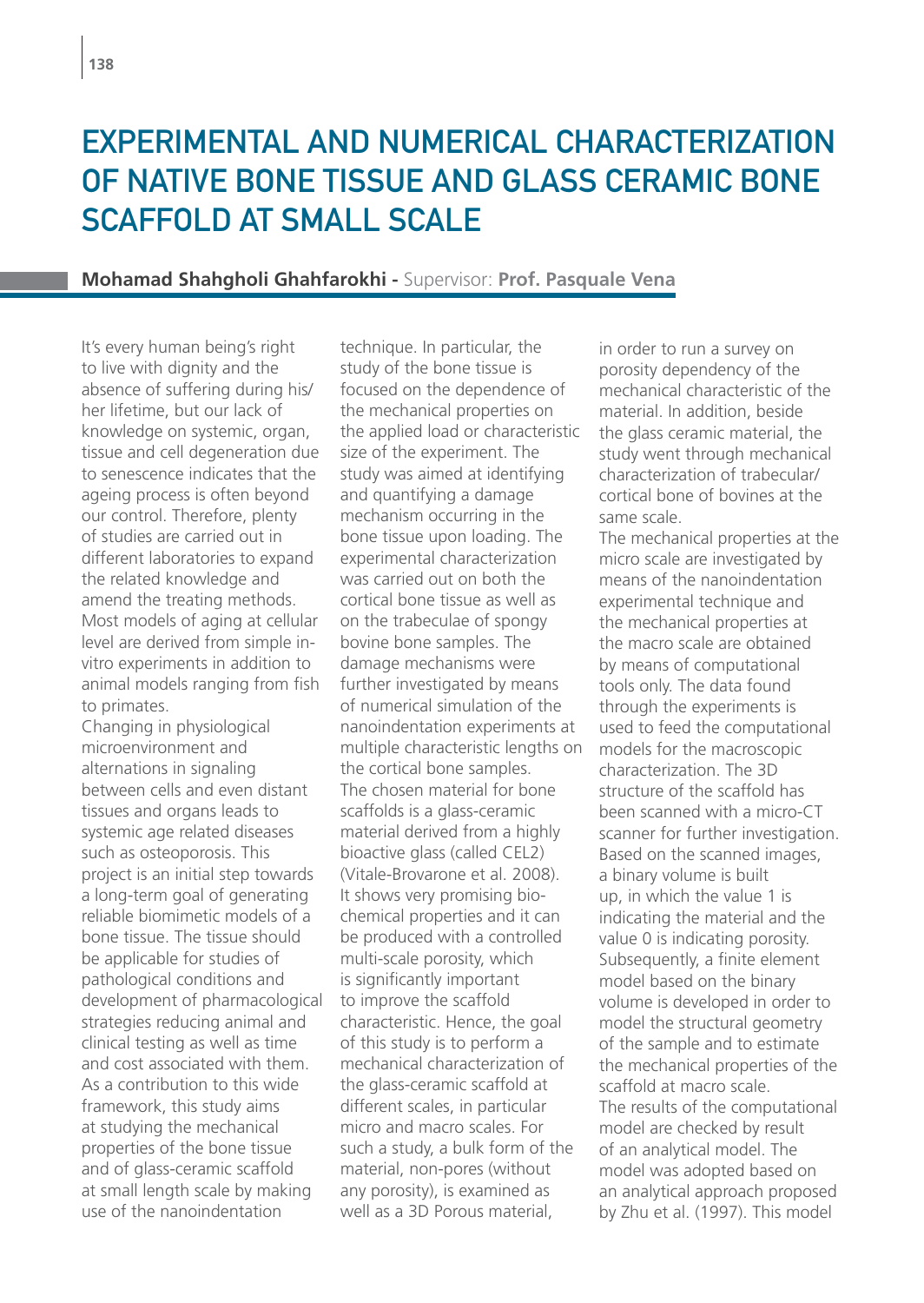is using a simple unit cell to set-up the geometry of the scaffold walls in order to predict the Young's modulus of the structure as a function of the porosity. A good agreement between the results is found confirming that the prediction from the computational model is an effective approach for abovementioned purpose. Moreover the computational model results show the anisotropy of the scaffold. This feature is investigated utilizing two different approaches. First the structure anisotropy is evaluated by the calculation of the *Mean Intercept Length*  (Whitehouse 1974), that is a standard method to check if the structure is mainly aligned in a specific direction. A degree of anisotropy of 25-30% is found in this way. On the other hand, the *effective volume*  (Quinn 2003) is calculated in order to quantify the unloaded volume, due to inhomogeneity of the stress distribution in the structure during the simulations. According to the results, the structure anisotropy can be explained properly by both anisotropy of the scaffold architecture and inhomogeneity of stress distribution. The interpretation of comparison between the mechanical response of the glass ceramic material and that of the bone tissue is that the glass ceramic bulk material does not exhibit the typical damage response (decreasing indentation modulus with increase of indentation load). On the other hand, the decreasing trend of indentation modulus was observed by the same indenting on the 3D sintered ceramic scaffolds walls.

The decreasing trend found on



**1a. Gray level distribution of the nanoporosity across a layer obtained by μCT-scans, dark voxels related to high porosity, whereas white voxels relate to low nanoporosity. The image is from an area indicating 9556μm×9940μm by 696×724 pixels, in which each pixel includes13.73μm ×13.73μm area. 1b. A schematic view of a pixel size area illustrating both glass-ceramic material and nanoporosity obtained by SEM.**

the scaffold walls was owed to the intrinsic porosity of the sintered ceramic. Consistent values with other investigation techniques carried out by the research group in the Polytechnic university of Turin validated the results found in this study. As a general conclusion, the 3D glass-ceramic scaffolds which are designed and manufactured with the final aim to build "tissue models" to be used *invitro* testing of drugs simulating healthy, diseased or aged bone tissues have a good potential to achieve their purpose. The manufacturing process to obtain the 3D scaffolds, which should exhibit mechanical and physical properties consistent with those of the trabecular bone in different aging or clinical conditions, can be tuned so to provide the scaffolds with the desired elasticity and strength properties. The experimental and computational framework reported in this study provides

an effective tool to the prediction of the mechanical properties of the scaffold as a function of their physical properties like macro and microporosity and 3D architecture.



**2. Colorimetric maps of the reduced modulus and hardness related to areas (bulk glass-ceramic)**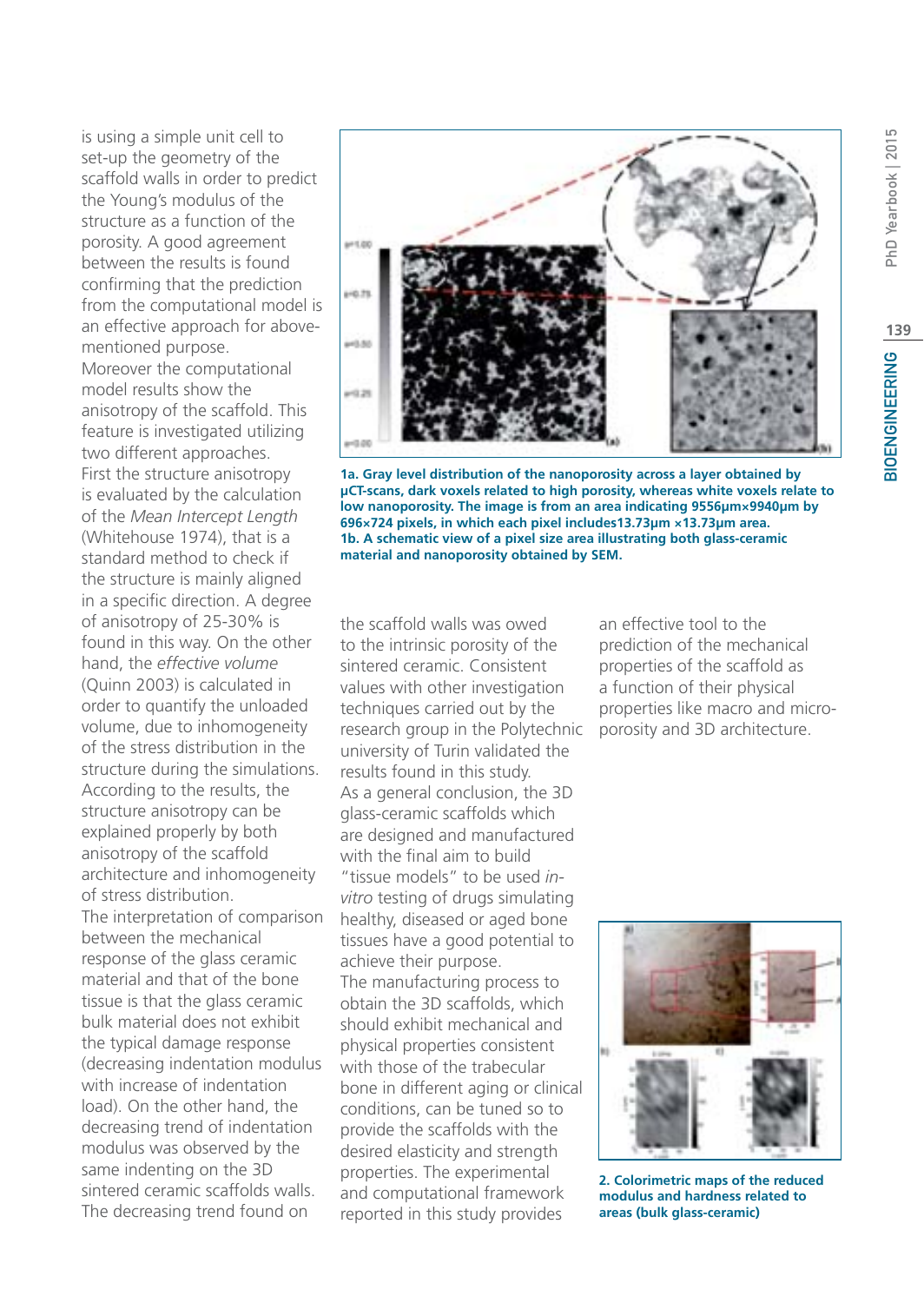# TUBULAR STRUCTURE TISSUE ENGINEERING. DESIGN AND VALIDATION OF A NOVEL MULTIFUNCTIONAL ROTATING BIOREACTOR

**Ilaria Stefani -** Supervisors: **Prof. Sara Mantero, Prof. Justin J. Cooper-White**

Injuries, genetic diseases, cancer, ageing: all things that can harm the complex functioning of the human body. In 2012, an estimated 56 million people died worldwide, with noncommunicable diseases (NCDs) responsible for 68% of all deaths globally, up from 60% in 2000, registering an alarming increase.

Cardiovascular disease alone accounted worldwide for 17.5 million deaths in 2012, that is three in every 10 deaths. In terms of proportion of deaths that are due to NCDs, highincome countries have the highest proportion (87%), followed by upper-middle income countries (81%). Ischaemic heart disease, stroke, lower respiratory infections and chronic obstructive lung disease have remained the top major killers during the past decade. End-stage organ failure or tissue loss is also one of the most costly problem in medicine: over 8 million surgical procedures are estimated to be performed every year to treat these disorders in the United States alone, incurring a tremendous health care cost of more than \$400 billion annually. Over the last 50 years, transplantation of an extensive variety of tissues, reconstructive surgical techniques, and replacement with artificial devices have significantly

improved patient follow-up and life expectancy. Despite new surgical techniques and drug improvement, these solutions present many limitations, such as donor shortages, permanent immunosuppressive regimens, increased risk of infection, unwanted side effects, and, in case of artificial supports, finite durability

This scenario let to an increasing interest in the field of tissue engineering, which merges engineering and life sciences knowledge with the final goal to develop *in vitro* cellularized functional substitutes able to restore or improve tissue and organ activities. The three most important ingredients of tissue engineering are biomaterials, cells collected from a patient and proper environmental culture conditions (i.e., a bioreactor). In summary, a porous delivery system is needed that confines the cells to the desired location, after *in vitro* mechanical stimulation. Significant progress has already been made in the field and examples of successful clinical implants of tissueengineered products include skin substitutes, nasal cartilage, functioning bladder and trachea. Whilst these are promising results, much effort is still required *in vitro,* to elucidate basic mechanisms regulating cell response, and the behaviour of the engineered

construct during maturation, and *in preclinical models* to investigate the host response (e.g., neovascularization, remodelling), and the behaviour of the produced substitute once grafted.

One area of particular interest is in the replacement of damaged hollow organ structures such as those found throughout the cardiovascular, respiratory, urinary, and gastrointestinal systems. Whilst the current surgical procedures for replacement of damaged tissue commonly use autologous grafts, this is hampered by the poor availability of suitable graft tissue, donor site morbidity, and poor long term stability of the substitute. As such, there is a critical demand for the production of tissue engineered grafts that are capable of meeting the functional requirements of the organ system without inducing immune or inflammatory responses, or losing function over time.

The presented research project, aimed to design, fabricate and characterize an innovative multifunctional bioreactor for the regeneration of hollow organs, able to overcome the limits of the current available devices.

A prototype was produced able to perform rotation of a tubular scaffold along its longitudinal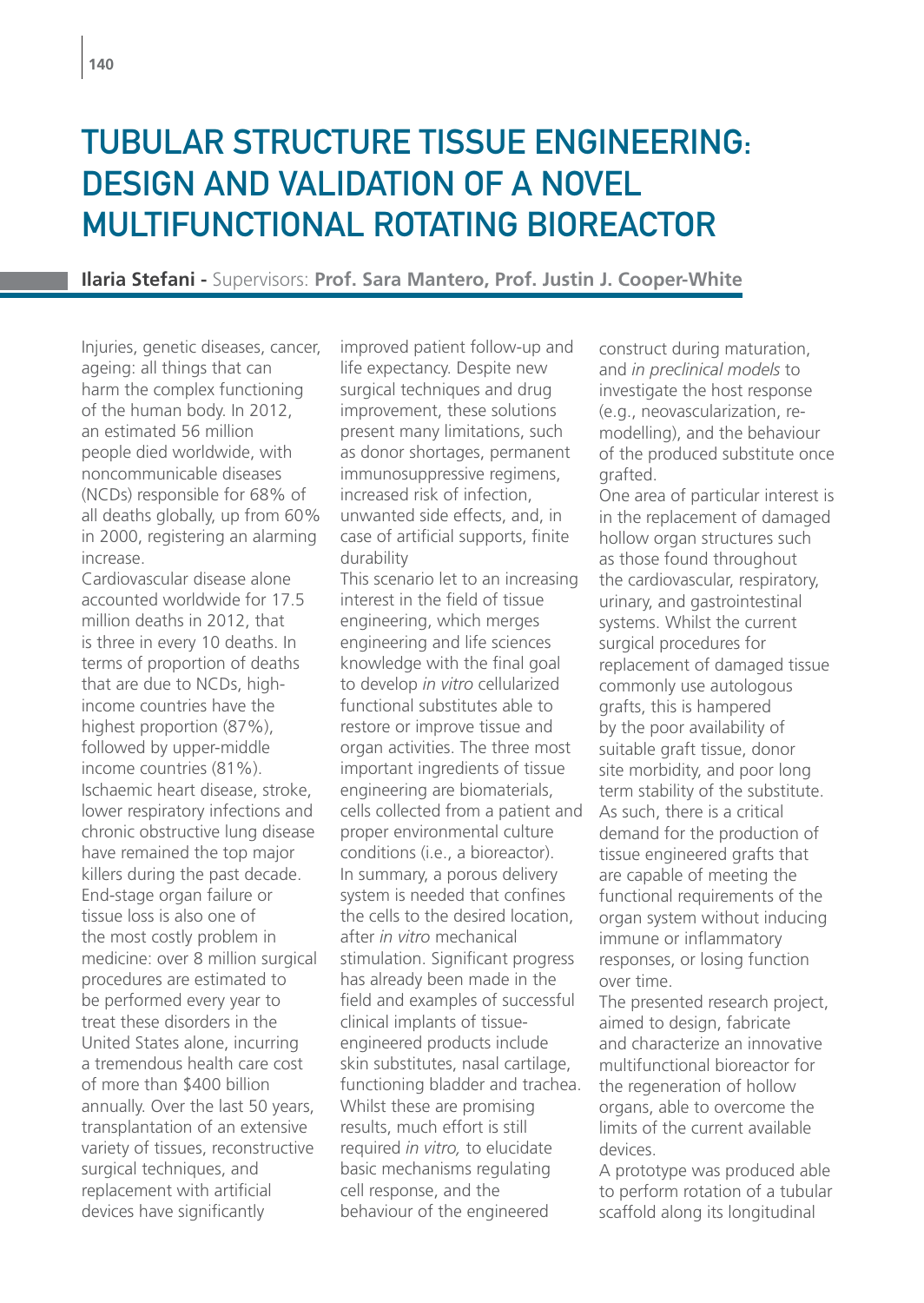axis, to allow scaffold tensioning and to connect with different hydraulic circuit in a fast and trustworthy way. Bench test results demonstrated that a reliable and easily assembled device was developed. The main characteristics of the system were: 1) ease of handling, that makes the system userfriendly, and reduces the risk of contamination; 2) versatility of the system; capable of axial rotation, separate media environments for inner and outer layers, and the ability to connect to different hydraulic systems to produce laminar and pulsatile flow within physiologically relevant pressures.3) compatibility with the best standard of good laboratory practice. With this new system we were able to combine different stimuli and safely join rotation, perfusion and gentle stretching of the cultured patch, all functions that until now were separately considered in dynamic cultures. The preliminary culture experiments, carried out with Biofelt¨, gave the proof of the functionality of the bioreactor. The obtained results revealed that the application of rotation stimuli favourite the penetration of the cells into the scaffold wall, enhancing the production of extracellular matrix. For the testing the bioreactor

potential to produce a tissue engineered tubular grafts, an innovative PCL/PLA-TMC based electrospun tubular scaffold was realized, and chemically and mechanically characterized. The three-dimensional matrix demonstrated mechanical properties comparable with native blood vessel tissue, presenting a promising candidate for vascular tissue regeneration.

PCL/PLA-TMC matrix and the developed bioreactor recreated a suitable 3D environment for mesenchymal stem cells growth and differentiation. The results confirmed that 3D dynamic culture allowed for a better control over the cell fate and behaviour by facilitating mass transfer phenomena, by facilitating the medium to flow through the scaffold wall. Moreover, the transmural flow favoured cell migration trough the thickness of the tubular matrix, permitting extracellular matrix formation and deposition along all the structure. Whilst the scaffold showed both favourable mechanical properties as well as an outer layer, which facilitated mesenchymal stem cell colonisation for the eventual formation of a tunica media, the ability of the inner layer to support growth of cells that would form a tunica intima was not tested. With further refinement of

scaffold production, creating a multi-layered structure with a smooth continuous layer facing the internal lumen, it is expected that endothelial colonisation of the inner layer will be possible. This would then permit more comprehensive testing within the bioreactor, and a demonstration of the full versatility of the developed system. With the dual chamber organisation of the bioreactor, growth conditions for the development of smooth muscle and endothelial tissue layers can be independently optimised. Furthermore, whilst rotation and double phase culture were demonstrated to be successful, the use of hydraulic pumps to provide pressure, load, and flow stimulation on the tissue can be tested; both in terms of directing the cells to form a suitable tissue for grafts, and in terms of performing rigorous testing of potential grafts. We can state that this research led to the production of both an innovative device for tubular organs regeneration, and the characterisation of a novel scaffold for potential use in vascular grafts. With the modularity of the bioreactor along with a relative ease of use, the device holds great potential for future production of tissue engineered tubular grafts.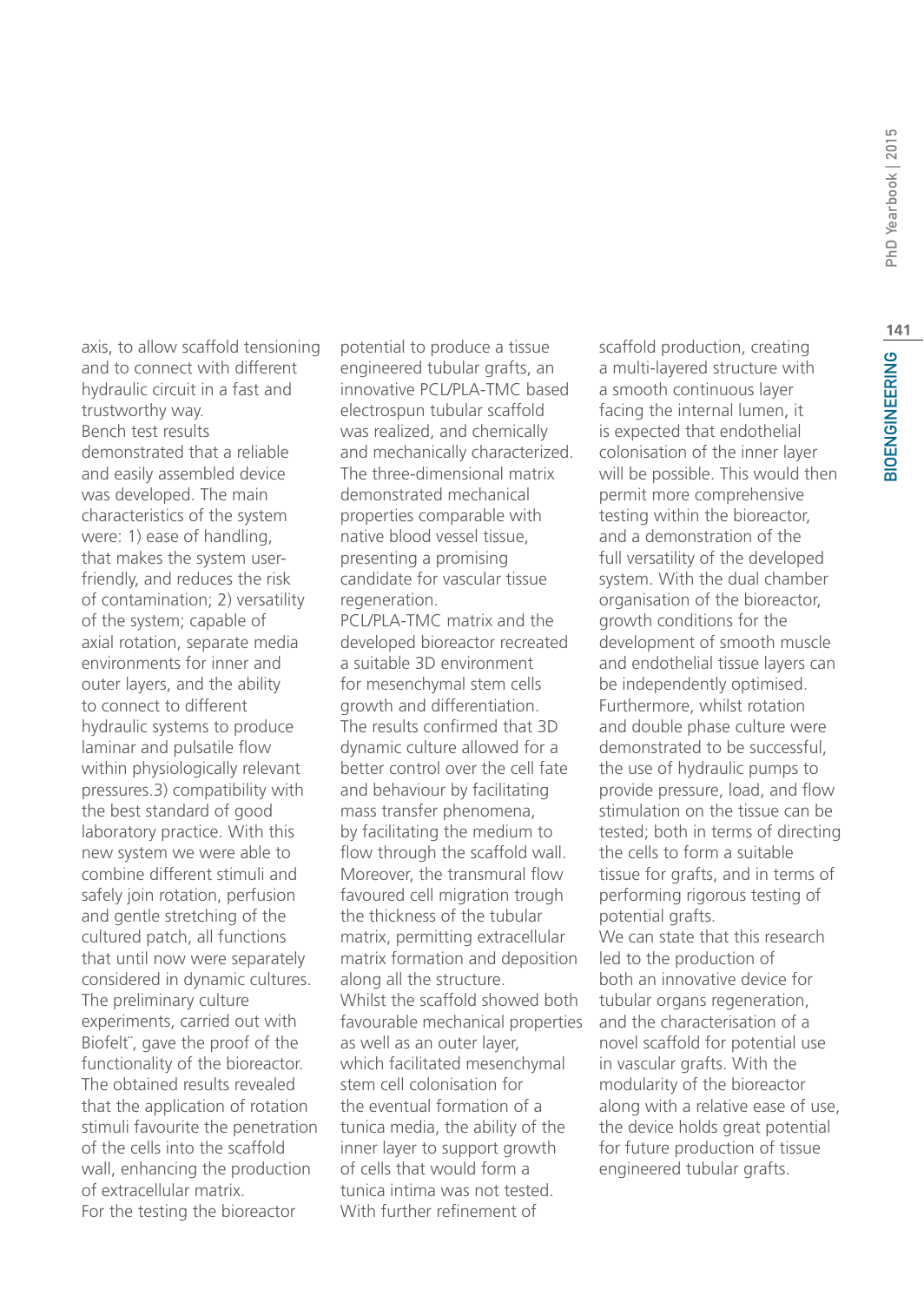# IMAGE PROCESSING OF 4D PHASE CONTRAST MRI DATA FOR HEMODYNAMIC AND MORPHOMETRIC ANALYSIS OF THORACIC AORTA

### **Daniele Tresoldi -** Advisor: **Ing. Giovanna Rizzo, Prof. Anna Maria Bianchi**

Tutor: **Prof. Paolo Ravazzani**

### **Introduction**

Cardiovascular diseases (CVDs), a group of disorders that affect the heart and the vessels, are the leading cause of death worldwide. In order to assess CVD initiation and progression, blood flow characteristics are known to play an important role, since hemodynamic alterations are closely related to pathological condition and may have a causative role in CVD evolution. In order to better understand the mechanism of initiation and progression of CVD as well as to assess the presence of the pathology condition, flow patterns study should be integrated with the morphometric characterization, which consists in evaluating size (diameter or radius, area) and shape (curvature or tortuosity) of vessels. In fact, a strictly relation between alteration of blood flow characteristics and changes in morphology of the vessel has been demonstrated in many aortic diseases.

3D cine Phase Contrast MRI (4D PCMRI) can extract a quantitative depiction of spatial distribution of blood flow velocity as function of time together with magnitude images visualizing the subject's anatomy This imaging technique, based on the observation that spins moving through magnetic field have a phase shift proportional to their velocity, is now

considered the gold standard in research to study the blood flow characteristics evolving in thoracic aorta and it is also used in clinical protocol to extend traditional anatomic evaluation. The aim of this project is to study, to develop and to evaluate advanced methods to allow and to improve the use of 4D PCMRI images of the thoracic aorta for hemodynamic and morphometric evaluations. Two main purposes can be distinguished: 1 - to propose a new filtering approach able to denoise and regularize 4D velocity maps providing volumes suitable for hemodynamic applications and 2 - to develop a new segmentation method to extract the vessel lumen and to create a 3D model which can be directly used to calculate patient-specific indices for a comprehensive morphometric and hemodynamic aorta characterization.

### **Materials and Methods**

The proposed noise reduction strategy is the application of an Anisotropic Diffusion Filter (ADF), a well-known filtering technique able to reduce data noise preserving image contours. ADF is based on the anisotropic diffusion equation, which controls the evolution of a filtering smoothing function through the characteristics of the image, such as the proximity of edge or constants areas. This approach, after being properly calibrated, was applied on PCMRI images acquired with different SENSE reduction factors and its effects were evaluated in terms of image quality (noise in velocity images), regularity of the velocity fields (divergence of the velocity field, relative error in velocity magnitude and absolute error in flow direction). aorta flow pattern visualization (streamlines, and secondary flow patterns) and flow rate quantification.

To segment thoracic aorta lumen from velocity data, a new approach was developed, which is based on Level Set algorithm a computational technique able to control the evolution of a contour through an implicit function, widely used for its ability to follow the topology change of the object. The vessel of interest was first manually identified by an operator and then a two-step algorithm was applied: an initial rough surface was calculated using a Fast Marching Level Set which was then refined, smoothed and adapted to the local morphological characteristics of the vessel using a Level Set Geodesic Active Contour (GAC) approach. This new method was tested on subjects acquired with and without SENSE parallel imaging and it was validated in terms of area overlap and mean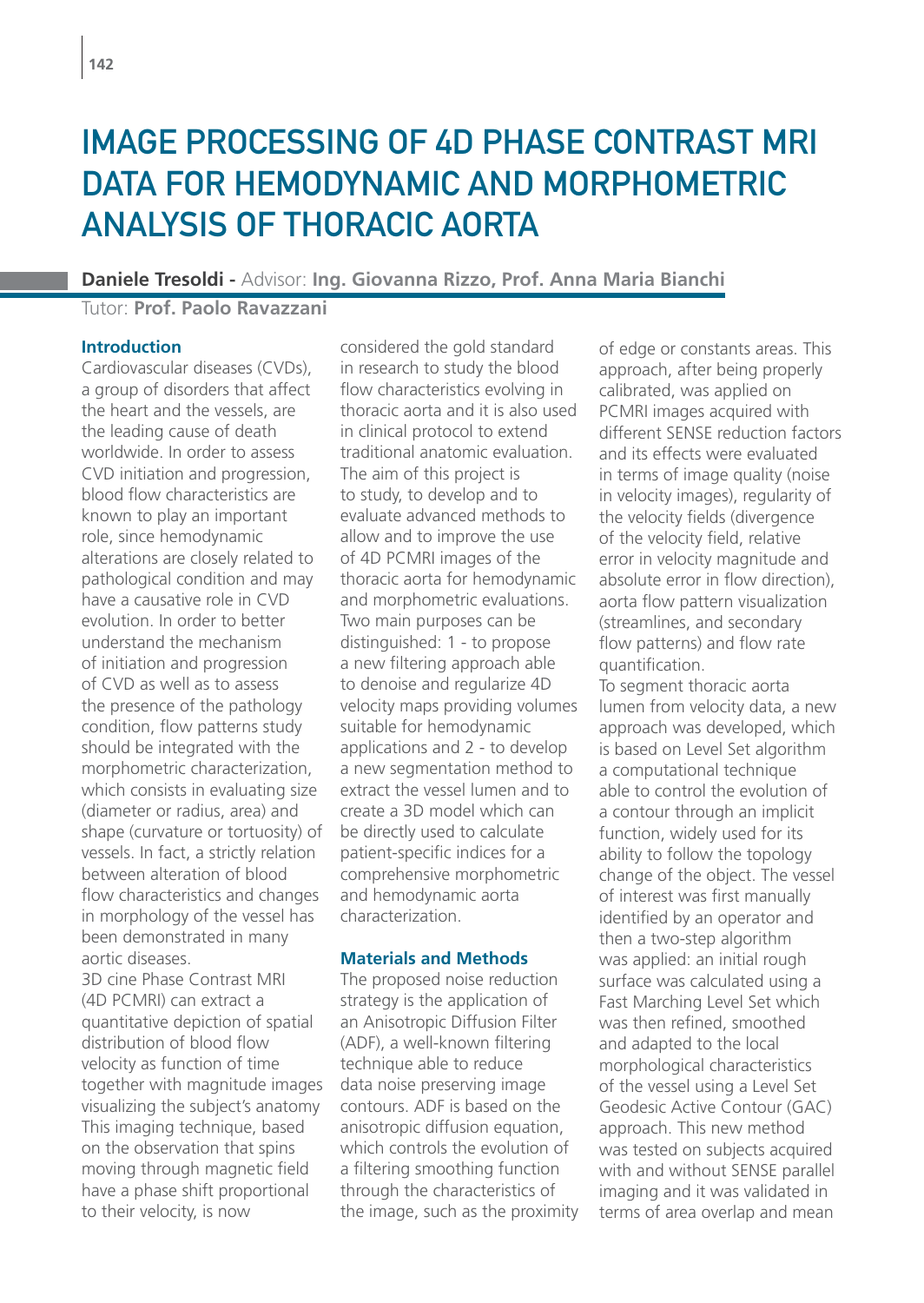**1433IOENGINEERING** 

and maximum contour distance between manual and automatic segmentation.

Finally, a 3D triangular surface mesh of thoracic aorta in the peak of systole was created. This 3D model, together with the velocity data, was exploited to provide a comprehensive morphometric and hemodynamic characterization of the vessel of each subject. In particular, we made quantitative measurements of blood velocity and flow, aorta area and diameter considering different planes.

#### **Results and discussion**

Qualitatively, after ADF application on PCMRI data, image noise was visibly reduced, while gradients associated to the image features were preserved. In fact, the noise characterizing the velocity images decreased after filtering and, in agreement with this, the value of divergence was reduced at least by 320%. Improvements in visualization of streamlines and secondary flow were observed for all the SENSE reduction factors applied in PCMRI acquisitions; streamlines are longer and more regular than in the not filtered data, due to the more regular 3D velocity field. In fig.1 A the streamlines calculated in systolic phase after ADF application are shown. Two main context of applications

can be found: clinics, where are improved both the visualization (streamlines and pathlines) and the analysis of the flow, with the possibility of speed up the acquisition, and Computational Fluid Dynamic (CFD) simulations where the regularized velocity field can allow a quantitative direct analysis of complex patient-specific 4D flow pattern. The segmentation method had proven to be able to properly segment the thoracic aorta in subjects acquired with and without SENSE parallel imaging with results comparable to the manual contour delineated by two experts. Quantitative analysis has confirmed the good behaviour of the method: the mean distance between the contours is comparable to half of a pixel (mean distance = 1.07 mm) in the non SENSE dataset and was equal to 1.36 mm for the SENSE dataset. The 3D mesh representing the thoracic aorta, showed, in all subjects, a realistic shape, characterized by a degree of smooth comparable to a physiological vessel. Through the proposed approach, it was possible to easily and automatically calculate both morphometric and hemodynamic indices on seven planes along the vessel. In fig.1\_B the 3D patient-specific vessel model is shown. These information automatically calculated can be used not

only to study the complex relationships between the geometry and hemodynamics within the aorta in pathological and in healthy subjects but also to define new and simpler indices that can be used to describe and quantify the presence and the progression of CVD. Finally, the 3D mesh of the thoracic aorta could be easily assimilated into computational fluid dynamics frameworks to get even more realistic computational hemodynamic models using the velocity values extracted in cross-sectional planes as boundary condition.



**1A. blood flow visualization using streamlines of PCMRI dataset after ADF application. 1B. Patient specific Thoracic Aortic Model: 3D mesh, centerline and its curvature and a vessel contour calculated from one orthogonal plane.**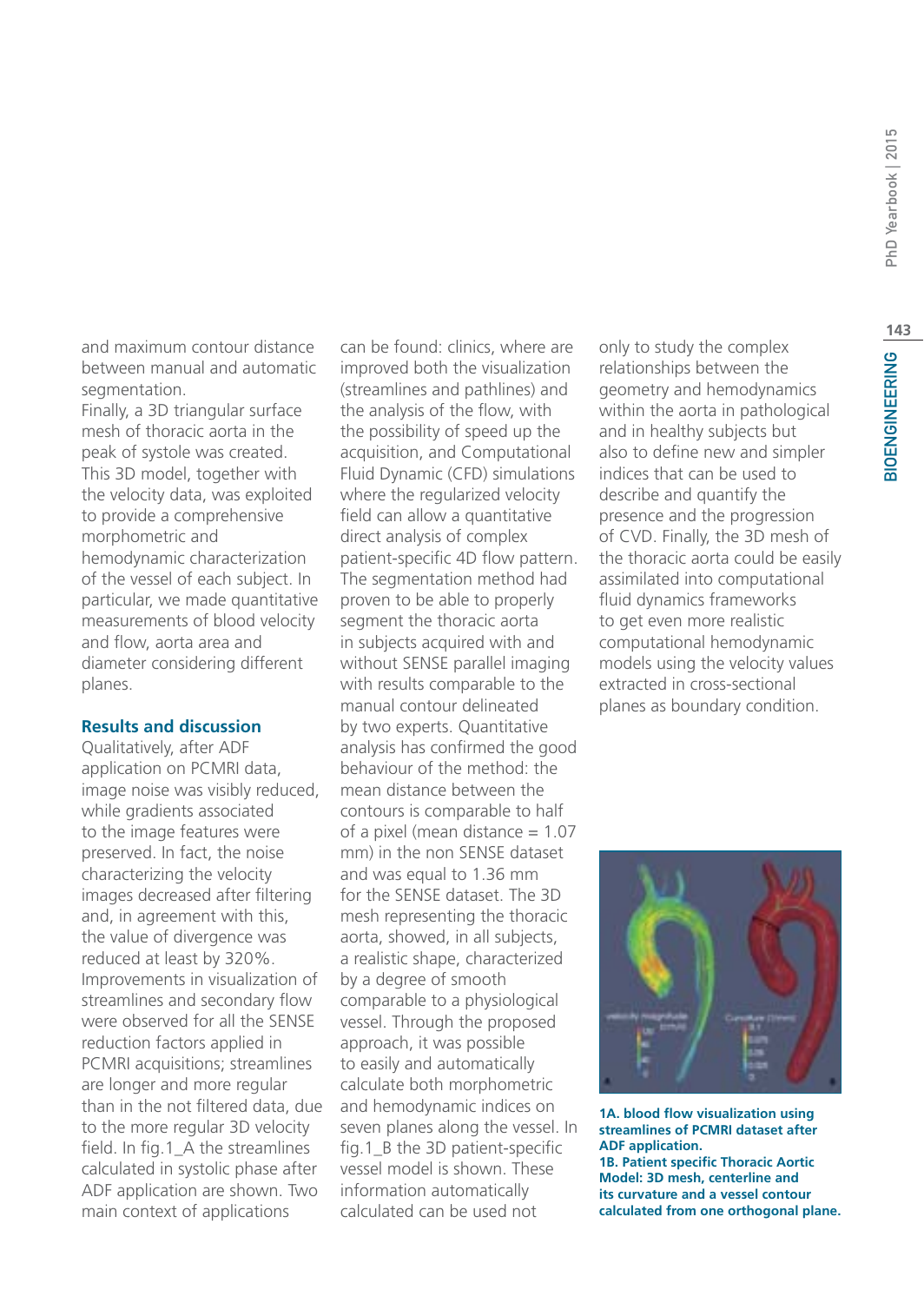# INDUSTRIALIZATION AND PRE-CLINICAL TESTING OF AN OSCILLATING PERFUSION BIOREACTOR (OPB) FOR TISSUE ENGINEERING STRATEGIES

## **Caterina Turrisi -** Relatore: **Prof.ssa Sara Mantero**

Advanced therapies and in particular tissue engineering strategies have encountered an increasing interest and a rapid evolution in the last couple of decades, due to their potential to significantly impact current therapeutic modalities by providing a virtually unlimited supply of patient-specific tissues and organs. Increasing in the number of advanced therapies undergoing both early and late-stage clinical trials as well as FDA-approved commercial products that have already entered the market strongly indicates that these therapies are emerging as a distinct healthcare sector. The translation of successful research results into the clinic however still suffers of important issues, such as cost, time, lack of ease of application and difficulty in complying with regulation. In this context the field of automated cell cultivation using highly specialized bioreactor designs and stringent bioprocess controls will be crucial for the development of biomanufacturing technologies suitable for clinical-grade production of advanced therapies. Many types of bioreactors have been designed to provide different stimuli in relation to the specific tissue to be developed. Among these, perfusion bioreactors have proven to be particularly

promising in engineering different type of tissues (bone, cartilage, heart). They are employed in tissue engineering procedures to perform specific and important functions such as cell seeding on porous scaffolds and confined medium perfusion through porous scaffolds seeded with cells. Moreover they: a) allow to overcome the typical drawbacks of manual procedures and improves efficiency of seeding processes and uniformity of cells distribution inside porous scaffolds, promoting the achievement of more uniform engineered constructs; b) improve efficiency of oxygen and metabolites transfer and catabolites removal c) allow automation and monitoring of culture medium exchange procedures; d) allow physical stimulation of cells seeded into porous scaffolds, through shear stress generation; e) reducing the use of manual actions, promote the transfer of Tissue Engineering procedures from research to clinical application, improving the traceability, reproducibility, efficiency and safety of processes (key requirements for these procedures to compete with traditional therapeutic alternatives in terms of cost, Quality Control and Good Manufacturing Practice). Despite a high number

of bioreactors already in the marketplace, a device accounting for all the requirements needed to be successfully used into a streamlined bioreactor-based advanced therapy strategy is still a lack. In this context the present study focuses on the industrialization and the pre-clinical testing of a technological platform – based on a prototype bioreactor (OPB, Oscillating Perfusion Bioreactor) – for tissue engineering purposes. Aim of the project was to develop a scalable and robust bioreactor, enabling flexible culture strategies and monitoring and control of the culture environment, taking into account serial manufacturability and quality assurance, for the cost effective and automated manufacturing of biological tissues. The study comprised two main phases: industrialization and pre-clinical testing. During the industrialization phase the prototype version of the bioreactor has been re-designed in order to comply with regulatory requirements in term of GMP practice for cell and tissue culture. In particular a scalable and robust bioreactor, enabling flexible culture strategies and monitoring of the culture environment, taking into account serial manufacturability and quality assurance, for the cost effective and automated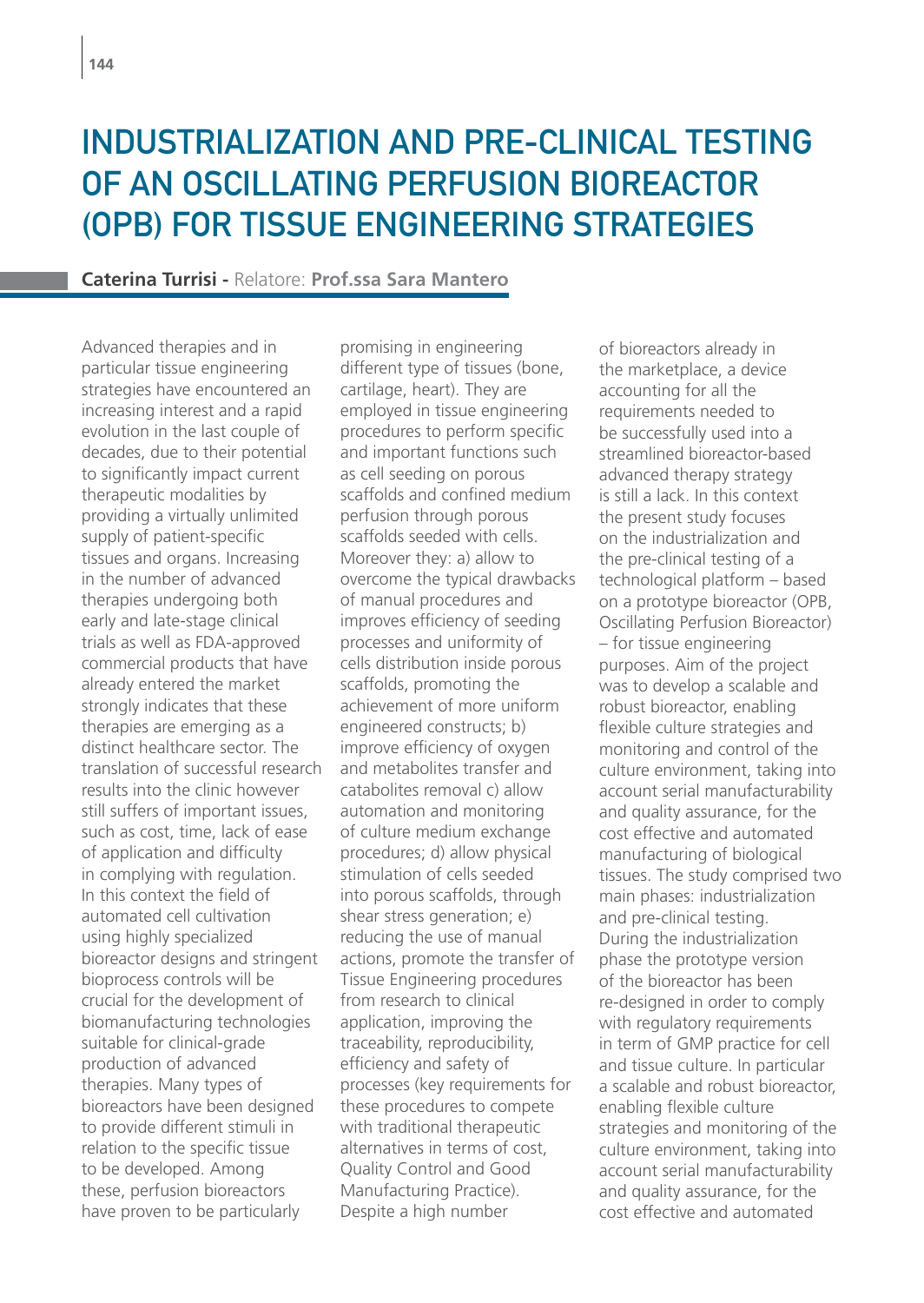manufacturing of biological tissues, has been developed. Thanks to the attention paid during the design phase on the industrial design concepts and on GLP and GMP, the bioreactor proved to be easy in setting up and in managing all the functionalities, being able to receive patient-derived cells and supporting scaffold, to seed and culture them on the scaffold under perfusion condition and to deliver an engineered construct suitable for implantation. Furthermore the developed bioreactor is compact and therefore easy to be used inside a standard cell culture incubator. All parts have been designed to facilitate the procedures and to reduce the manual operations. The implementation of a sensing system able to monitor the culture parameters allows meeting traceability requirement, which is a key aspect in quality control management.



**1. Industrialized OPB**

A validation activity has also been carried out in order to demonstrate the correspondence with the requirements and the robustness and the safety of the device. It comprised: a)  $intallation$  qualification  $(IO): b)$ operational qualification  $(OQ)$ ; c) performance qualification (PO). with the execution of sterility,

LAL and media fill tests. Pre-clinical testing has been carried out in order to validate the bioreactor and comprised:

- a. Experiments in order to verify the performances of the bioreactor in seeding and culturing several cell types. A study aiming at optimizing seeding process through Design of Experiment statistical method has been carried out. Once optimized seeding parameters using Ultrafoam scaffolds and MG63 these parameters were then used in seeding other scaffold and cell types. Optimization through DoE allowed identifying which parameters influence the seeding results. In particular we found that the flow velocity and the seeding time influence the seeding efficiency, while the seeding density influences the cell viability. As to scaffold and cell type main differences in seeding efficiency were found in relation to scaffold type and in particular to its permeability. In performing culture the bioreactor proved to be reliable and robust and was able to deliver constructs with higher cell content and viability and with a better distribution of cells throughout the scaffold thickness with respect to statically cultured ones.
- b. As final step of validation, in vivo implant and evaluation of bone grafts generated by means of the developed perfusion bioreactor have been performed in order to verify the performance of the device in carrying on a complete tissue engineering process. Ovine animal model has been chosen. Pre-

implantation analysis on grafts confirmed the effectiveness of the bioreactor in carrying out automatic and safe tissue engineering processes, delivering constructs with an osteogenic leaning. The effect of the dynamic culture conditions on the cell differentiation was investigated by studying the expression of genes involved in osteogenic differentiation and characteristic of the extracellular matrix of bone tissue. The RT-PCR results showed that the perfusion is a valid stimulus in addressing cells toward the osteogenic lineage, in presence of osteogenic culture medium. Both early and late markers are more expressed in dynamically cultured constructs than in statically cultured ones for ENGIpore scaffolds.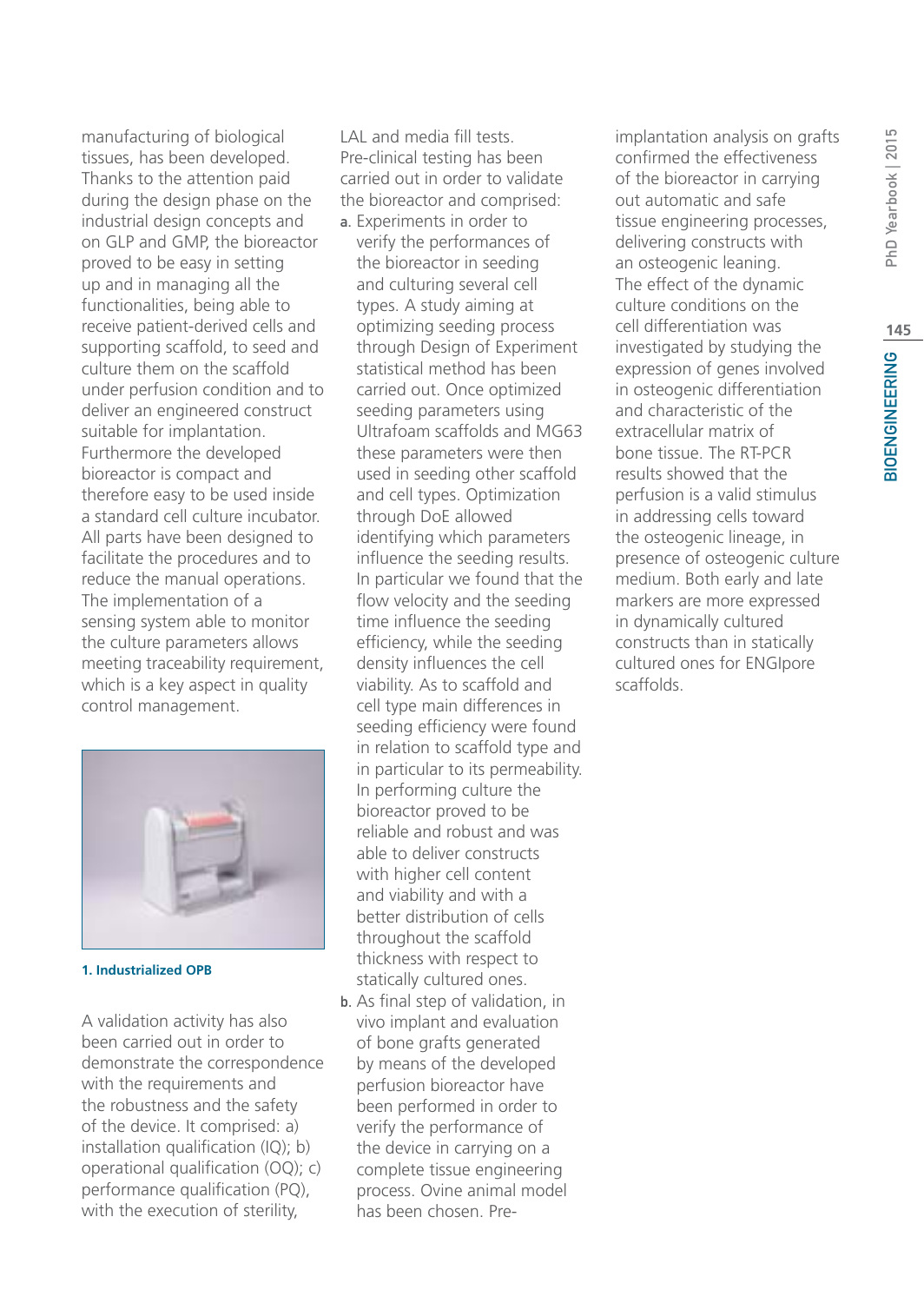## MULTI-PERSPECTIVE INVESTIGATION OF THE EFFECTIVENESS OF ANTI-THROMBOTIC TREATMENTS IN ASSOCIATION WITH SHEAR-MEDIATED PLATELET **ACTIVATION**

**Lorenzo Valerio -** Advisors: **Prof. Alberto Redaelli, Prof. Gianfranco B. Fiore,** 

**Prof. Marvin J. Slepian**

Ventricular assist devices (VADs), the most prominent solution for treatment of heart failure (HF), are still burdened with several post-implant complications like pump failure, infections or thrombotic events. Increased shear stresses are a hallmark of flow conditions in blood recirculating devices, and patients implanted with such devices require lifelong anti-thrombotic therapies to counteract the high risk of thromboembolism. Although these agents have proven their effectiveness as biochemical inhibitors of platelet activation, their behavior under shear stress, i.e. in response to physical forces encountered

when the blood passes thorough VADs, has been only marginally investigated.

In the present dissertation a detailed investigation is performed to assess the ability of traditional and unconventional antithrombotic treatments to protect platelet from shear-mediated activation. In particular, both commonly used antithrombotic drugs and unconventional chemical agents (DMSO) are tested under constant and dynamic shear stress conditions with the aim of identifying the best mechanism of action able to inhibit shear-mediated platelet activation, thus paving the road towards a viable approach that

will be useful in assessing and developing new more effective anti-thrombotic pharmacologic agents.

In the first part of the thesis, we aimed at investigating the effect of nowadays on the market antithrombotic therapies on shearinduced platelet activation after shear stress exposure via the hemodynamic shearing device (HSD), a computer controlled cone-plate viscometer able to reproduce with high fidelity the dynamic shear stress profiles encountered by blood within VADs.

We subjected gel-filtered platelets (GFP) pre-treated with drugs to different shear stress profiles, either constant or

dynamic. For what concerns the constant conditions, platelets were subjected to 30 and 70 dyne/cm2 for a total time of 10 min via the HSD. On the other hand, the used dynamic shearing profiles were extracted from the stress accumulation (SA) distribution (probability density function, PDF) calculated by mean of CFD simulations within the DeBakey VAD. The profiles corresponding to the 30<sup>th</sup> (Dynamic\_30) and 50<sup>th</sup> (Dynamic\_50) percentiles of the PDF were implemented in the HSD. Platelet activity state after exposure to shear stress was monitored using a specific prothrombinase assay, the PAS assay.



**1. Mean % of platelet activation reduction provided by different antiplatelet agents (A1-G1) tested after 10 min exposure to 30 dyne/cm2 (A) and 70 dyne/ cm2 (B). % reduction are intended compared to control group (\* p < 0.05). Antiplatelet agents: A: aspirin alone (A1 - 25 µM, A2 - 125 µM); B:aspirin in combination with other drugs (B1- ASA 25 µM + dipyridamole 5 µM, B2 - ASA 25 µM + eptifi batide 0.25 µg/ml, B3- ASA 25 µM + pentoxifylline 100 µM, B4-**  ASA 25 µM + eptifibatide 0.25 µg/ml + pentoxifylline 100 µM); C: ticagrelor (C1 **- ticagrelor 10 µM, C2 - ticagrelor 100 µM); D: dipyridamole (D1 - dipyridamole 5 µM, D2 - dipyridamole 10 µM, D3 - dipyridamole 25 µM); E1: eptifi batide 0.25 µg/ml; F1: pentoxifylline 100 µM; G1: cilostazol 50 µM.**